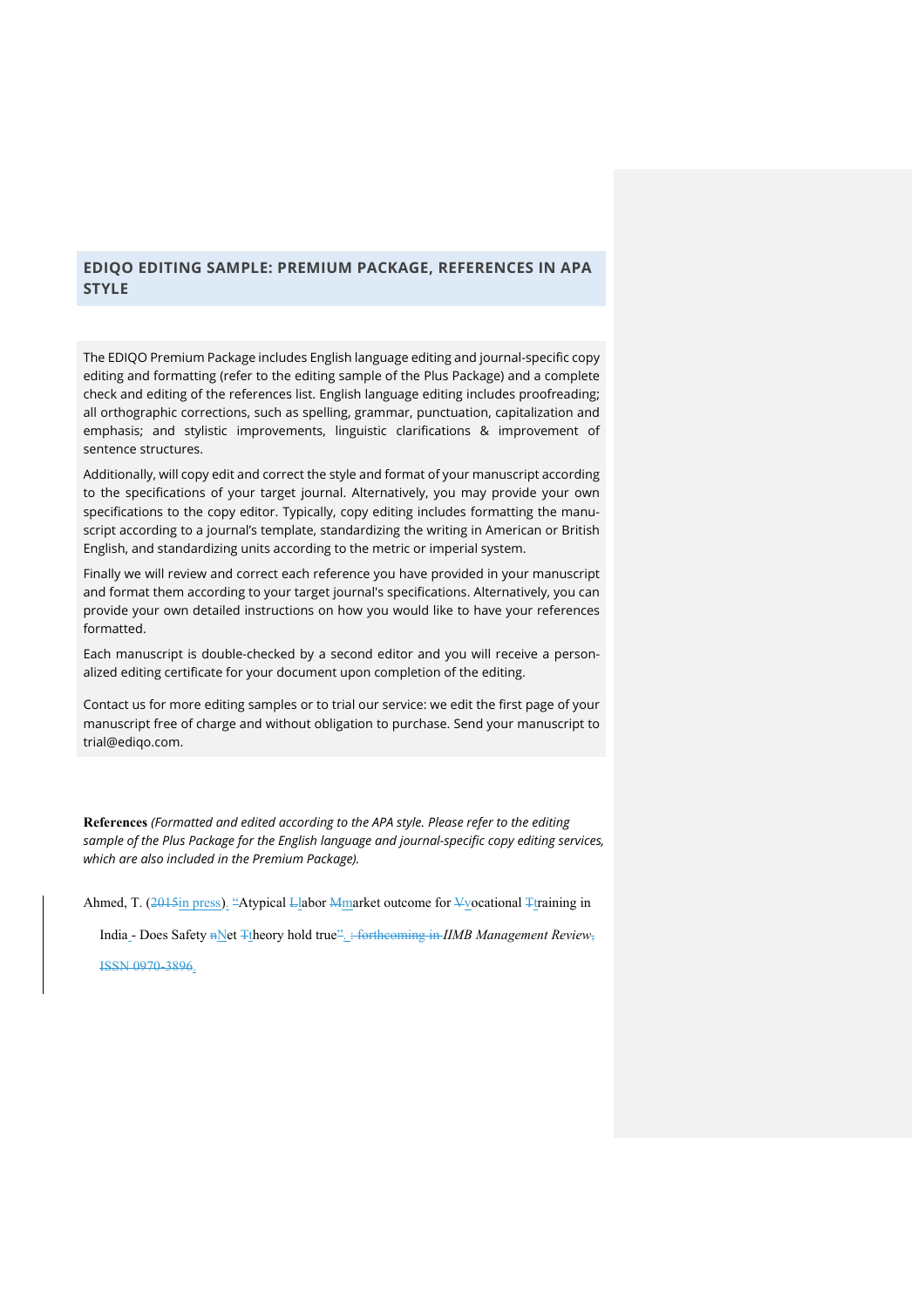- Almeida, R., Behrman, J., & Robalino, D. (Eds.). (2012). "The right skills for the job?: Rethinking training policies for workers." World Bank Publications, World Bank, Washington, D-C-: World Bank.
- Asian Development Bank. (2004). Improving Technical Education and Vocational Training, Strategies for Asia. Mandaluyong: Asian Development Bank.
- Becker, G. S. (1964). Human Ccapital. New York, NY: National Bureau of Economic Research.
- Bennell,  $P_{.5}$  (1996)a. General versus vocational secondary education in developing countries: a review of the rates of return evidence. *The Journal of Development Studies*, 33(2), 230- 247. http://dx.doi.org/10.1080/00220389608422464
- Card, D. (1998-). The causal effect of education on earnings. In Ashenfelter, O., & Card, D. (Eds.), *Handbook of labor economics* (Vol. 3, pp. 1801-1863). Amsterdam: Elsevier. http://www.isid.ac.in/~tridip/Teaching/DevelopmentMicroeconomics/Spring2012/Reading s/04Education/01DavidCard-HandbookOfLabourEconomics-1999.pdf
- Carneiro, P., Dearden, L., & Vignoles, A. (2010). "The economics of vocational education and training<sup>22</sup>. In Peterson, P., Baker, E., & McGaw, B. (Eds.), *International encyclopedia of education* (Vol. 8, pp. 255-261): volume 8, eds P Peterson, E Baker & B McGaw., Oxford: Elsevier, Oxford, .pp.255-261, 2010.
- Central Intelligence Agency. (2013). Title of cited article[DR1]. In *CIA world factbook*. Retrieved August 4, 2015, from https://www.cia.gov/library/publications/the-worldfactbook/[DR2]
- Chung, Y. (1995). Returns to  $\frac{1}{2}$ vocational Eeducation in Ddeveloping Nnations. In Carnoy, M. (Ed.), *International encyclopaedia of economics of education* (2nd ed., pp. 175-181). Oxford: Pergamon Press.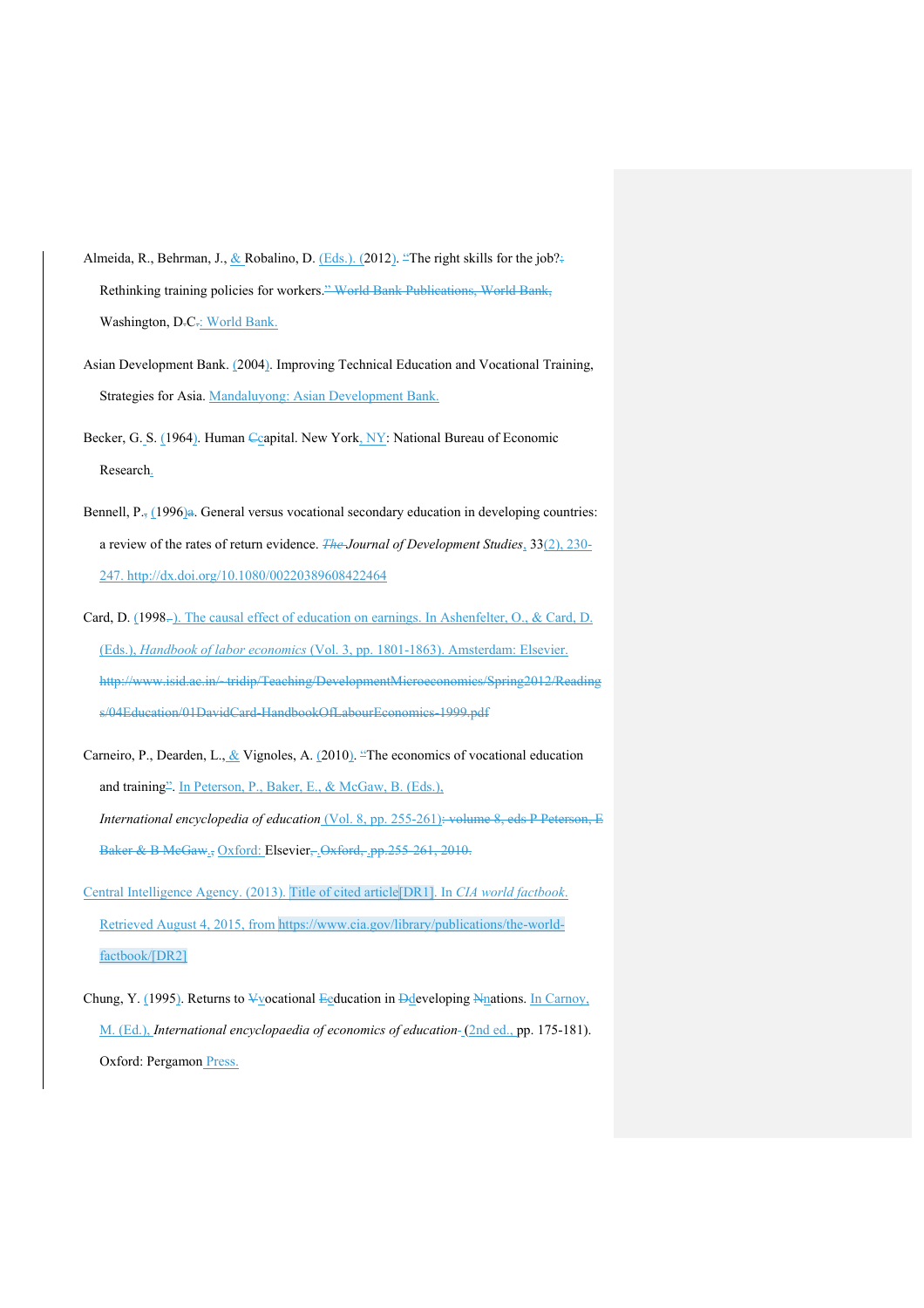"CIA World Factbook". (2013). CIA Online Publication. Retrieved 04.08.2015 from https://www.cia.gov/library/publications/the-world-factbook/

Crane, R. I. (1965). Technical Eeducation and Eeconomic Ddevelopment in India before World War I. In: Anderson, C. A., & and Bowman, M. J. (edsEds.) *Education and economic development* (-pp. 142-166). Pune: American Institute of Indian Studies.

- CRISIL Centre for Economic Research. (2010). Skilling India the Bbillion Ppeople Cchallenge. Retrieved on March 20, .03.2016, from https://www.crisil.com/pdf/corporate/skilling-india\_nov10.pdf
- Debroy, B. (2009). Vocational Eeducation and India's Sskills Ddeficit. ISAS Working Paper. Retrieved on April 10.04., 2015, from

http://mercury.ethz.ch/serviceengine/Files/ISN/110739/ipublicationdocument\_singledocum ent/d3705865-1dfd-4036-94fa-fb88c27b3c82/en/102.pdf

Desai, SonaldeS., Reeve-Vanneman, R., & and National Council of Applied Economic Research, New Delhi. (2005). India Hhuman Ddevelopment Ssurvey (IHDS), 2005. ICPSR22626-v8. Ann Arbor, MI: Inter-university Consortium for Political and Social Research [distributor]. Retrieved from , 2010-06-

29. http://doi.org/10.3886/ICPSR22626.v8

- Desai, SonaldeS., Reeve Vanneman, R., and & National Council of Applied Economic Research, New Delhi. (2012) India Hhuman Ddevelopment Ssurvey-II (IHDS-II), 2011- 12. ICPSR36151-v2. Ann Arbor, MI: Inter-university Consortium for Political and Social Research [distributor]., 2015-07-31*.* Retrieved from http://doi.org/10.3886/ICPSR36151.v2
- Directorate General of Training<del>DGET</del>. (2015). Statement for number of government & private ITIs/ITCs with seating capacities in various states/union territories as on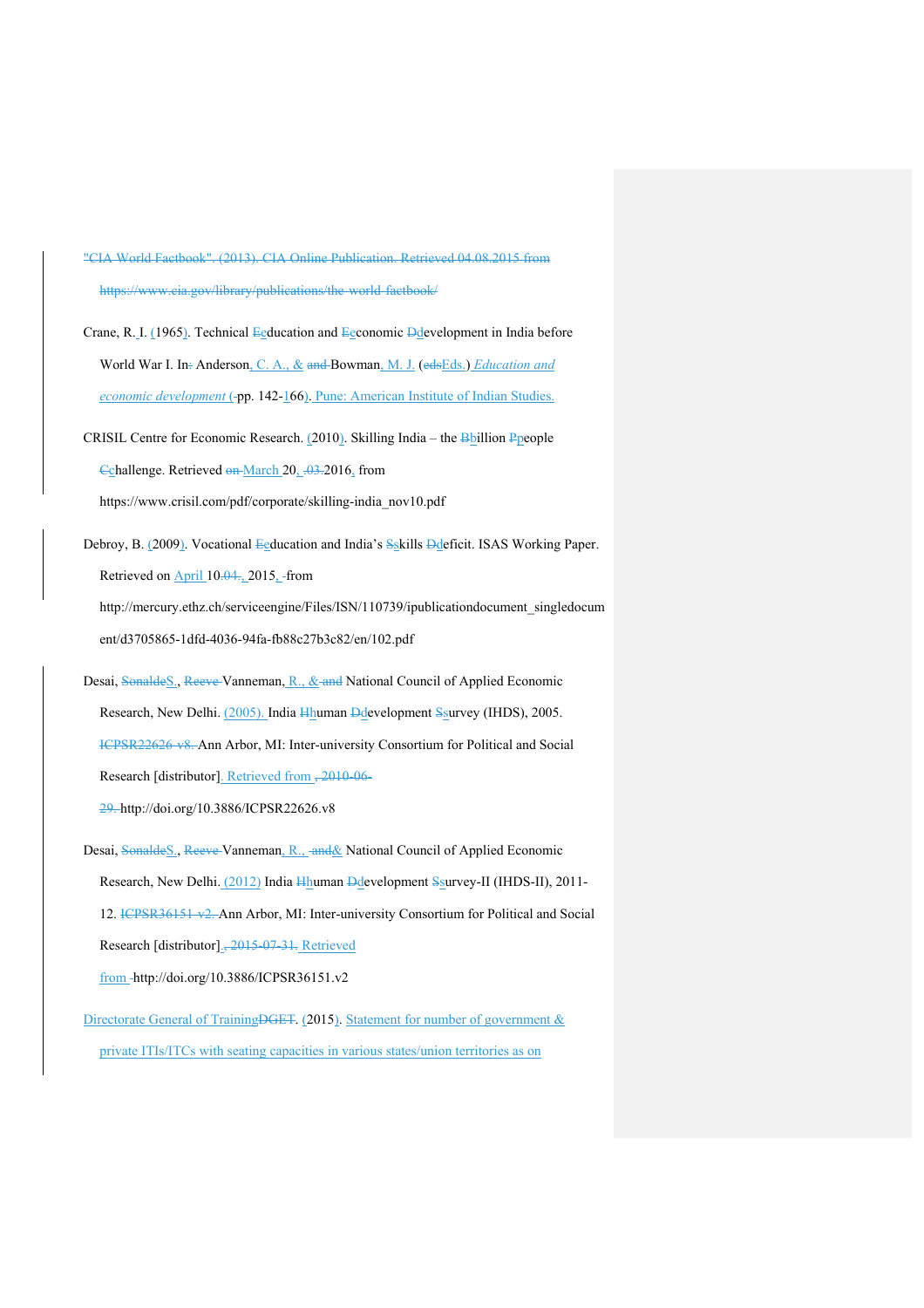## 02.07.2014. Retrieved from

http://www.dget.nic.in/upload/uploadfiles/files/cts/ITI11001.pdf

- Eichhorst, W., Rodriguez-Planas, N., Schmidl, R., & Zimmermann, K. June (2014). A Rroadmap to ¥vocational Eeducation and Ttraining around the Wworld. Bonn: Institute for the Study of Labor (IZA). *Institute for the Study of Labour*. Retrieved on March 07.03., 2016, from http://ftp.iza.org/dp7110.pdf
- Ernst & Young. (2013). Reaping India's promised demographic dividend industry in driving seat. Ernst & Young. Retrieved on March 19.03., 2016, from http://www.ey.com/Publication/vwLUAssets/EY-Government-and-Public-Sector-Reaping-Indias-demographic-dividend/\$FILE/EY-Reaping-Indias-promised-demographic-dividend-

industry-in-driving-seat.pdf

Goel, V. P. (2011). Technical and vocational education and training (TVET) systems in India for sustainable development. Bonn: International Centre for Technical and Vocational Education and Training (UNEVOC). Retrieved on March 7, 2016, from http://www.unevoc.unesco.org/up/India\_Country\_Paper.pdf

Government of India. GOI, (2002). Tenth Ffive year plan: 2002-07, (Vol. 2). New Delhi:

Planning Commission,  $g$ Government of India .

Government of India.<del>GOI,</del> (2008)b. Eleventh Ffive year plan:2007-12, (Vol. 1). New Delhi: Planning Commission, Government of India.

- Goel, V.P. 2011. Technical and Vocational Education and Training (TVET) Systems in India for Sustainable Development. Bonn, UNEVOC. Retrieved on 07.03.2016 from http://www.unevoc.unesco.org/up/India\_Country\_Paper.pdf
- Government of IndiaGOI. (2011). Number of recognised educational institutions of higher learning, all India. Retrieved from https://data.gov.in/resources/number-recognised-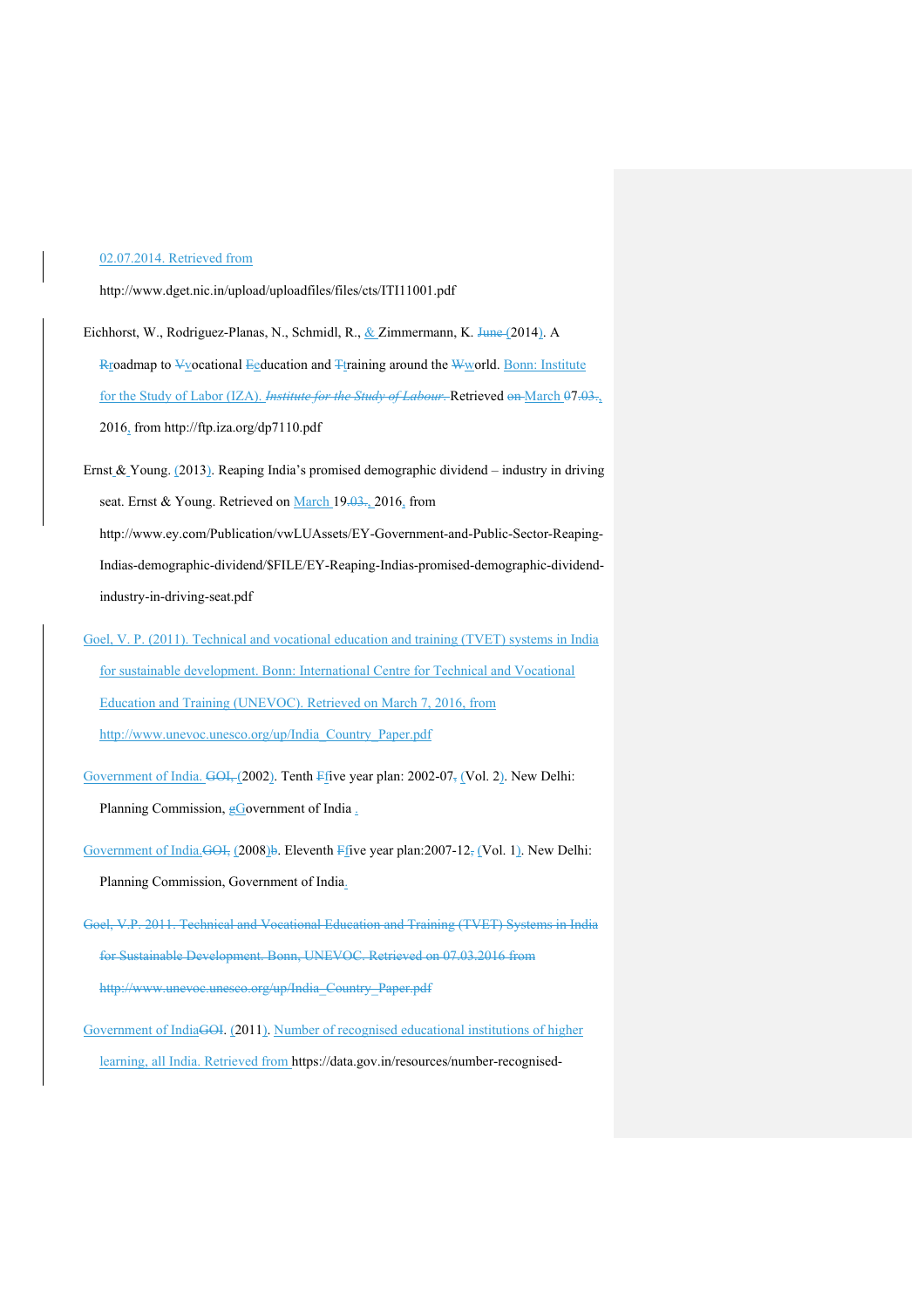educational-institutions-higher-learning-all-india-upto-2010-11/download. Note: Original Data Source: Various Issues of "-Statistics of Higher & Technical Education" (2008-09,2009-10 and 2010-11 2009-10) Ppublished by M/o HRDthe Ministry of Human Resource Development and published in the Statistical Year Book-2014 by MoSPIthe Ministry of Statistics and Programme Implementation.

- Goldin, C. (2001). "The Hhuman Ccapital Ccentury and American Lleadership: Vvirtues of the Ppast<sup>2</sup>. NBER Working Papers No. 8239. Cambridge, MA: National Bureau of Economic Research.
- Hanushek, A. Woesmann, L., & Zhang, L. (2011). General Eeducation, Vyocational Eeducation and Llabour Mmarket Ooutcomes over the Llifecycle. NBER Working Paper No. 17504. Cambridge, MA: National Bureau of Economic Research..
- ICRA Management Consulting. (2010). The Sskill Ddevelopment Llandscape in India and Implementing Qquality Sskills training. Retrieved  $\theta$  March 19, .03.2016, from https://www.bibb.de/dokumente/pdf/IMaCS.pdf

International Labour OrganizationILO. (20032004). Industrial training institutes of India: the efficiency study report. Retrieved from

http://staging.ilo.org/public/libdoc/ilo/2004/104B09\_22\_engl.pdf

International Labour OrganizationILO. (2015). Global Eemployment Ttrends for Yyouth 2015. *International Labour Organisation*. Retrieved on March 13.03., 2016, from http://www.ilo.org/wcmsp5/groups/public/---dgreports/---dcomm/-- publ/documents/publication/wcms\_412015.pdf

ILO wage database. Retrieved from

http://www.ilo.org/ilostat/faces/home/statisticaldata/ContryProfileId?\_adf.ctrlstate=1dsq1m48u\_21&\_afrLoop=337157506941982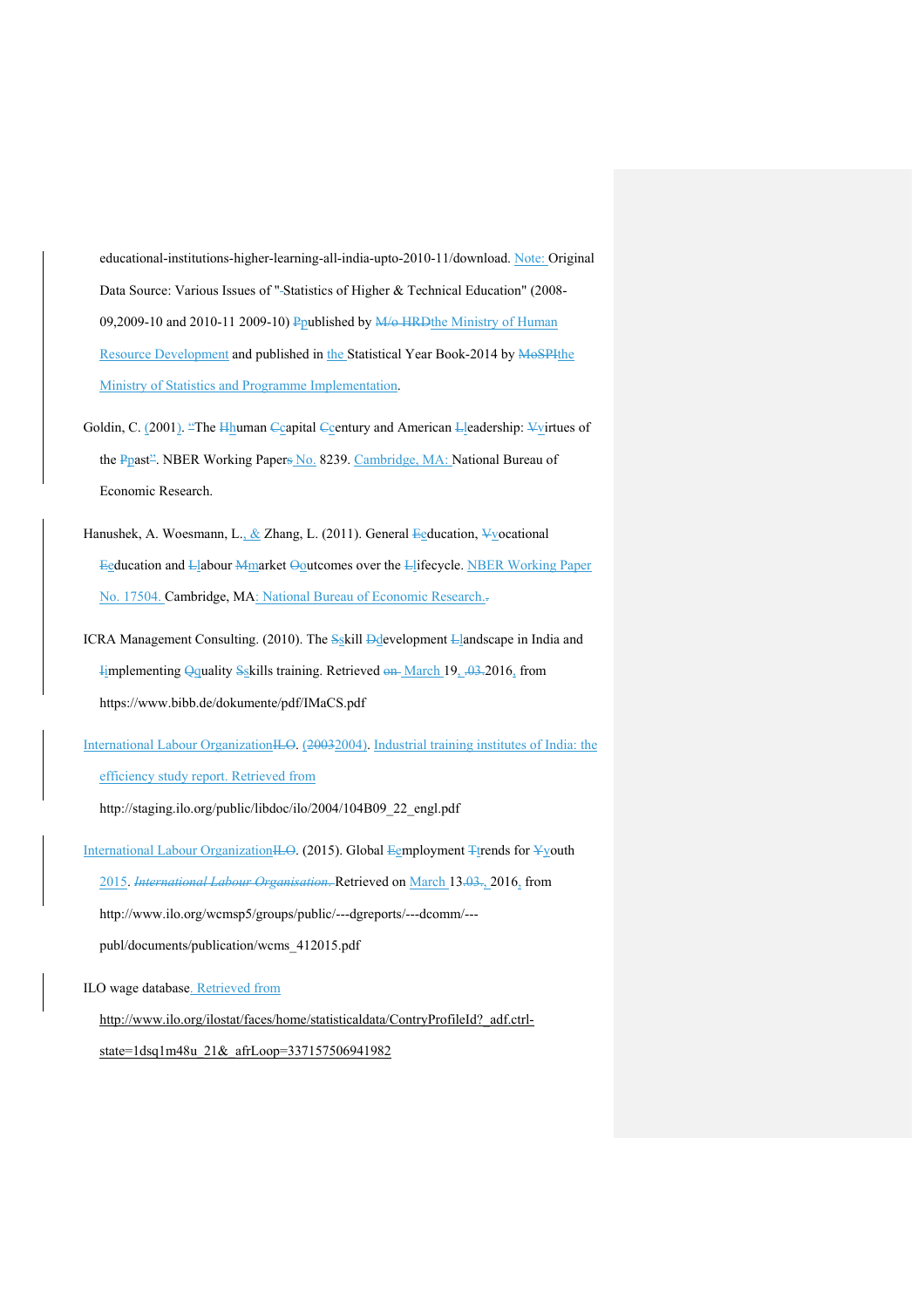IMF. September 2006. http://www.imf.org/external/pubs/ft/fandd/2006/09/basics.htm[DR3]

Indian Express. (2014). No proposal to raise retirement age of govt employees from 60 to 62 years: Jitendra Singh. Retrieved from http://indianexpress.com/article/india/indiaothers/no-proposal-to-raise-retirement-age-of-govt-employees-jitendra-singh/

- Kumar, G., Ramaswamy, N.,  $&$  Vilvarayanallur, M. (2013). Human Rresource and Sskill Rrequirements in the Eeducation and Sskill Ddevelopment Ssector (Vol. 8). KPMG. Volume 8
- Law, S. S. (2008). "Vocational Ttechnical Eeducation and economic development: the Singapore experience.<sup>2</sup> Washington, D.C.: World Bank and National Institute of Education, Singapore.
- Lee, Y. H. (2009). Vocational Eeducation and  $F_{\text{training}}$  in the process of industrialization. Understanding Korean Eeducation Ppolicy (, Volume Vol. 5). Seoul: Korea eEducational dDevelopment Institute.
- Lee, N., & Peters M. (2016). Business Sstatistics using Excel and SPSS. London: SAGE pPublications., London. page 112. [DR4]
- Lee, R., & Mason, A. (2006). Back to basics What is the demographic dividend? Washington, DC: International Monetary Fund. Retrieved from http://www.imf.org/external/pubs/ft/fandd/2006/09/basics.htm
- McCormick, A., Tuma, J., & Houser, J. (1995). Vocational Course Ttaking and Aachievement. Statistical Aanalysis Rreport. Washington, DC: National Center for Education Statistics.
- Mincer, J. (1974). Schooling, experience, and earnings. New York, NY: National Bureau of Economic Research, New York.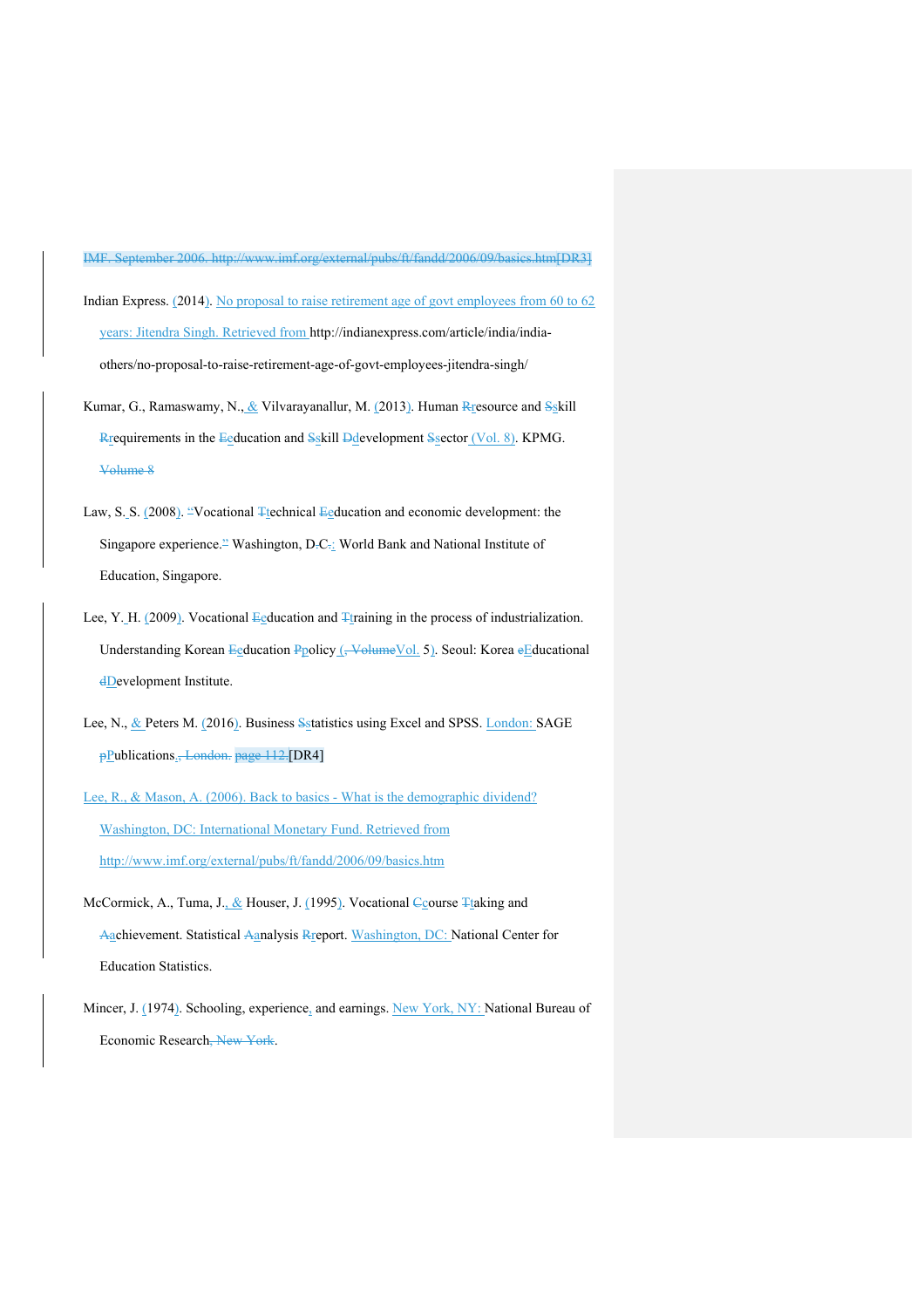Ministry of Youth Affairs and Sports, Government of India. (2012). Exposure Ddraft,  $N_{\text{mational}}$  Yyouth Ppolicy 2012. Retrieved on March 19, ... 03.2016, from http://www.youthpolicy.org/national/India\_2012\_Draft\_National\_Youth\_Policy.pdf

Ministry of Skill Development and Entrepreneurship, Government of India. (2015). National Ppolicy for Sskill Ddevelopment and Eentrepreneurship. Government of India. Retrieved on March 19, .03.2016 from

http://www.skilldevelopment.gov.in/assets/images/Skill%20India/policy%20booklet- %20Final.pdf

NASSCOM-Everest. (2008). "NASSCOM-Everest India BPO study – Roadmap 2012 - Capitalising on the expanding BPO Llandscape<sup>2</sup>. New Delhi: NASSCOM and Everest Group. Retrieved from http://www.britishcouncil.org/learning-nasscom-report.pdf

- National Skill Development CorporationNSDC. (2009). Human resource and skill requirements in the education & skill development services sector (2022). Retrieved on March 19, .03.2016, from http://www.nsdcindia.org/sites/default/files/files/education-skilldevelopment-2009.pdf
- National Sample Survey Organisation (2005). NSSO 61, India National Sample Survey 2004-2005 (61st round) - Schedule 10 - Employment and Unemployment. Retrieved from http://catalog.ihsn.org/index.php/catalog/2316

National Sample Survey Organisation (2010). India - National Sample Survey 2009-2010 (66th round) - Schedule 10 - Employment and Unemployment. Retrieved from http://catalog.ihsn.org/index.php/catalog/1905

National Sample Survey Organisation (2012). India - National Sample Survey 2011-2012 (68th round) - Schedule 10 - Employment and Unemployment. Retrieved from http://catalog.ihsn.org/index.php/catalog/3283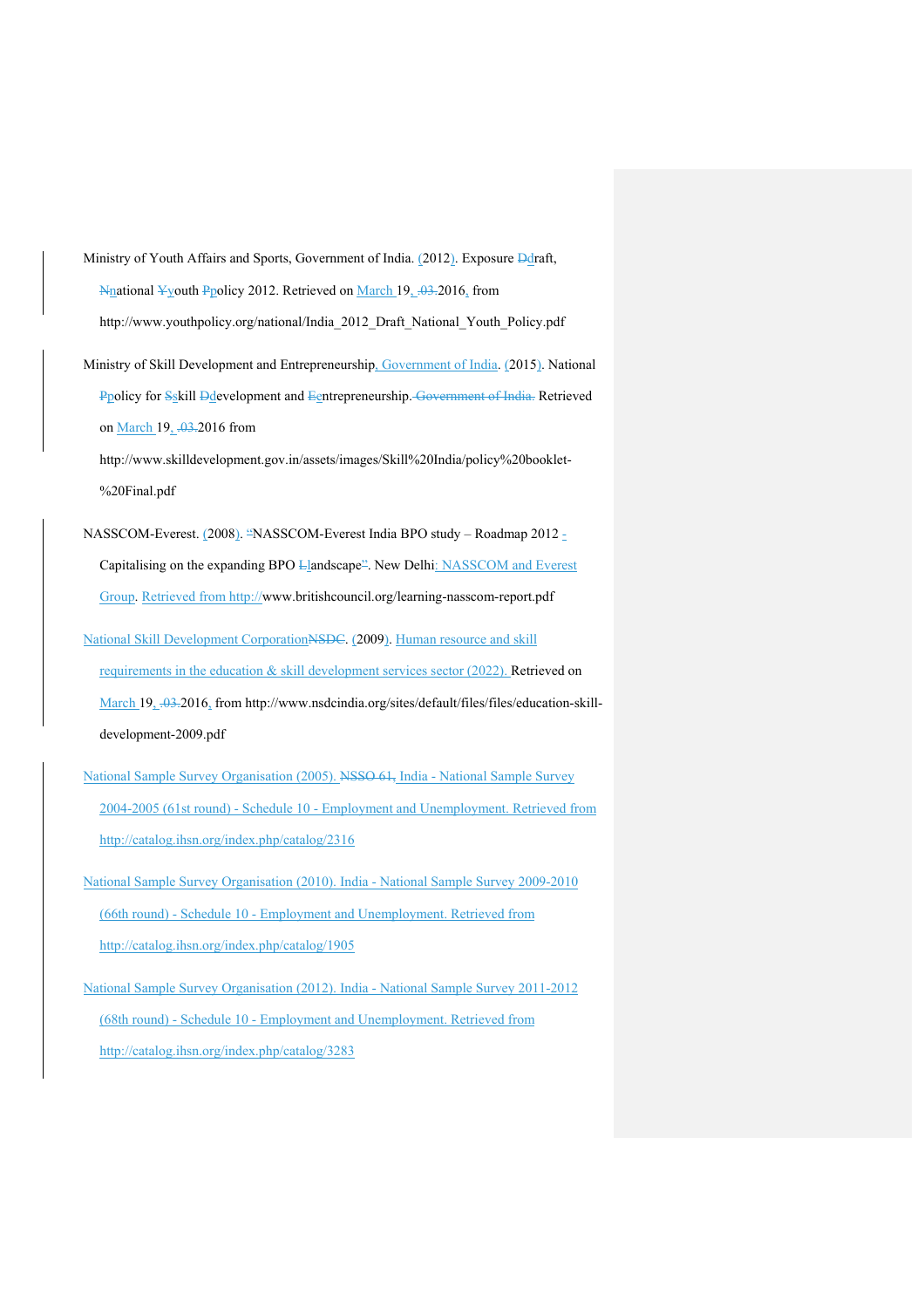66,68 (these are rounds 61, rounds 66 and rounds 66 of the National Employment and Unemployment survey, I am not sure how to cite these?)<sup>[DR5]</sup>

Operational Research Group 1998 study on TVET in India outcomes – 28% employment (PSSCIVE?)[DR6]

Planning Commission, Government of India. (2013). Twelfth Ffive-Yyear Pplan 2012-2017 (Vol.  $3_{\overline{7}}$ ). Volume III. New Delhi: Sage Publication. Retrieved on March 19, .03.2016, from http://planningcommission.gov.in/plans/planrel/12thplan/pdf/12fyp\_vol3.pdf

Tilak, J. B. G. (2002). Vocational Eeducation and Ttraining in Asia. In Keeves, J. P., & Watanabe, R. *The Iinternational Hhandbook on Eeducational Rresearch in the Asia-Pacific region* (pp. 673-686). <del>, eg. John P. Keeves and Rye Watanabe, 673-86.</del> Dordrecht: Kluwer Academic.

Tognatta, N. (2014). Technical and  $\frac{1}{2}$ vocational  $\frac{1}{2}$ education and  $\frac{1}{2}$ training in India – A Sstudy of Cchoice and Rreturns (Ph.D. thesis, -University of Pennsylvania). Retrieved from http://repository.upenn.edu/cgi/viewcontent.cgi?article=3284&context=edissertations

UNESCO–ILO. (2002). Technical and  $\frac{1}{2}$ vocational  $\frac{1}{2}$ education and  $\frac{1}{2}$ training for the Twenty-first Contury: UNESCO and ILO Recommendations. (Paris and Geneva): UNESCO and International Labour Organization..

World Bank. (1995). Priorities and Sstrategies for Eeducation: A WWorld BBank Ssector Rreview. Washington, DC: *Education and Social Policy Department,* The World Bank., Washington, D.C.

World Bank. (2002). Karnataka: Secondary Eeducation and the Nnew Aagenda for Eeconomic Ggrowth. A World Bank Grey Cover Report. Washington, DC: The World Bank.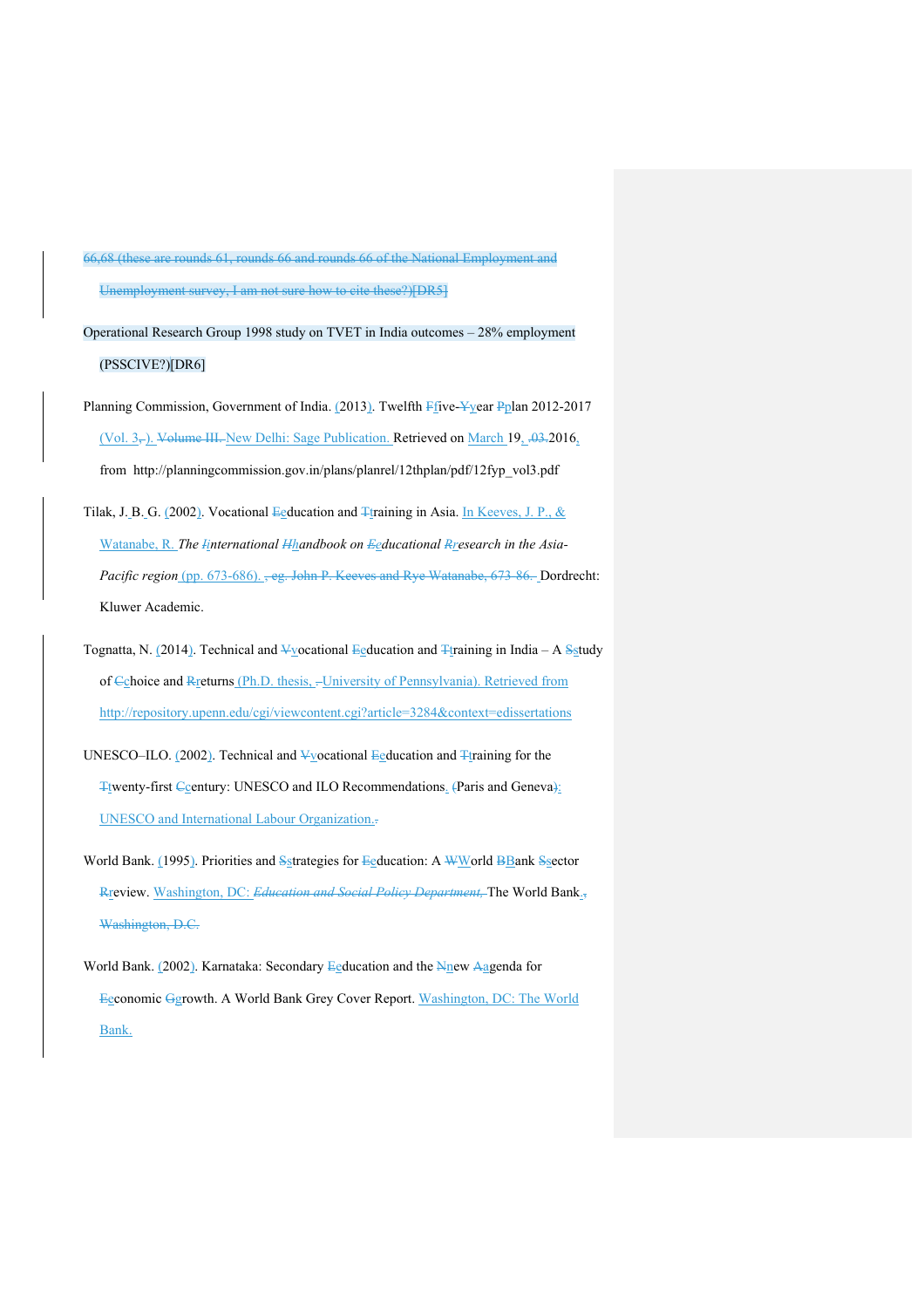World Bank. January (2006). Skill  $\frac{1}{2}$  evelopment in India. The  $\frac{1}{2}$  cational  $\frac{1}{2}$  education and Ttraining Ssystem. Washington, DC: The World Bank.*The World Bank.* Retrieved on

March 13, .03.2016, from

http://documents.worldbank.org/curated/en/2008/01/8988435/skill-development-indiavocational-education-training-system

World Bank. (1980). Education Ssector Ppolicy Review. Washington, DC: The World Bank,. Washington, D.C.

UNESCO-UNEVOC. (2015). World TVET Database India, October 2015. Bonn: UNESCO-UNEVOC International Centre for Technical and Vocational Education and Training. Retrieved from -http://www.unevoc.unesco.org/wtdb/worldtvetdatabase\_ind\_en.pdf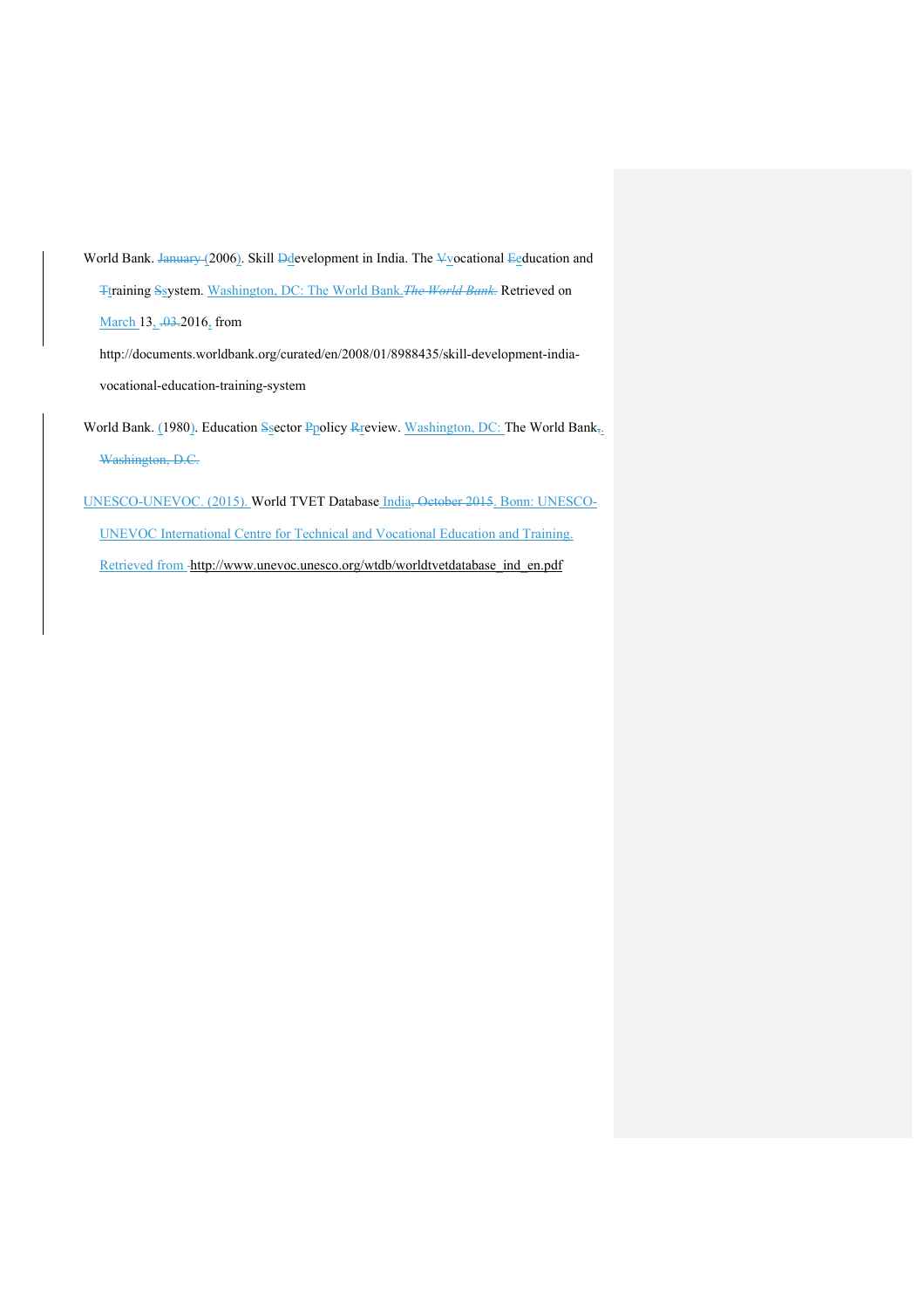Sample-APA.docx

| Main document changes and comments |                         |                     |
|------------------------------------|-------------------------|---------------------|
| Page 1: Deleted                    | <b>Dietrich Rordorf</b> | 20.05.2016 19:02:00 |
| 2015                               |                         |                     |
|                                    |                         |                     |
|                                    |                         |                     |
| Page 1: Inserted                   | <b>Dietrich Rordorf</b> | 20.05.2016 19:02:00 |
| in press                           |                         |                     |
|                                    |                         |                     |
|                                    |                         |                     |
| Page 1: Inserted                   | <b>Dietrich Rordorf</b> | 20.05.2016 19:04:00 |
|                                    |                         |                     |
|                                    |                         |                     |
|                                    |                         |                     |
| Page 1: Deleted                    | <b>Dietrich Rordorf</b> | 20.05.2016 19:04:00 |
| $\zeta$ $\zeta$                    |                         |                     |
|                                    |                         |                     |
|                                    |                         |                     |
| Page 1: Deleted                    | <b>Dietrich Rordorf</b> | 20.05.2016 19:05:00 |
| L                                  |                         |                     |
|                                    |                         |                     |
|                                    |                         |                     |
| Page 1: Inserted                   | <b>Dietrich Rordorf</b> | 20.05.2016 19:04:00 |
| 1                                  |                         |                     |
|                                    |                         |                     |
|                                    |                         |                     |
| Page 1: Deleted                    | <b>Dietrich Rordorf</b> | 20.05.2016 19:05:00 |
| M                                  |                         |                     |
|                                    |                         |                     |
|                                    |                         |                     |
| Page 1: Inserted                   | <b>Dietrich Rordorf</b> | 20.05.2016 19:05:00 |
| m                                  |                         |                     |
|                                    |                         |                     |
|                                    |                         |                     |
| Page 1: Deleted                    | <b>Dietrich Rordorf</b> | 20.05.2016 19:05:00 |
| V                                  |                         |                     |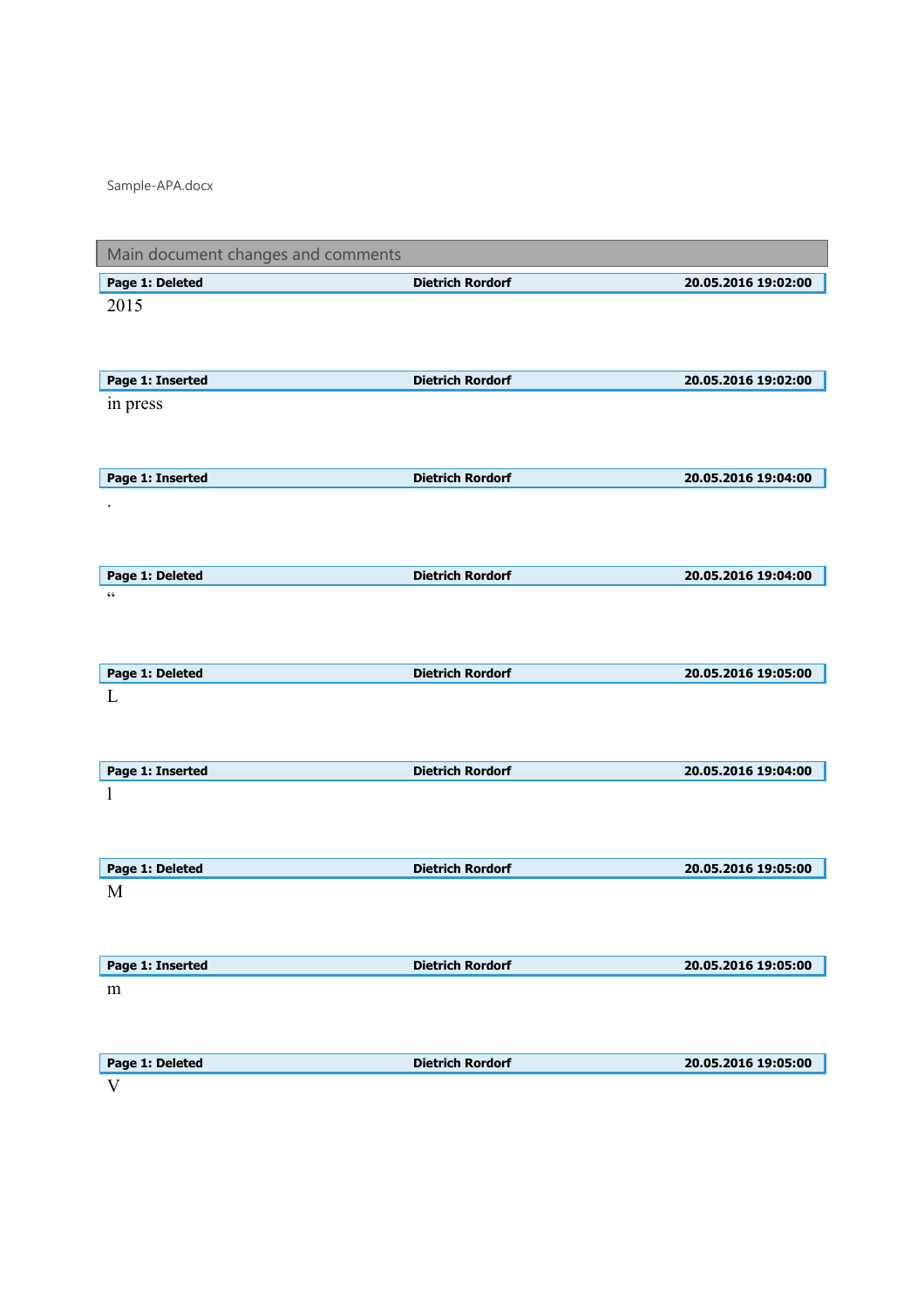| Page 1: Inserted | <b>Dietrich Rordorf</b> | 20.05.2016 19:05:00 |
|------------------|-------------------------|---------------------|
| $\mathbf{V}$     |                         |                     |
|                  |                         |                     |
|                  |                         |                     |
|                  |                         |                     |
| Page 1: Deleted  | <b>Dietrich Rordorf</b> | 20.05.2016 19:05:00 |
| T                |                         |                     |
|                  |                         |                     |
|                  |                         |                     |
|                  |                         |                     |
| Page 1: Inserted | <b>Dietrich Rordorf</b> | 20.05.2016 19:05:00 |
|                  |                         |                     |
| t                |                         |                     |
|                  |                         |                     |
|                  |                         |                     |
|                  |                         |                     |
| Page 1: Inserted | <b>Dietrich Rordorf</b> | 20.05.2016 19:05:00 |
|                  |                         |                     |
|                  |                         |                     |
|                  |                         |                     |
|                  |                         |                     |
| Page 1: Deleted  | <b>Dietrich Rordorf</b> | 20.05.2016 19:05:00 |
| $\mathbf n$      |                         |                     |
|                  |                         |                     |
|                  |                         |                     |
|                  |                         |                     |
| Page 1: Inserted | <b>Dietrich Rordorf</b> | 20.05.2016 19:05:00 |
| N                |                         |                     |
|                  |                         |                     |
|                  |                         |                     |
|                  |                         |                     |
| Page 1: Deleted  | <b>Dietrich Rordorf</b> | 20.05.2016 19:05:00 |
|                  |                         |                     |
| T                |                         |                     |
|                  |                         |                     |
|                  |                         |                     |
|                  |                         |                     |
| Page 1: Inserted | <b>Dietrich Rordorf</b> | 20.05.2016 19:05:00 |
| t                |                         |                     |
|                  |                         |                     |
|                  |                         |                     |
|                  |                         |                     |
| Page 1: Deleted  | <b>Dietrich Rordorf</b> | 20.05.2016 19:06:00 |
| $, ,$            |                         |                     |
|                  |                         |                     |
|                  |                         |                     |
|                  |                         |                     |
| Page 1: Inserted | <b>Dietrich Rordorf</b> | 20.05.2016 19:06:00 |
|                  |                         |                     |
|                  |                         |                     |
|                  |                         |                     |
|                  |                         |                     |
|                  |                         |                     |
| Page 1: Deleted  | <b>Dietrich Rordorf</b> | 20.05.2016 19:06:00 |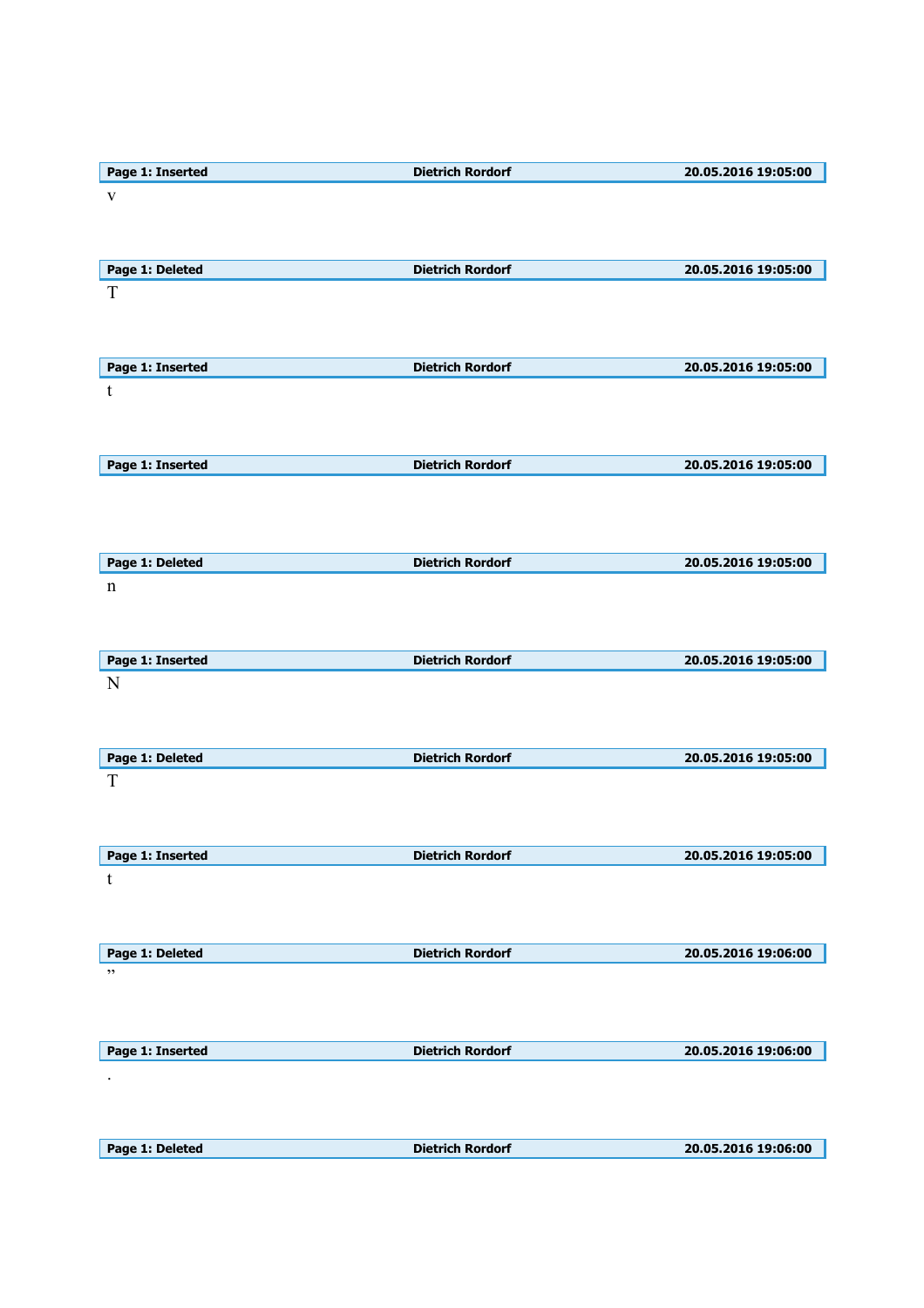: forthcoming in

| Page 1: Deleted                        | <b>Dietrich Rordorf</b> | 20.05.2016 19:06:00 |
|----------------------------------------|-------------------------|---------------------|
| , ISSN 0970-3896                       |                         |                     |
|                                        |                         |                     |
|                                        |                         |                     |
| Page 1: Inserted                       | <b>Dietrich Rordorf</b> | 20.05.2016 19:06:00 |
|                                        |                         |                     |
|                                        |                         |                     |
|                                        |                         |                     |
| Page 1: Inserted                       | <b>Dietrich Rordorf</b> | 20.05.2016 19:37:00 |
| $\&$                                   |                         |                     |
|                                        |                         |                     |
|                                        |                         |                     |
|                                        |                         |                     |
| Page 1: Inserted                       | <b>Dietrich Rordorf</b> | 20.05.2016 19:09:00 |
| (Eds.).                                |                         |                     |
|                                        |                         |                     |
|                                        |                         |                     |
| Page 1: Inserted                       | <b>Dietrich Rordorf</b> | 20.05.2016 19:07:00 |
|                                        |                         |                     |
|                                        |                         |                     |
|                                        |                         |                     |
| Page 1: Deleted                        | <b>Dietrich Rordorf</b> | 20.05.2016 19:07:00 |
| $\textsf{G}\,\textsf{G}$               |                         |                     |
|                                        |                         |                     |
|                                        |                         |                     |
| Page 1: Deleted                        | <b>Dietrich Rordorf</b> | 20.05.2016 19:09:00 |
|                                        |                         |                     |
|                                        |                         |                     |
|                                        |                         |                     |
| Page 1: Deleted                        | <b>Dietrich Rordorf</b> | 20.05.2016 19:09:00 |
| " World Bank Publications, World Bank, |                         |                     |
|                                        |                         |                     |
|                                        |                         |                     |
| Page 1: Deleted                        | <b>Dietrich Rordorf</b> | 20.05.2016 19:10:00 |
|                                        |                         |                     |
|                                        |                         |                     |
|                                        |                         |                     |
| Page 1: Deleted                        | <b>Dietrich Rordorf</b> | 20.05.2016 19:10:00 |
|                                        |                         |                     |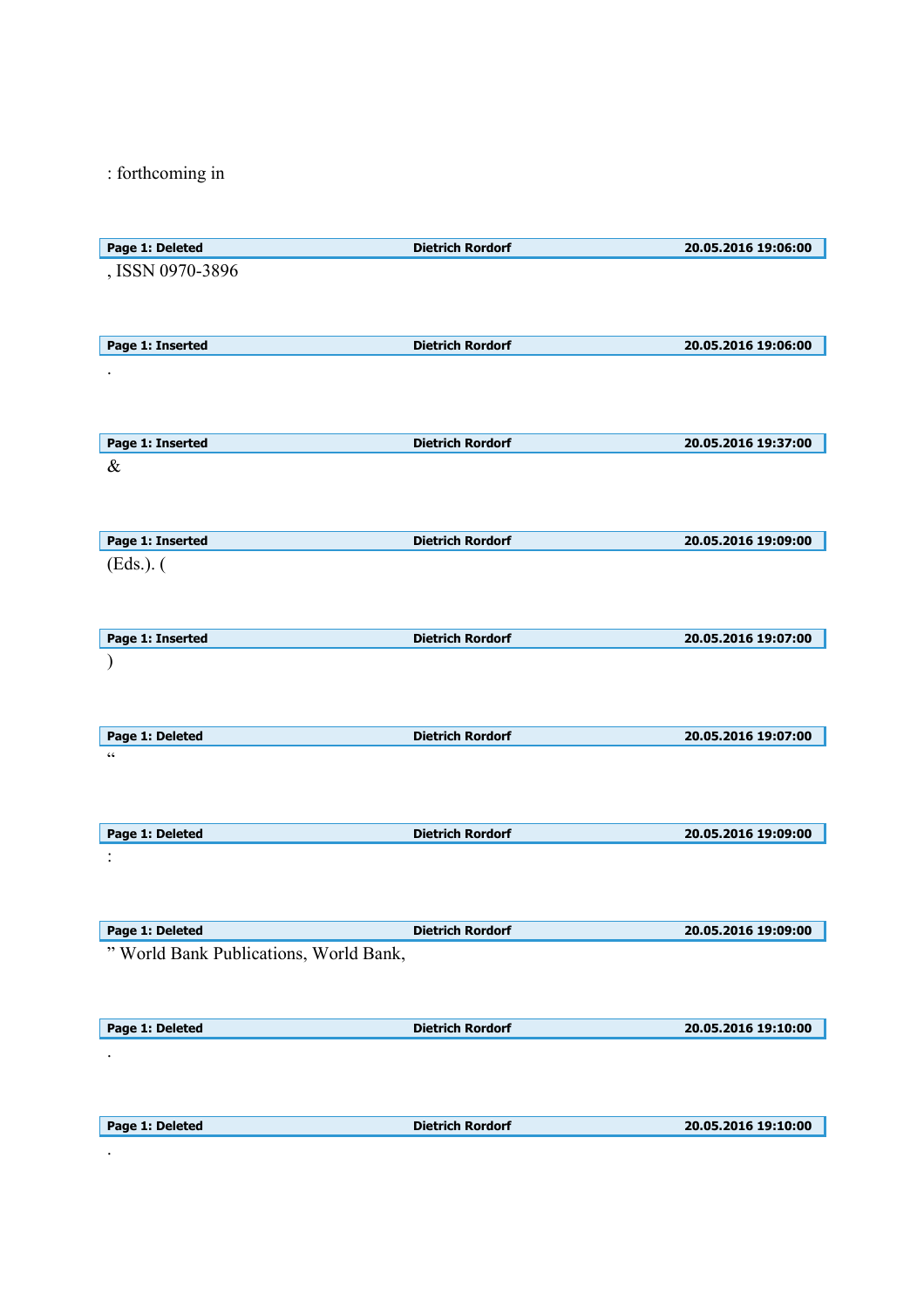| Page 1: Inserted                     | <b>Dietrich Rordorf</b> | 20.05.2016 19:10:00 |
|--------------------------------------|-------------------------|---------------------|
| : World Bank.                        |                         |                     |
|                                      |                         |                     |
|                                      |                         |                     |
|                                      |                         |                     |
| Page 1: Deleted                      | <b>Dietrich Rordorf</b> | 20.05.2016 19:10:00 |
|                                      |                         |                     |
|                                      |                         |                     |
|                                      |                         |                     |
| Page 2: Inserted                     | <b>Dietrich Rordorf</b> | 20.05.2016 19:11:00 |
|                                      |                         |                     |
|                                      |                         |                     |
|                                      |                         |                     |
|                                      |                         |                     |
| Page 2: Inserted                     | <b>Dietrich Rordorf</b> | 20.05.2016 19:11:00 |
|                                      |                         |                     |
|                                      |                         |                     |
|                                      |                         |                     |
|                                      |                         |                     |
| Page 2: Inserted                     | <b>Dietrich Rordorf</b> | 20.05.2016 19:14:00 |
| Mandaluyong: Asian Development Bank. |                         |                     |
|                                      |                         |                     |
|                                      |                         |                     |
| Page 2: Inserted                     | <b>Dietrich Rordorf</b> | 20.05.2016 19:14:00 |
|                                      |                         |                     |
|                                      |                         |                     |
|                                      |                         |                     |
|                                      |                         |                     |
| Page 2: Inserted                     | <b>Dietrich Rordorf</b> | 20.05.2016 19:14:00 |
|                                      |                         |                     |
|                                      |                         |                     |
|                                      |                         |                     |
|                                      |                         |                     |
| Page 2: Inserted                     | <b>Dietrich Rordorf</b> | 20.05.2016 19:14:00 |
|                                      |                         |                     |
|                                      |                         |                     |
|                                      |                         |                     |
| Page 2: Deleted                      | <b>Dietrich Rordorf</b> | 20.05.2016 19:31:00 |
| $\mathbf C$                          |                         |                     |
|                                      |                         |                     |
|                                      |                         |                     |
|                                      |                         |                     |
| Page 2: Inserted                     | <b>Dietrich Rordorf</b> | 20.05.2016 19:15:00 |
| $\mathbf C$                          |                         |                     |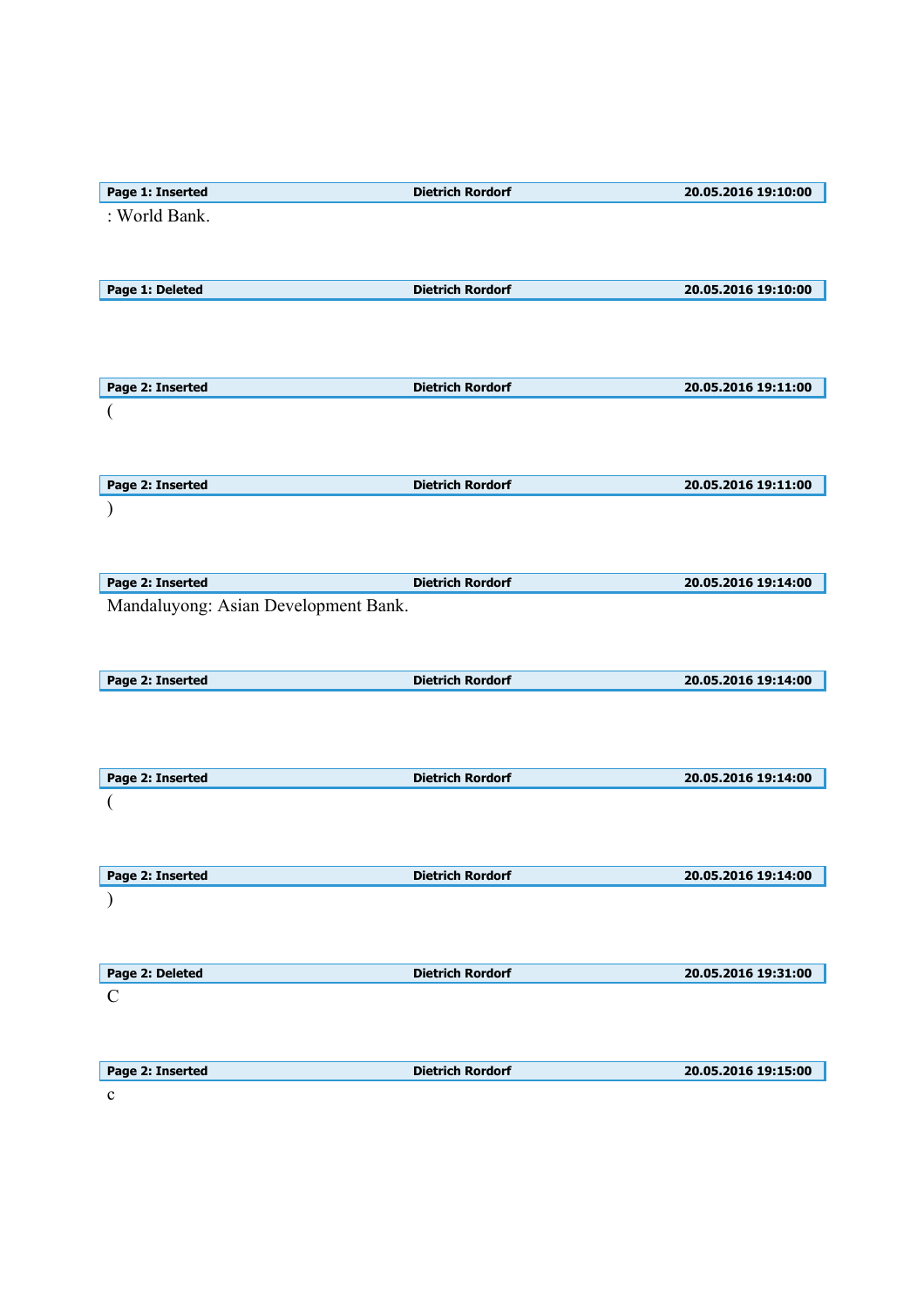| Page 2: Inserted                                          | <b>Dietrich Rordorf</b> | 20.05.2016 19:14:00 |
|-----------------------------------------------------------|-------------------------|---------------------|
| , NY                                                      |                         |                     |
|                                                           |                         |                     |
|                                                           |                         |                     |
| Page 2: Inserted                                          | <b>Dietrich Rordorf</b> | 20.05.2016 19:14:00 |
|                                                           |                         |                     |
|                                                           |                         |                     |
|                                                           |                         |                     |
| Page 2: Deleted                                           | <b>Dietrich Rordorf</b> | 20.05.2016 19:14:00 |
|                                                           |                         |                     |
|                                                           |                         |                     |
|                                                           |                         |                     |
| Page 2: Deleted                                           | <b>Dietrich Rordorf</b> | 20.05.2016 19:19:00 |
|                                                           |                         |                     |
| $\,$                                                      |                         |                     |
|                                                           |                         |                     |
|                                                           |                         |                     |
| Page 2: Inserted                                          | <b>Dietrich Rordorf</b> | 20.05.2016 19:19:00 |
| (                                                         |                         |                     |
|                                                           |                         |                     |
|                                                           |                         |                     |
| Page 2: Inserted                                          | <b>Dietrich Rordorf</b> | 20.05.2016 19:19:00 |
|                                                           |                         |                     |
|                                                           |                         |                     |
|                                                           |                         |                     |
| Page 2: Deleted                                           | <b>Dietrich Rordorf</b> | 20.05.2016 19:19:00 |
| a                                                         |                         |                     |
|                                                           |                         |                     |
|                                                           |                         |                     |
| Page 2: Deleted                                           | <b>Dietrich Rordorf</b> | 20.05.2016 19:19:00 |
| The                                                       |                         |                     |
|                                                           |                         |                     |
|                                                           |                         |                     |
| Page 2: Inserted                                          | <b>Dietrich Rordorf</b> | 20.05.2016 19:20:00 |
| $\overline{\phantom{a}}$                                  |                         |                     |
|                                                           |                         |                     |
|                                                           |                         |                     |
| Page 2: Inserted                                          | <b>Dietrich Rordorf</b> | 20.05.2016 19:20:00 |
| (2), 230-247. http://dx.doi.org/10.1080/00220389608422464 |                         |                     |
|                                                           |                         |                     |

| Page 2: Inserted | <b>Dietrich Rordorf</b> | 20.05.2016 19:26:00 |
|------------------|-------------------------|---------------------|
|                  |                         |                     |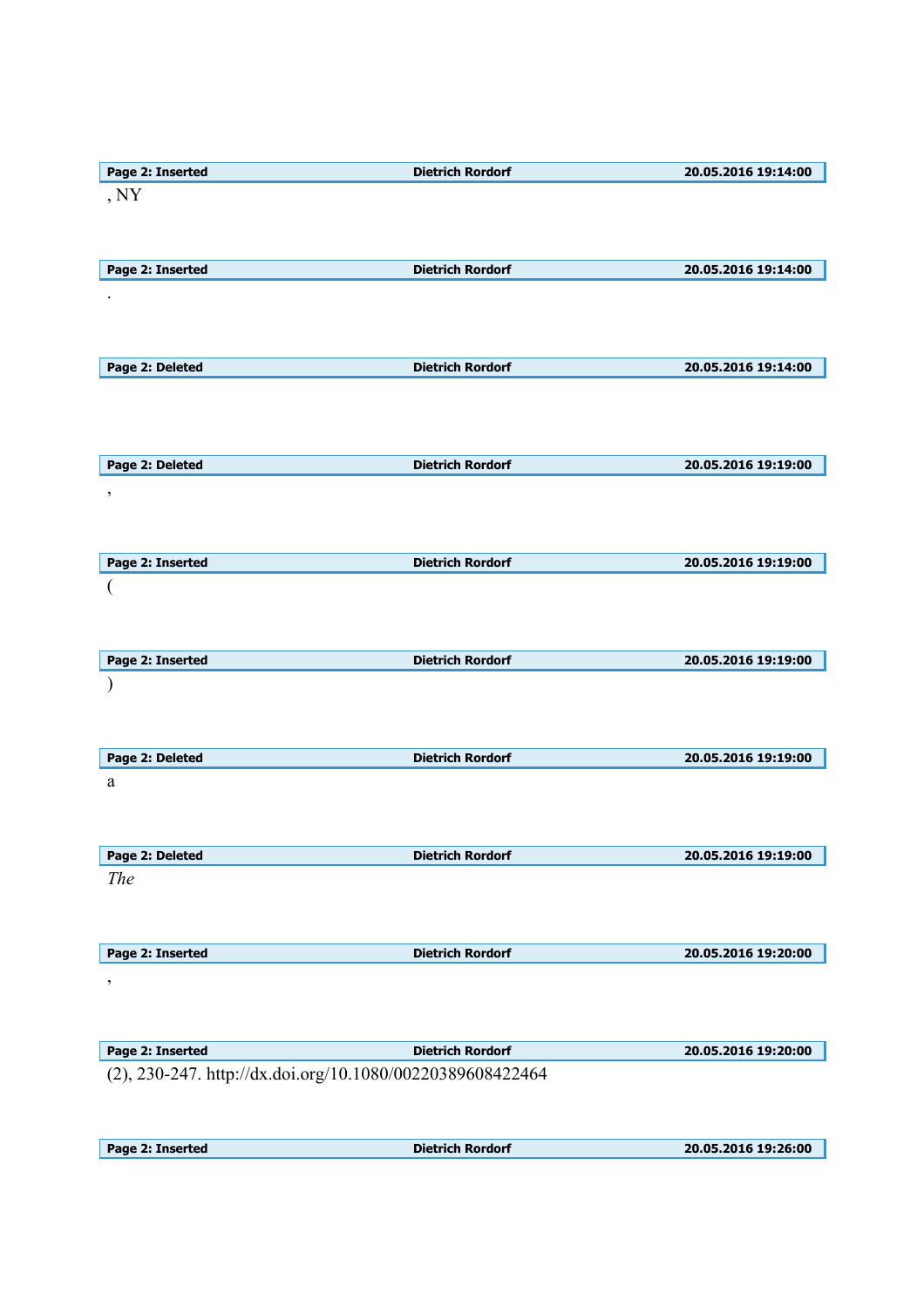| Page 2: Deleted                                                                                   | <b>Dietrich Rordorf</b> | 20.05.2016 19:26:00 |
|---------------------------------------------------------------------------------------------------|-------------------------|---------------------|
|                                                                                                   |                         |                     |
|                                                                                                   |                         |                     |
|                                                                                                   |                         |                     |
|                                                                                                   |                         |                     |
| Page 2: Inserted                                                                                  | <b>Dietrich Rordorf</b> | 20.05.2016 19:26:00 |
|                                                                                                   |                         |                     |
| ). The causal effect of education on earnings. In Ashenfelter, O., & Card, D. (Eds.), Handbook of |                         |                     |
|                                                                                                   |                         |                     |
| labor economics (Vol. 3, pp. 1801-1863). Amsterdam: Elsevier.                                     |                         |                     |
|                                                                                                   |                         |                     |
|                                                                                                   |                         |                     |
|                                                                                                   |                         |                     |
| Page 2: Deleted                                                                                   | <b>Dietrich Rordorf</b> | 20.05.2016 19:28:00 |
| http://www.isid.ac.in/~tridip/Teaching/DevelopmentMicroeconomics/Spring2012/Readings/04Ed         |                         |                     |
|                                                                                                   |                         |                     |
| ucation/01DavidCard-HandbookOfLabourEconomics-1999.pdf                                            |                         |                     |
|                                                                                                   |                         |                     |
|                                                                                                   |                         |                     |
|                                                                                                   |                         |                     |
| Page 2: Inserted                                                                                  | <b>Dietrich Rordorf</b> | 20.05.2016 19:37:00 |
| $\&$                                                                                              |                         |                     |
|                                                                                                   |                         |                     |
|                                                                                                   |                         |                     |
|                                                                                                   |                         |                     |
| Page 2: Inserted                                                                                  | <b>Dietrich Rordorf</b> | 20.05.2016 19:34:00 |
|                                                                                                   |                         |                     |
|                                                                                                   |                         |                     |
|                                                                                                   |                         |                     |
|                                                                                                   |                         |                     |
| Page 2: Inserted                                                                                  | <b>Dietrich Rordorf</b> | 20.05.2016 19:34:00 |
|                                                                                                   |                         |                     |
|                                                                                                   |                         |                     |
|                                                                                                   |                         |                     |
|                                                                                                   |                         |                     |
|                                                                                                   |                         |                     |
| Page 2: Deleted                                                                                   | <b>Dietrich Rordorf</b> | 20.05.2016 19:34:00 |
| 66                                                                                                |                         |                     |
|                                                                                                   |                         |                     |
|                                                                                                   |                         |                     |
|                                                                                                   |                         |                     |
| Page 2: Deleted                                                                                   | <b>Dietrich Rordorf</b> | 20.05.2016 19:34:00 |
| ,,                                                                                                |                         |                     |
|                                                                                                   |                         |                     |
|                                                                                                   |                         |                     |
|                                                                                                   |                         |                     |
| Page 2: Inserted                                                                                  | <b>Dietrich Rordorf</b> | 20.05.2016 19:34:00 |
|                                                                                                   |                         |                     |

In Peterson, P., Baker, E., & McGaw, B. (Eds.),

(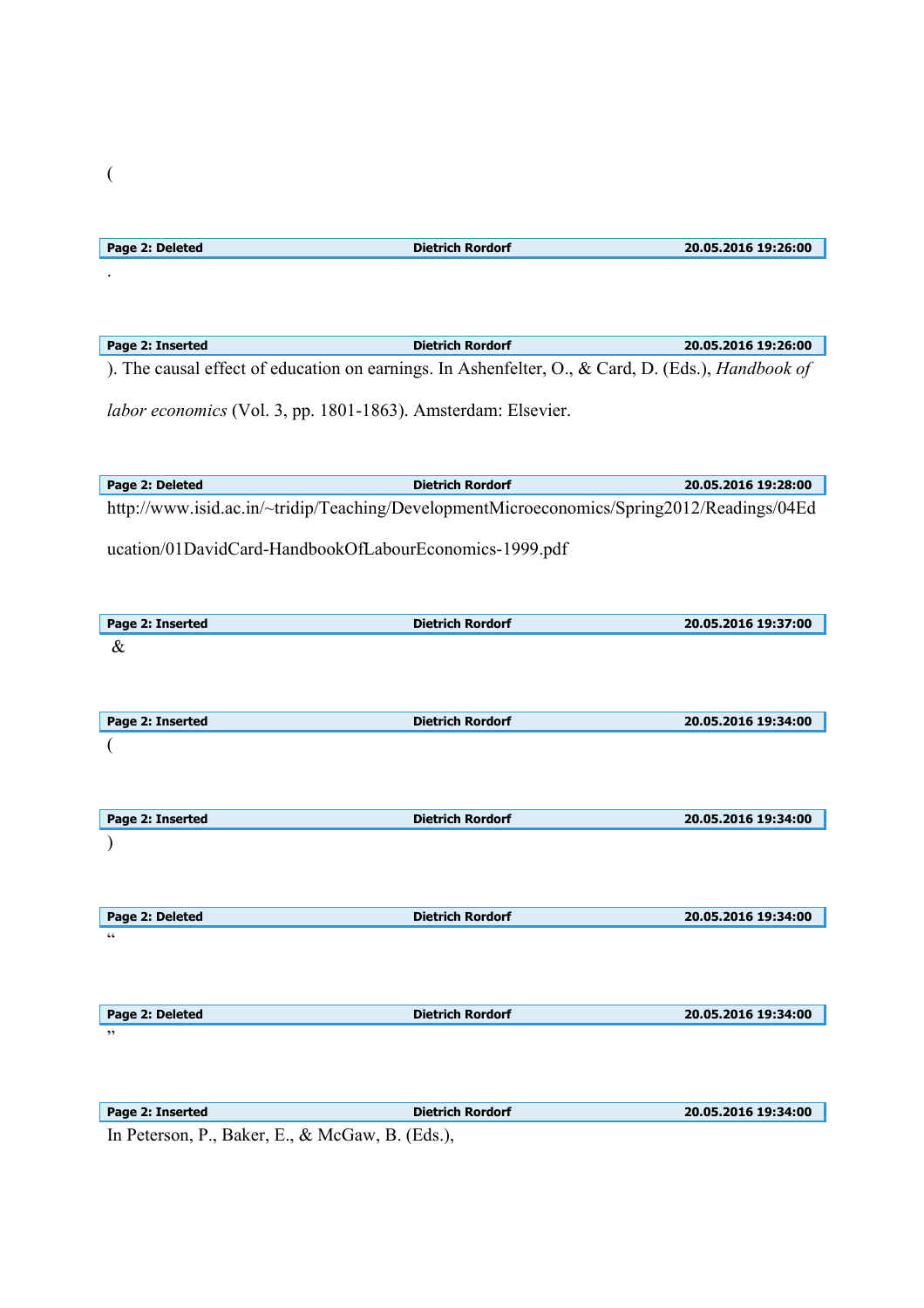| Page 2: Inserted                              | <b>Dietrich Rordorf</b> | 20.05.2016 19:35:00 |
|-----------------------------------------------|-------------------------|---------------------|
| (Vol. 8, pp. 255-261)                         |                         |                     |
|                                               |                         |                     |
|                                               |                         |                     |
| Page 2: Deleted                               | <b>Dietrich Rordorf</b> | 20.05.2016 19:35:00 |
|                                               |                         |                     |
| : volume 8, eds P Peterson, E Baker & B McGaw |                         |                     |
|                                               |                         |                     |
|                                               |                         |                     |
| Page 2: Inserted                              | <b>Dietrich Rordorf</b> | 20.05.2016 19:35:00 |
|                                               |                         |                     |
|                                               |                         |                     |
|                                               |                         |                     |
|                                               |                         |                     |
| Page 2: Deleted                               | <b>Dietrich Rordorf</b> | 20.05.2016 19:35:00 |
| $\,$                                          |                         |                     |
|                                               |                         |                     |
|                                               |                         |                     |
| Page 2: Inserted                              | <b>Dietrich Rordorf</b> | 20.05.2016 19:35:00 |
| Oxford:                                       |                         |                     |
|                                               |                         |                     |
|                                               |                         |                     |
|                                               |                         |                     |
| Page 2: Deleted                               | <b>Dietrich Rordorf</b> | 20.05.2016 19:38:00 |
| $\,$                                          |                         |                     |
|                                               |                         |                     |
|                                               |                         |                     |
| Page 2: Inserted                              | <b>Dietrich Rordorf</b> | 20.05.2016 19:38:00 |
|                                               |                         |                     |
|                                               |                         |                     |
|                                               |                         |                     |
|                                               |                         |                     |
| Page 2: Deleted                               | <b>Dietrich Rordorf</b> | 20.05.2016 19:35:00 |
| Oxford,                                       |                         |                     |
|                                               |                         |                     |
|                                               |                         |                     |
| Page 2: Inserted                              | <b>Dietrich Rordorf</b> | 20.05.2016 19:35:00 |
|                                               |                         |                     |
|                                               |                         |                     |
|                                               |                         |                     |
|                                               |                         |                     |
| Page 2: Deleted                               | <b>Dietrich Rordorf</b> | 20.05.2016 19:35:00 |
| pp.255-261, 2010.                             |                         |                     |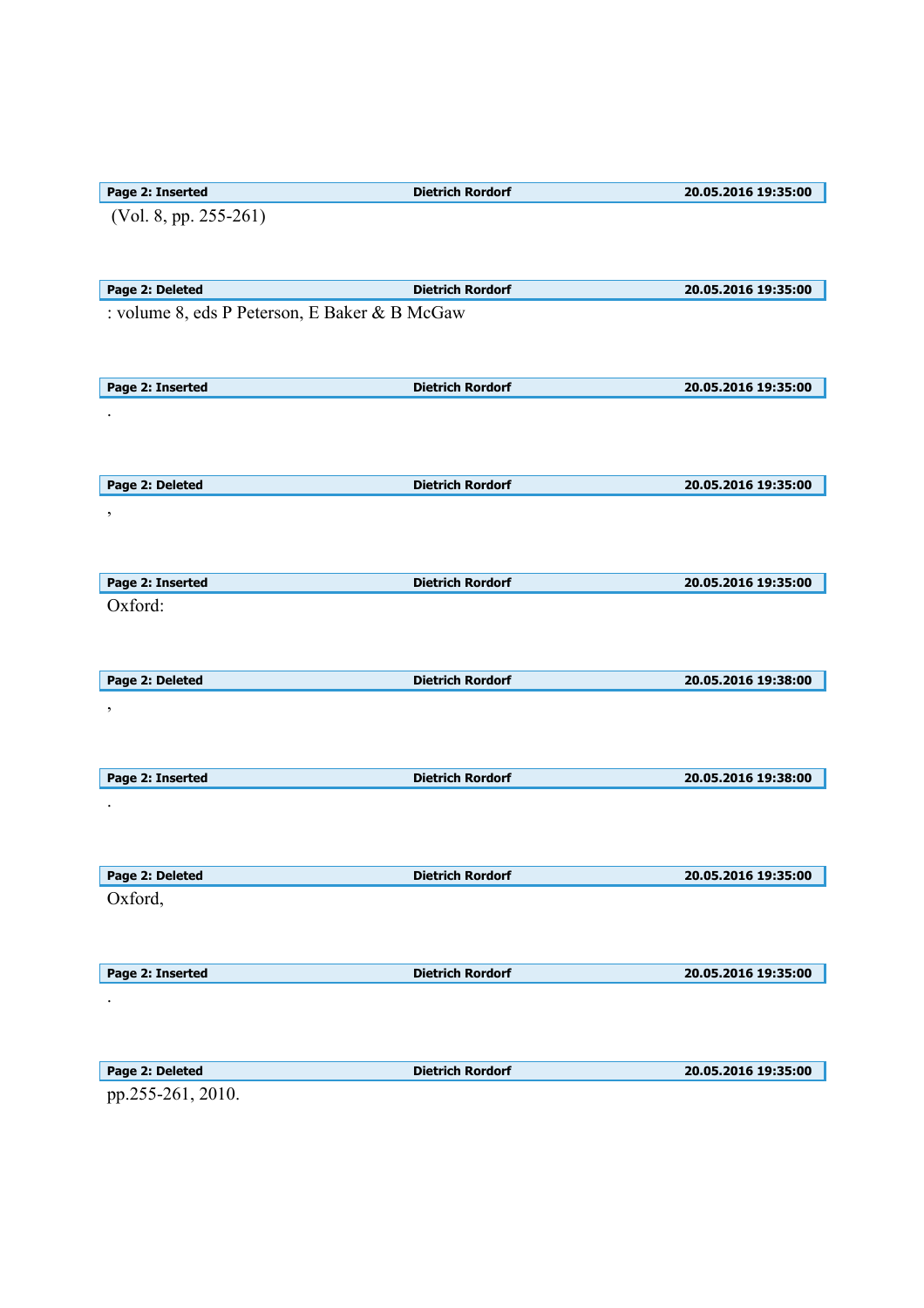| Page 2: Inserted                                                                                                                               | <b>Dietrich Rordorf</b>                                                           | 20.05.2016 20:16:00 |
|------------------------------------------------------------------------------------------------------------------------------------------------|-----------------------------------------------------------------------------------|---------------------|
| Central Intelligence Agency. (2013). Title of cited article. In CIA world factbook. Retrieved                                                  |                                                                                   |                     |
|                                                                                                                                                | August 4, 2015, from https://www.cia.gov/library/publications/the-world-factbook/ |                     |
| Page 2: Commented [DR1]                                                                                                                        | <b>Dietrich Rordorf</b>                                                           | 20.05.2016 19:46:00 |
| Please add the title of the cited article here. See here for more information on how to cite:<br>http://libanswers.brenau.edu/a.php?qid=710633 |                                                                                   |                     |
| Page 2: Commented [DR2]                                                                                                                        | <b>Dietrich Rordorf</b>                                                           | 20.05.2016 19:48:00 |
| Replace with the direct link to the cited article (not the entry page of the CIA factbook, unless you refer to the whole<br>factbook)          |                                                                                   |                     |
| Page 2: Inserted                                                                                                                               | <b>Dietrich Rordorf</b>                                                           | 20.05.2016 19:38:00 |
|                                                                                                                                                |                                                                                   |                     |
| Page 2: Inserted                                                                                                                               | <b>Dietrich Rordorf</b>                                                           | 20.05.2016 19:38:00 |
| Page 2: Deleted                                                                                                                                | <b>Dietrich Rordorf</b>                                                           | 20.05.2016 19:38:00 |
| V                                                                                                                                              |                                                                                   |                     |
|                                                                                                                                                |                                                                                   |                     |
| Page 2: Inserted                                                                                                                               | <b>Dietrich Rordorf</b>                                                           | 20.05.2016 19:38:00 |
| V                                                                                                                                              |                                                                                   |                     |
| Page 2: Deleted                                                                                                                                | <b>Dietrich Rordorf</b>                                                           | 20.05.2016 19:38:00 |
| E                                                                                                                                              |                                                                                   |                     |
| Page 2: Inserted                                                                                                                               | <b>Dietrich Rordorf</b>                                                           | 20.05.2016 19:38:00 |
| e                                                                                                                                              |                                                                                   |                     |
| Page 2: Deleted                                                                                                                                | <b>Dietrich Rordorf</b>                                                           | 20.05.2016 19:38:00 |
| D                                                                                                                                              |                                                                                   |                     |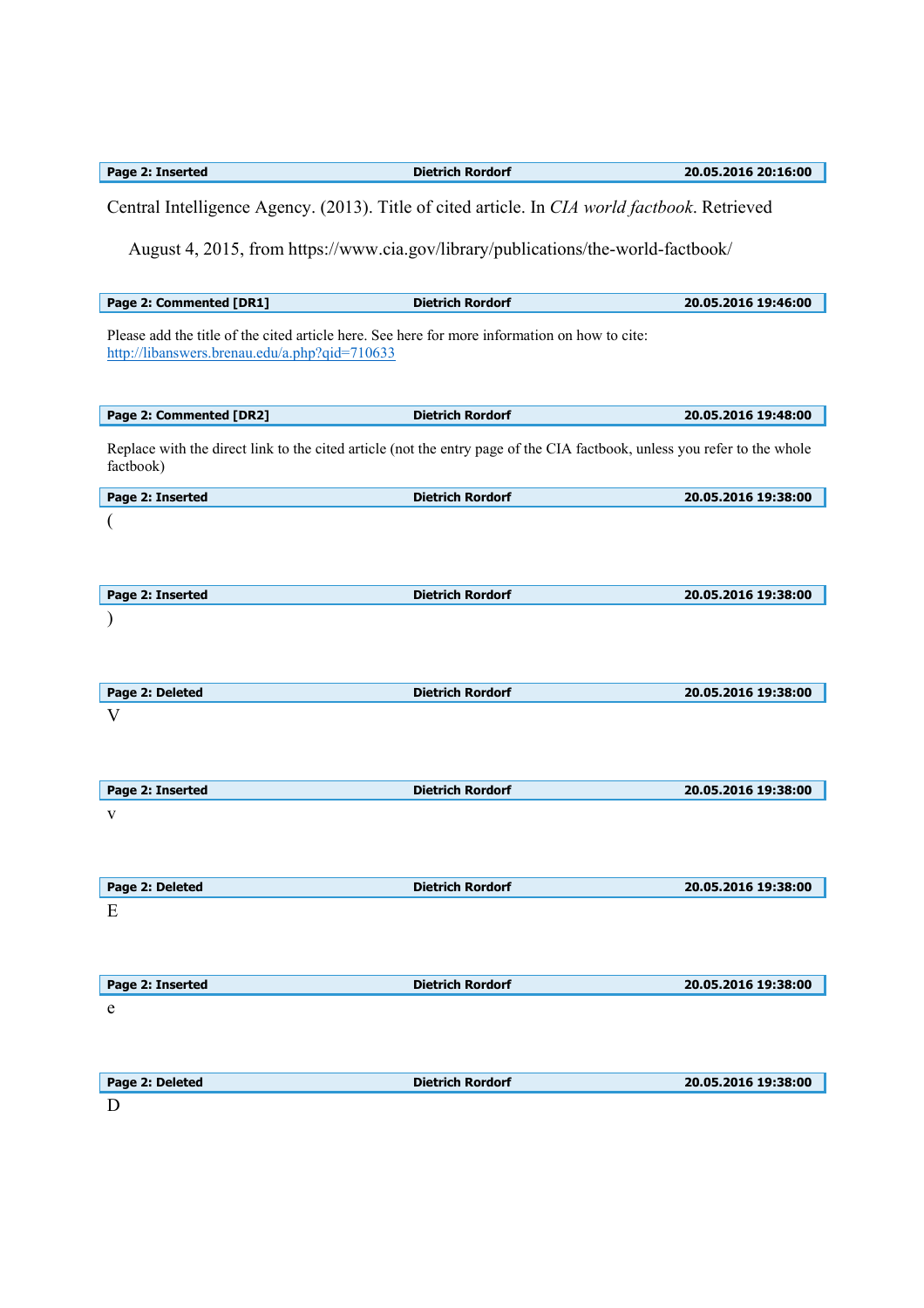| Page 2: Inserted     | <b>Dietrich Rordorf</b>                                                         | 20.05.2016 19:38:00 |
|----------------------|---------------------------------------------------------------------------------|---------------------|
| $\mathbf d$          |                                                                                 |                     |
|                      |                                                                                 |                     |
|                      |                                                                                 |                     |
| Page 2: Deleted      | <b>Dietrich Rordorf</b>                                                         | 20.05.2016 19:38:00 |
| N                    |                                                                                 |                     |
|                      |                                                                                 |                     |
|                      |                                                                                 |                     |
| Page 2: Inserted     | <b>Dietrich Rordorf</b>                                                         | 20.05.2016 19:38:00 |
| n                    |                                                                                 |                     |
|                      |                                                                                 |                     |
|                      |                                                                                 |                     |
| Page 2: Inserted     | <b>Dietrich Rordorf</b>                                                         | 20.05.2016 19:42:00 |
| In Carnoy, M. (Ed.), |                                                                                 |                     |
|                      |                                                                                 |                     |
| Page 2: Deleted      | <b>Dietrich Rordorf</b>                                                         | 20.05.2016 19:43:00 |
|                      |                                                                                 |                     |
|                      |                                                                                 |                     |
|                      |                                                                                 |                     |
| Page 2: Inserted     | <b>Dietrich Rordorf</b>                                                         | 20.05.2016 19:43:00 |
|                      |                                                                                 |                     |
|                      |                                                                                 |                     |
|                      |                                                                                 |                     |
| Page 2: Inserted     | <b>Dietrich Rordorf</b>                                                         | 20.05.2016 19:43:00 |
| 2nd ed.,             |                                                                                 |                     |
|                      |                                                                                 |                     |
|                      |                                                                                 |                     |
| Page 2: Inserted     | <b>Dietrich Rordorf</b>                                                         | 20.05.2016 19:41:00 |
| Press.               |                                                                                 |                     |
|                      |                                                                                 |                     |
|                      |                                                                                 |                     |
| Page 2: Deleted      | <b>Dietrich Rordorf</b>                                                         | 20.05.2016 19:44:00 |
|                      | "CIA World Factbook". (2013). CIA Online Publication. Retrieved 04.08.2015 from |                     |
|                      |                                                                                 |                     |
|                      | https://www.cia.gov/library/publications/the-world-factbook/                    |                     |
|                      |                                                                                 |                     |

| Page 2: Inserted | <b>Dietrich Rordorf</b> | 20.05.2016 19:48:00 |
|------------------|-------------------------|---------------------|
|                  |                         |                     |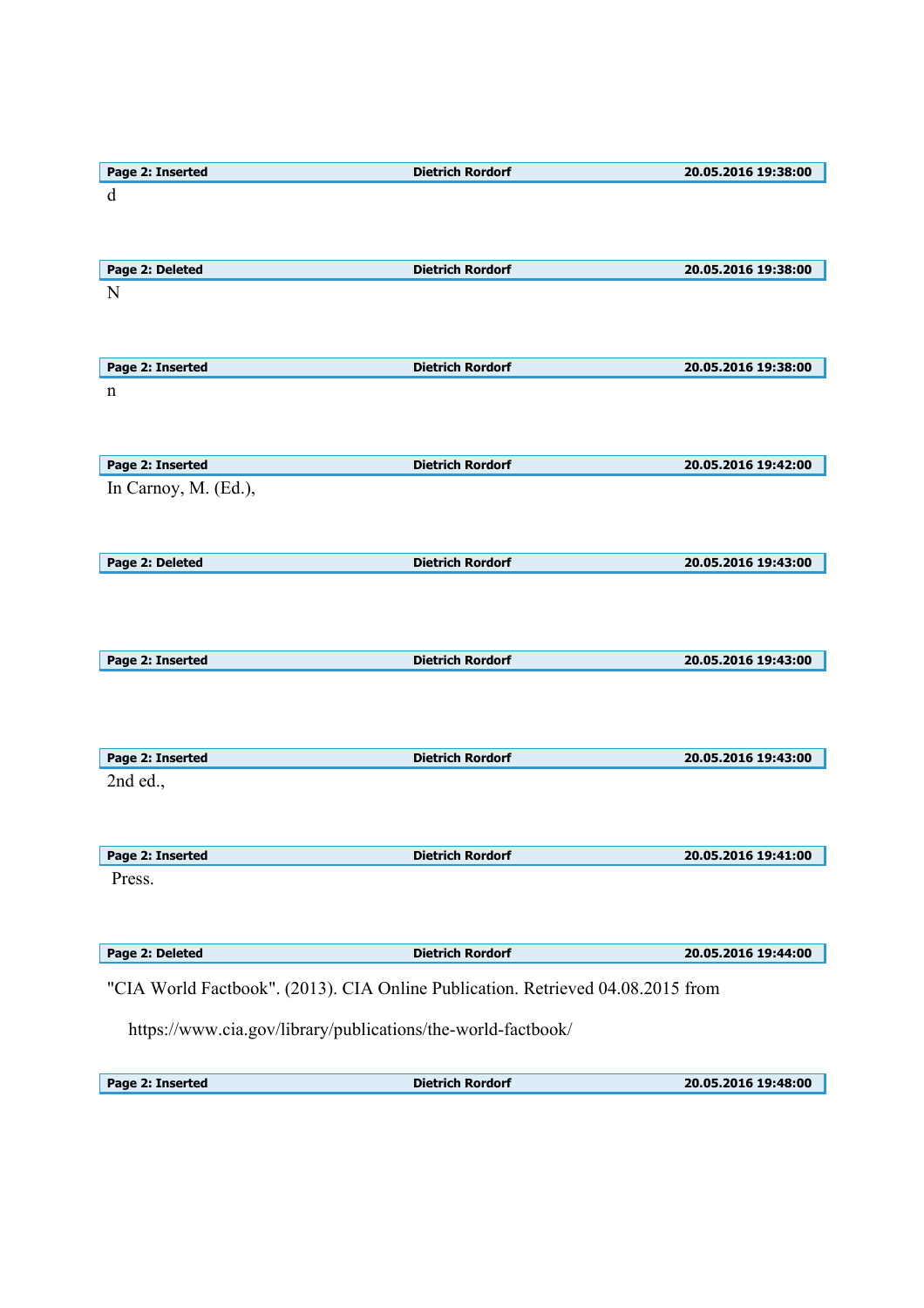| Page 2: Inserted | <b>Dietrich Rordorf</b> | 20.05.2016 19:48:00 |
|------------------|-------------------------|---------------------|
|                  |                         |                     |
|                  |                         |                     |
|                  |                         |                     |
|                  |                         |                     |
| Page 2: Inserted | <b>Dietrich Rordorf</b> | 20.05.2016 19:48:00 |
|                  |                         |                     |
|                  |                         |                     |
|                  |                         |                     |
|                  |                         |                     |
| Page 2: Deleted  | <b>Dietrich Rordorf</b> | 20.05.2016 19:48:00 |
| Ε                |                         |                     |
|                  |                         |                     |
|                  |                         |                     |
|                  |                         |                     |
| Page 2: Inserted | <b>Dietrich Rordorf</b> | 20.05.2016 19:48:00 |
| e                |                         |                     |
|                  |                         |                     |
|                  |                         |                     |
|                  |                         |                     |
| Page 2: Deleted  | <b>Dietrich Rordorf</b> | 20.05.2016 19:49:00 |
| E                |                         |                     |
|                  |                         |                     |
|                  |                         |                     |
| Page 2: Inserted | <b>Dietrich Rordorf</b> | 20.05.2016 19:49:00 |
|                  |                         |                     |
| ${\rm e}$        |                         |                     |
|                  |                         |                     |
|                  |                         |                     |
| Page 2: Deleted  | <b>Dietrich Rordorf</b> | 20.05.2016 19:49:00 |
| D                |                         |                     |
|                  |                         |                     |
|                  |                         |                     |
|                  |                         |                     |
| Page 2: Inserted | <b>Dietrich Rordorf</b> | 20.05.2016 19:49:00 |
| d                |                         |                     |
|                  |                         |                     |
|                  |                         |                     |
|                  |                         |                     |
| Page 2: Deleted  | <b>Dietrich Rordorf</b> | 20.05.2016 19:50:00 |
|                  |                         |                     |
|                  |                         |                     |
|                  |                         |                     |
| Page 2: Inserted | <b>Dietrich Rordorf</b> | 20.05.2016 19:50:00 |
|                  |                         |                     |
| , C. A., $\&$    |                         |                     |
|                  |                         |                     |
|                  |                         |                     |
| Page 2: Deleted  | <b>Dietrich Rordorf</b> | 20.05.2016 19:50:00 |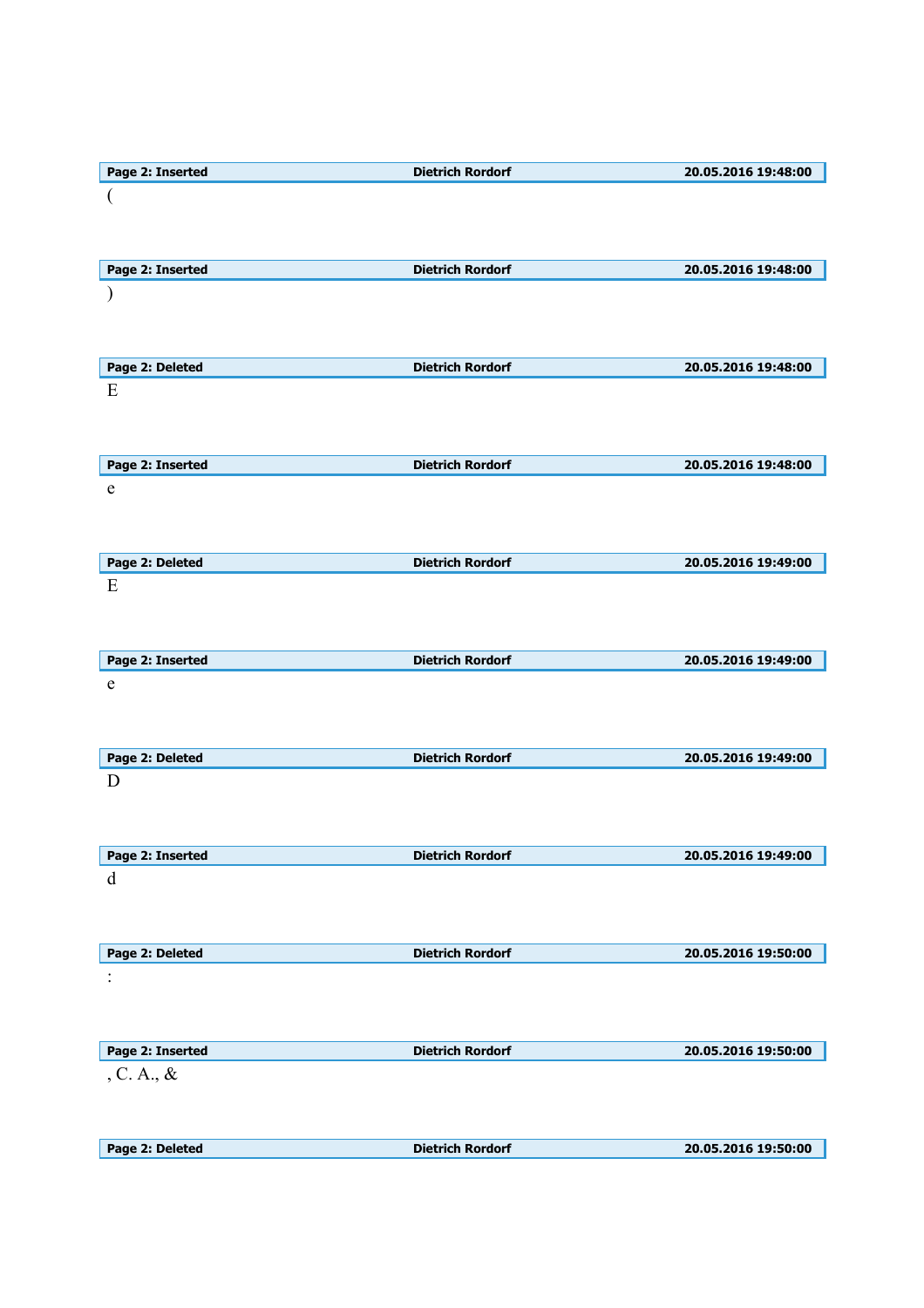and

|                                             | <b>Dietrich Rordorf</b> | 20.05.2016 19:50:00 |
|---------------------------------------------|-------------------------|---------------------|
| , M. J.                                     |                         |                     |
|                                             |                         |                     |
|                                             |                         |                     |
| Page 2: Deleted                             | <b>Dietrich Rordorf</b> | 20.05.2016 19:50:00 |
| eds                                         |                         |                     |
|                                             |                         |                     |
|                                             |                         |                     |
| Page 2: Inserted                            | <b>Dietrich Rordorf</b> | 20.05.2016 19:50:00 |
| Eds.                                        |                         |                     |
|                                             |                         |                     |
|                                             |                         |                     |
| Page 2: Inserted                            | <b>Dietrich Rordorf</b> | 20.05.2016 19:51:00 |
| Education and economic development (        |                         |                     |
|                                             |                         |                     |
|                                             |                         |                     |
| Page 2: Deleted                             | <b>Dietrich Rordorf</b> | 20.05.2016 19:51:00 |
|                                             |                         |                     |
|                                             |                         |                     |
|                                             |                         |                     |
| Page 2: Inserted                            | <b>Dietrich Rordorf</b> | 20.05.2016 19:51:00 |
| 1                                           |                         |                     |
|                                             |                         |                     |
|                                             |                         |                     |
|                                             |                         |                     |
|                                             |                         |                     |
| Page 2: Inserted                            | <b>Dietrich Rordorf</b> | 20.05.2016 19:51:00 |
|                                             |                         |                     |
|                                             |                         |                     |
|                                             |                         |                     |
| Pune: American Institute of Indian Studies. | <b>Dietrich Rordorf</b> | 20.05.2016 19:51:00 |
|                                             |                         |                     |
| Page 2: Inserted                            |                         |                     |
|                                             |                         |                     |
| Page 2: Inserted                            | <b>Dietrich Rordorf</b> | 20.05.2016 19:52:00 |
| $\overline{ }$                              |                         |                     |
|                                             |                         |                     |
| Page 2: Inserted                            | <b>Dietrich Rordorf</b> | 20.05.2016 19:52:00 |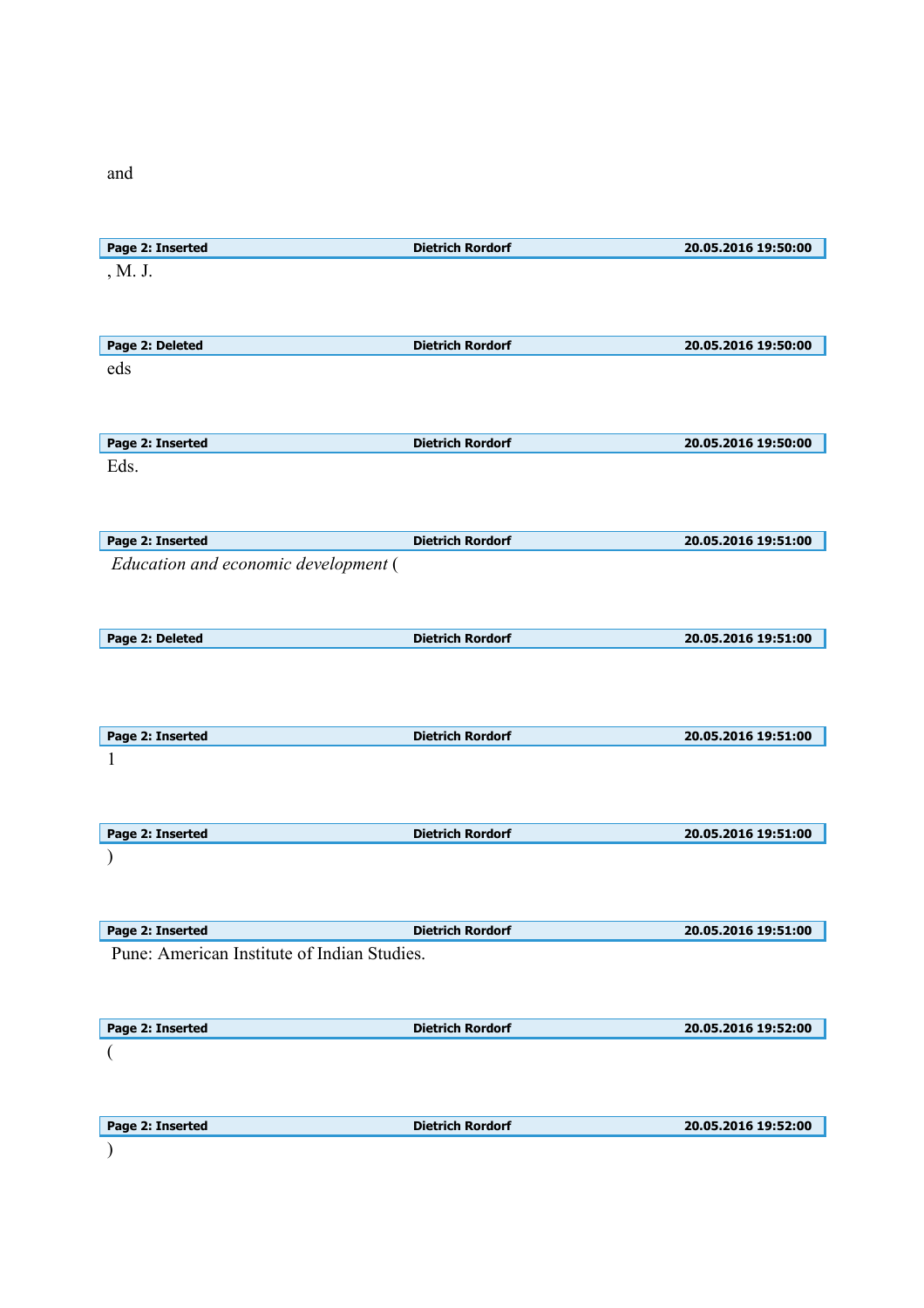| Page 2: Deleted  | <b>Dietrich Rordorf</b> | 20.05.2016 19:52:00 |
|------------------|-------------------------|---------------------|
| B                |                         |                     |
|                  |                         |                     |
|                  |                         |                     |
| Page 2: Inserted | <b>Dietrich Rordorf</b> | 20.05.2016 19:52:00 |
| $\mathbf b$      |                         |                     |
|                  |                         |                     |
|                  |                         |                     |
| Page 2: Deleted  | <b>Dietrich Rordorf</b> | 20.05.2016 19:52:00 |
| $\, {\bf P}$     |                         |                     |
|                  |                         |                     |
|                  |                         |                     |
|                  | <b>Dietrich Rordorf</b> |                     |
| Page 2: Inserted |                         | 20.05.2016 19:52:00 |
| $\, {\bf p}$     |                         |                     |
|                  |                         |                     |
|                  |                         |                     |
| Page 2: Deleted  | <b>Dietrich Rordorf</b> | 20.05.2016 19:52:00 |
| $\mathcal{C}$    |                         |                     |
|                  |                         |                     |
|                  |                         |                     |
| Page 2: Inserted | <b>Dietrich Rordorf</b> | 20.05.2016 19:52:00 |
| $\mathbf c$      |                         |                     |
|                  |                         |                     |
|                  |                         |                     |
| Page 2: Deleted  | <b>Dietrich Rordorf</b> | 20.05.2016 19:54:00 |
| on               |                         |                     |
|                  |                         |                     |
|                  |                         |                     |
| Page 2: Inserted | <b>Dietrich Rordorf</b> | 20.05.2016 19:54:00 |
| March            |                         |                     |
|                  |                         |                     |
|                  |                         |                     |
| Page 2: Inserted | <b>Dietrich Rordorf</b> | 20.05.2016 19:54:00 |
|                  |                         |                     |
| $\, ,$           |                         |                     |
|                  |                         |                     |
|                  |                         |                     |
| Page 2: Deleted  | <b>Dietrich Rordorf</b> | 20.05.2016 19:54:00 |
| .03.             |                         |                     |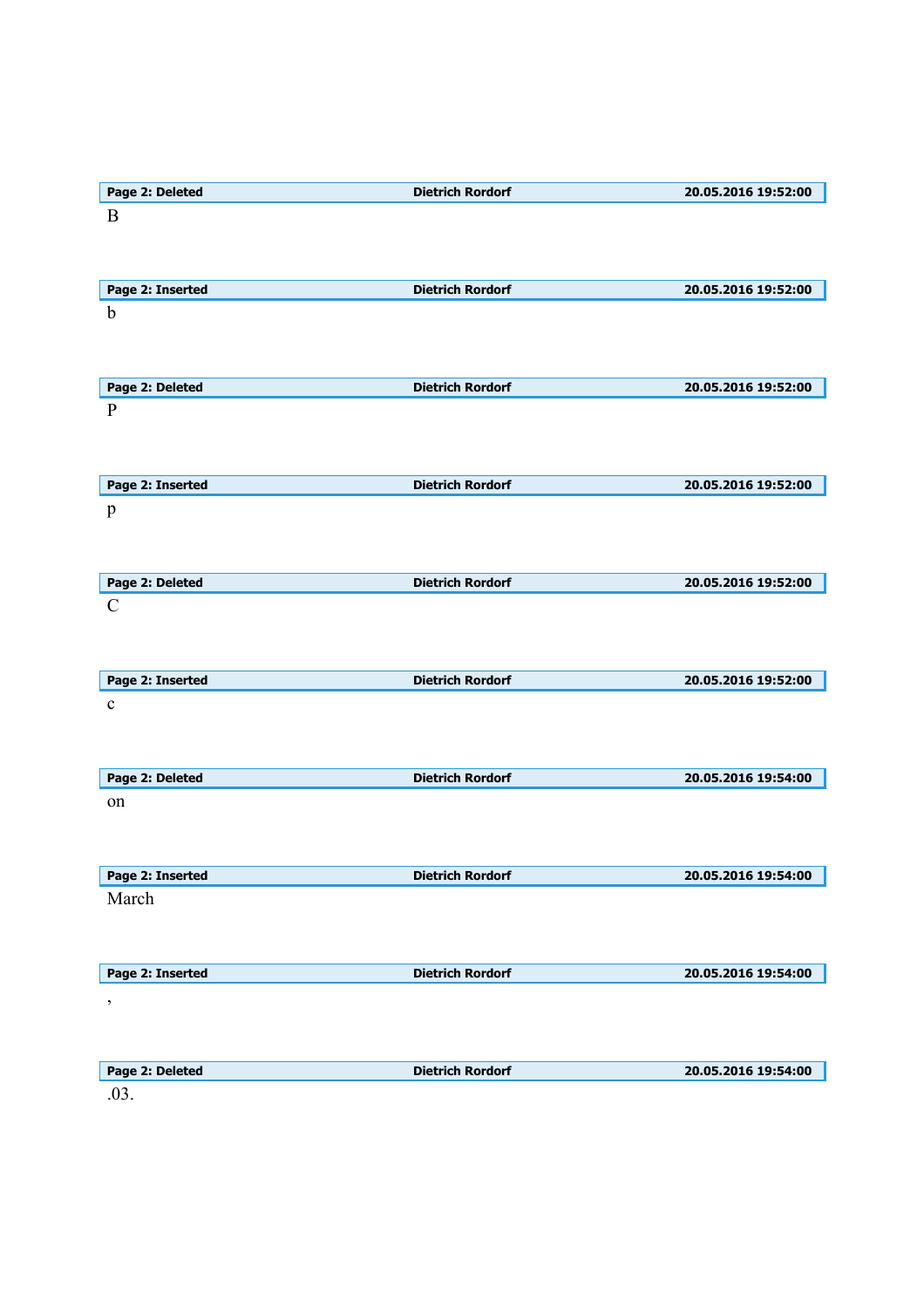| Page 2: Inserted | <b>Dietrich Rordorf</b> | 20.05.2016 19:54:00 |
|------------------|-------------------------|---------------------|
| $\,$             |                         |                     |
|                  |                         |                     |
|                  |                         |                     |
| Page 3: Inserted | <b>Dietrich Rordorf</b> | 20.05.2016 20:03:00 |
| (                |                         |                     |
|                  |                         |                     |
|                  |                         |                     |
| Page 3: Inserted | <b>Dietrich Rordorf</b> | 20.05.2016 20:03:00 |
|                  |                         |                     |
|                  |                         |                     |
|                  |                         |                     |
| Page 3: Deleted  | <b>Dietrich Rordorf</b> | 20.05.2016 20:03:00 |
| E                |                         |                     |
|                  |                         |                     |
|                  |                         |                     |
| Page 3: Inserted | <b>Dietrich Rordorf</b> | 20.05.2016 20:03:00 |
| e                |                         |                     |
|                  |                         |                     |
|                  |                         |                     |
| Page 3: Deleted  | <b>Dietrich Rordorf</b> | 20.05.2016 20:03:00 |
| S                |                         |                     |
|                  |                         |                     |
|                  |                         |                     |
| Page 3: Inserted | <b>Dietrich Rordorf</b> | 20.05.2016 20:03:00 |
| S                |                         |                     |
|                  |                         |                     |
|                  |                         |                     |
| Page 3: Deleted  | <b>Dietrich Rordorf</b> | 20.05.2016 20:03:00 |
| D                |                         |                     |
|                  |                         |                     |
|                  |                         |                     |
| Page 3: Inserted | <b>Dietrich Rordorf</b> | 20.05.2016 20:03:00 |
| d                |                         |                     |
|                  |                         |                     |
|                  |                         |                     |
| Page 3: Inserted | <b>Dietrich Rordorf</b> | 20.05.2016 20:03:00 |
| April            |                         |                     |
|                  |                         |                     |
|                  |                         |                     |
| Page 3: Deleted  | <b>Dietrich Rordorf</b> | 20.05.2016 20:03:00 |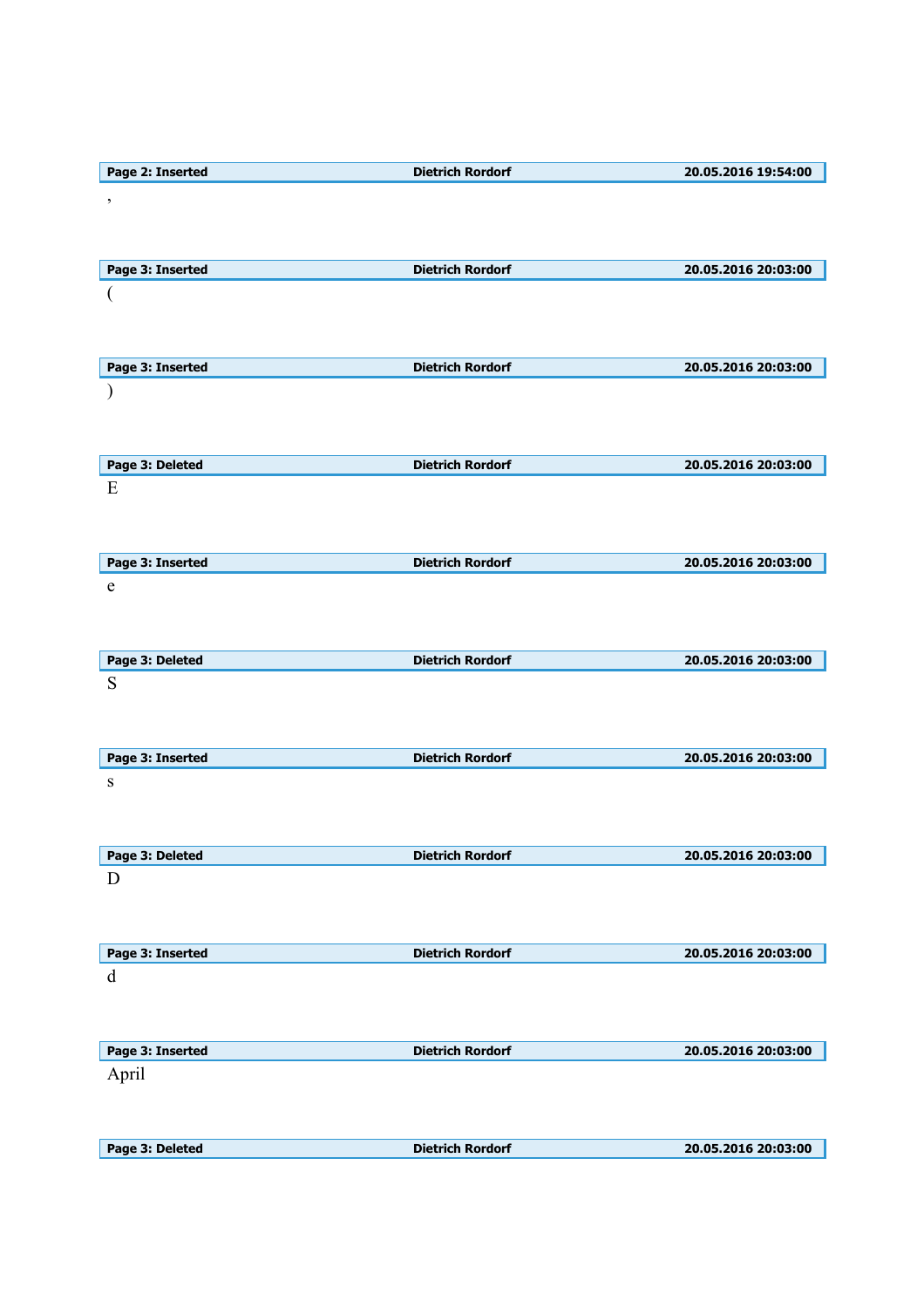.04.

| Page 3: Inserted           | <b>Dietrich Rordorf</b> | 20.05.2016 20:03:00 |
|----------------------------|-------------------------|---------------------|
| $\overline{\phantom{a}}$   |                         |                     |
|                            |                         |                     |
|                            |                         |                     |
| Page 3: Inserted           | <b>Dietrich Rordorf</b> | 20.05.2016 20:03:00 |
| $\,$                       |                         |                     |
|                            |                         |                     |
|                            |                         |                     |
| Page 3: Deleted            | <b>Dietrich Rordorf</b> | 20.05.2016 20:04:00 |
|                            |                         |                     |
|                            |                         |                     |
|                            | <b>Dietrich Rordorf</b> |                     |
| Page 3: Deleted<br>Sonalde |                         | 20.05.2016 20:06:00 |
|                            |                         |                     |
|                            |                         |                     |
| Page 3: Inserted           | <b>Dietrich Rordorf</b> | 20.05.2016 20:06:00 |
| S.                         |                         |                     |
|                            |                         |                     |
|                            |                         |                     |
| Page 3: Deleted            | <b>Dietrich Rordorf</b> | 20.05.2016 20:07:00 |
| Reeve                      |                         |                     |
|                            |                         |                     |
|                            |                         |                     |
|                            |                         |                     |
| Page 3: Inserted           | <b>Dietrich Rordorf</b> | 20.05.2016 20:07:00 |
| $R_{\cdot}, \&$            |                         |                     |
|                            |                         |                     |
|                            |                         |                     |
| Page 3: Deleted            | <b>Dietrich Rordorf</b> | 20.05.2016 20:07:00 |
| and                        |                         |                     |
|                            |                         |                     |
|                            |                         |                     |
| Page 3: Inserted           | <b>Dietrich Rordorf</b> | 20.05.2016 20:07:00 |
| (2005).                    |                         |                     |
|                            |                         |                     |
| Page 3: Deleted            | <b>Dietrich Rordorf</b> | 20.05.2016 20:07:00 |

H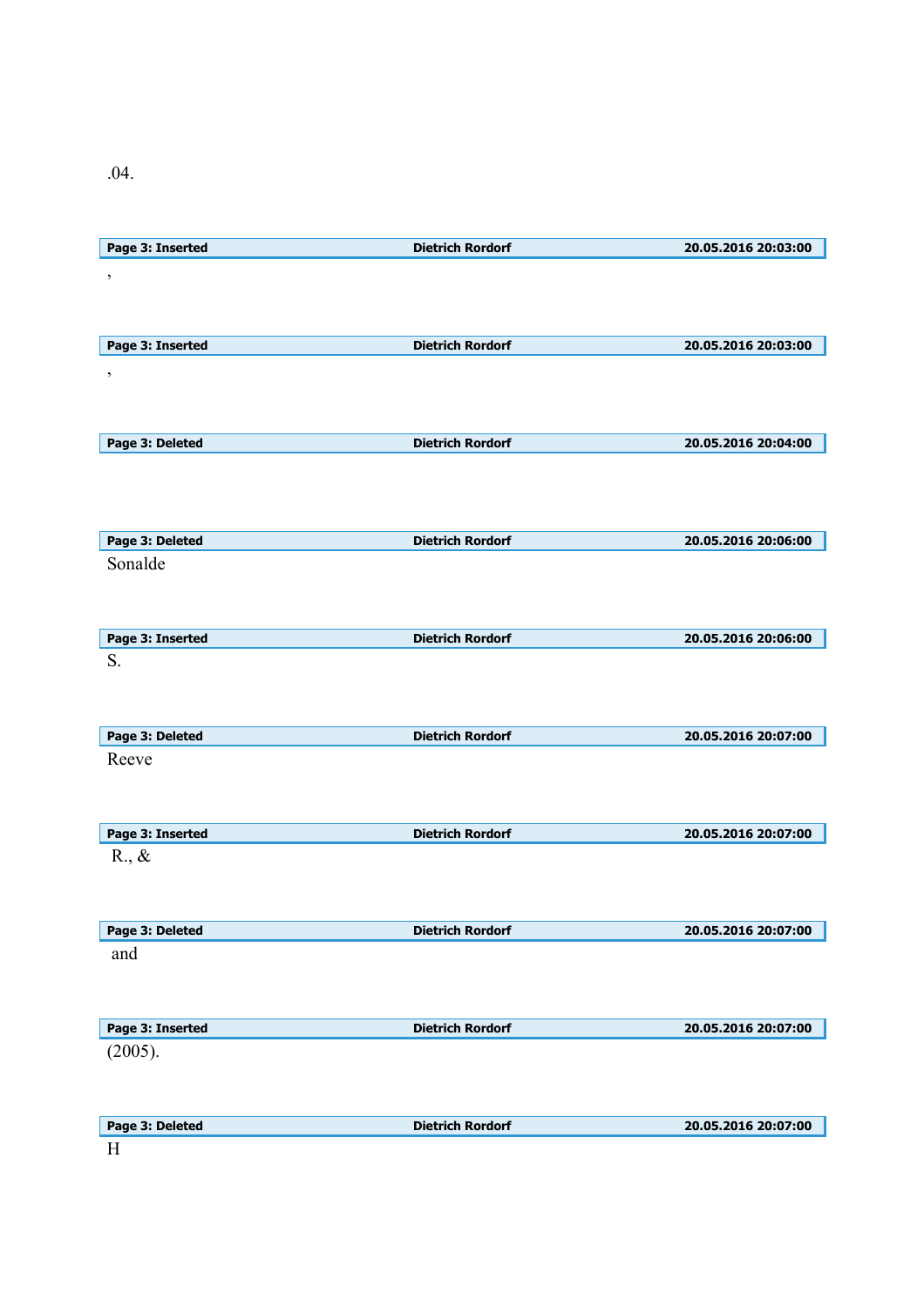| Page 3: Inserted           | <b>Dietrich Rordorf</b> | 20.05.2016 20:07:00 |
|----------------------------|-------------------------|---------------------|
| $\boldsymbol{h}$           |                         |                     |
|                            |                         |                     |
|                            |                         |                     |
| Page 3: Deleted            | <b>Dietrich Rordorf</b> | 20.05.2016 20:07:00 |
| D                          |                         |                     |
|                            |                         |                     |
|                            |                         |                     |
| Page 3: Inserted           | <b>Dietrich Rordorf</b> | 20.05.2016 20:07:00 |
| d                          |                         |                     |
|                            |                         |                     |
|                            |                         |                     |
| Page 3: Deleted            | <b>Dietrich Rordorf</b> | 20.05.2016 20:07:00 |
| S                          |                         |                     |
|                            |                         |                     |
|                            |                         |                     |
| Page 3: Inserted           | <b>Dietrich Rordorf</b> | 20.05.2016 20:07:00 |
| ${\bf S}$                  |                         |                     |
|                            |                         |                     |
|                            |                         |                     |
| Page 3: Deleted            | <b>Dietrich Rordorf</b> | 20.05.2016 20:08:00 |
| ICPSR22626-v8.             |                         |                     |
|                            |                         |                     |
|                            |                         |                     |
| Page 3: Inserted           | <b>Dietrich Rordorf</b> | 20.05.2016 20:08:00 |
| . Retrieved from           |                         |                     |
|                            |                         |                     |
|                            |                         |                     |
| Page 3: Deleted            | <b>Dietrich Rordorf</b> | 20.05.2016 20:08:00 |
| , 2010-06-29.              |                         |                     |
|                            |                         |                     |
|                            |                         |                     |
|                            |                         |                     |
| Page 3: Deleted<br>Sonalde | <b>Dietrich Rordorf</b> | 20.05.2016 20:08:00 |
|                            |                         |                     |
|                            |                         |                     |
|                            |                         |                     |
| Page 3: Inserted           | <b>Dietrich Rordorf</b> | 20.05.2016 20:08:00 |
| S.                         |                         |                     |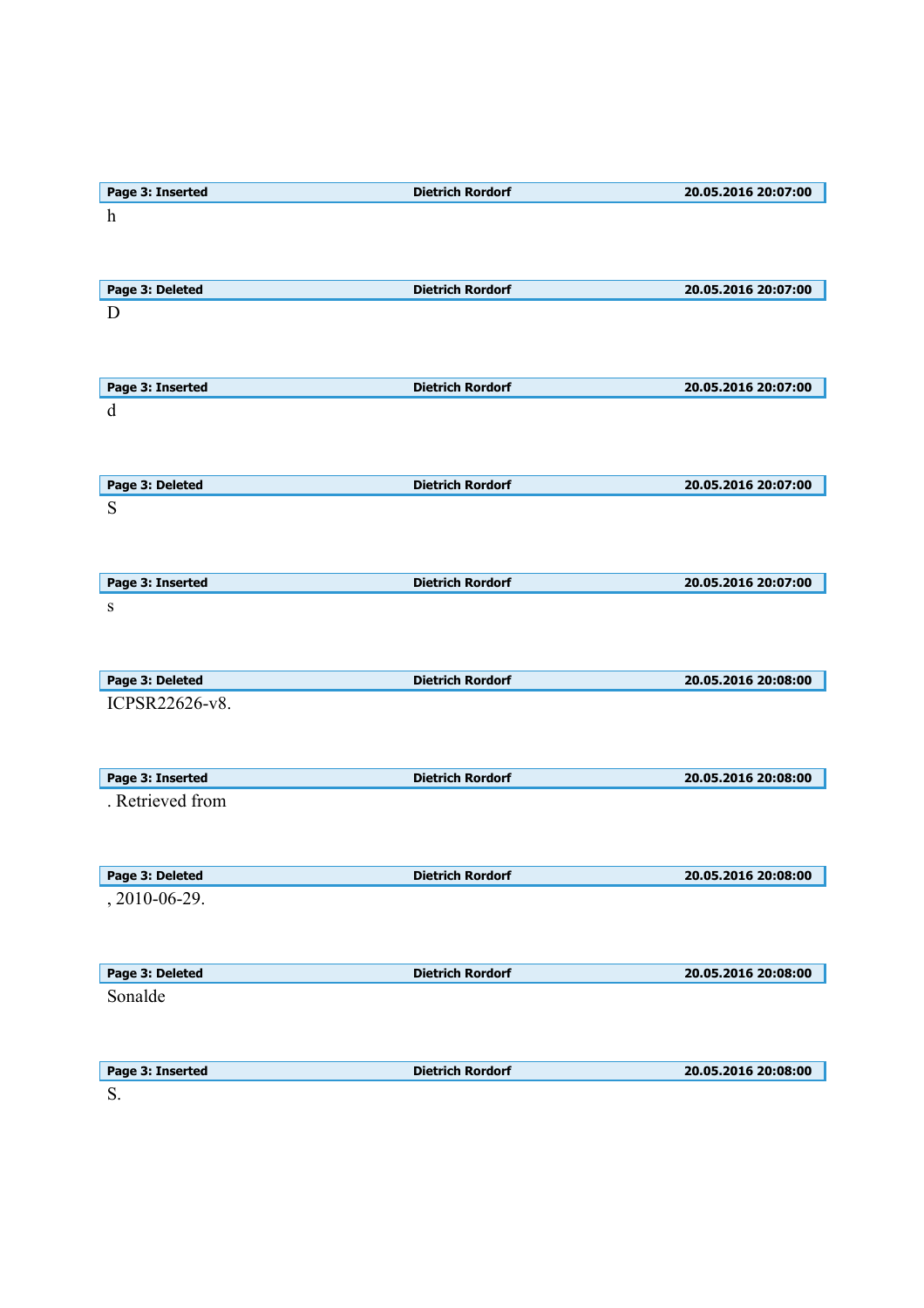| Page 3: Deleted      | <b>Dietrich Rordorf</b> | 20.05.2016 20:08:00 |
|----------------------|-------------------------|---------------------|
| Reeve                |                         |                     |
|                      |                         |                     |
|                      |                         |                     |
| Page 3: Inserted     | <b>Dietrich Rordorf</b> | 20.05.2016 20:08:00 |
| , R.,                |                         |                     |
|                      |                         |                     |
|                      |                         |                     |
| Page 3: Deleted      | <b>Dietrich Rordorf</b> | 20.05.2016 20:08:00 |
| and                  |                         |                     |
|                      |                         |                     |
|                      |                         |                     |
| Page 3: Inserted     | <b>Dietrich Rordorf</b> | 20.05.2016 20:08:00 |
| $\&$                 |                         |                     |
|                      |                         |                     |
|                      |                         |                     |
| Page 3: Inserted     | <b>Dietrich Rordorf</b> | 20.05.2016 20:09:00 |
| (2012)               |                         |                     |
|                      |                         |                     |
|                      |                         |                     |
| Page 3: Deleted<br>H | <b>Dietrich Rordorf</b> | 20.05.2016 20:09:00 |
|                      |                         |                     |
|                      |                         |                     |
| Page 3: Inserted     | <b>Dietrich Rordorf</b> | 20.05.2016 20:09:00 |
| $\boldsymbol{h}$     |                         |                     |
|                      |                         |                     |
|                      |                         |                     |
| Page 3: Deleted      | <b>Dietrich Rordorf</b> | 20.05.2016 20:09:00 |
| D                    |                         |                     |
|                      |                         |                     |
|                      |                         |                     |
| Page 3: Inserted     | <b>Dietrich Rordorf</b> | 20.05.2016 20:09:00 |
| d                    |                         |                     |
|                      |                         |                     |
|                      |                         |                     |
| Page 3: Deleted      | <b>Dietrich Rordorf</b> | 20.05.2016 20:09:00 |
| S                    |                         |                     |
|                      |                         |                     |
|                      |                         |                     |
| Page 3: Inserted     | <b>Dietrich Rordorf</b> | 20.05.2016 20:09:00 |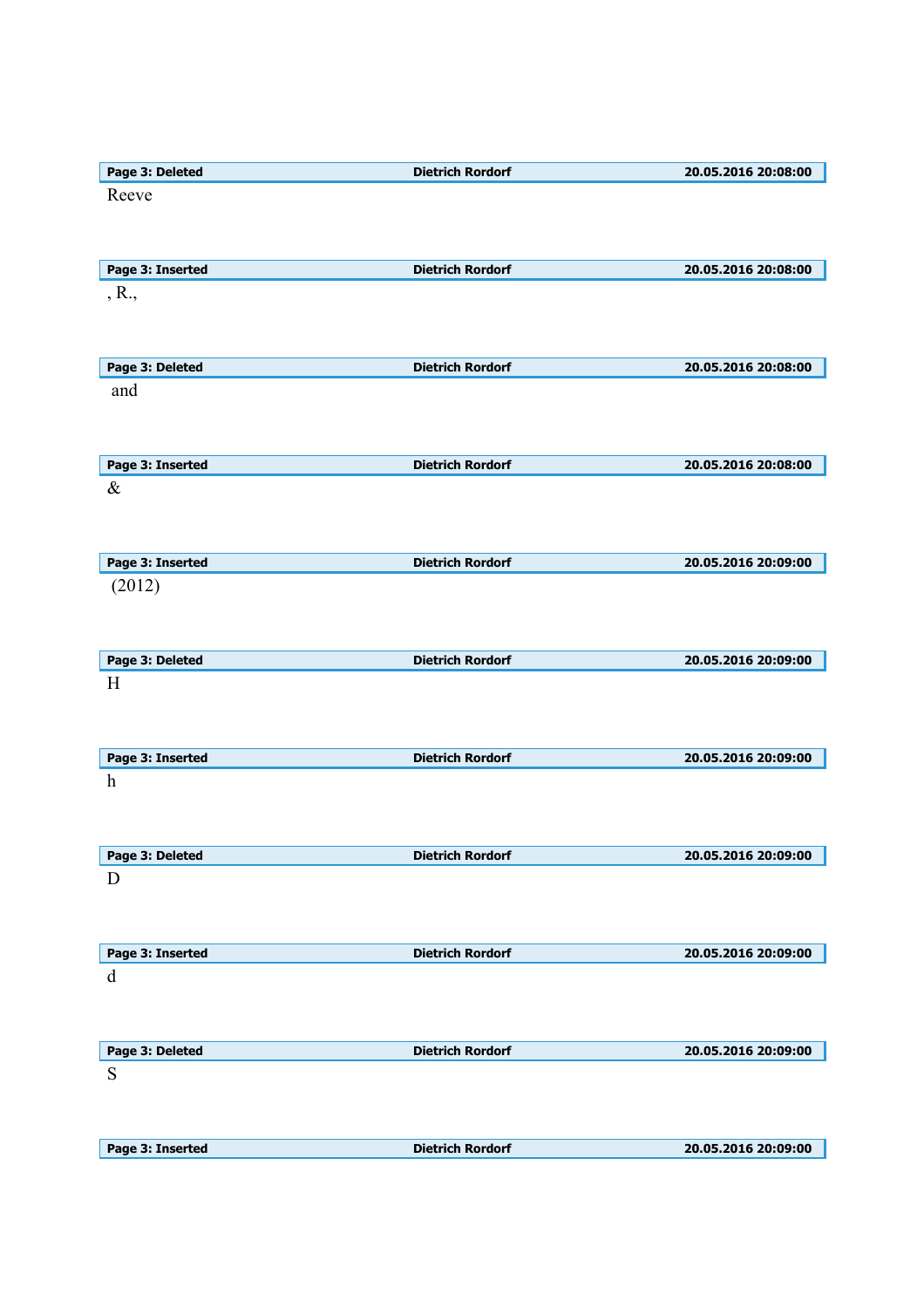| Page 3: Deleted                 | <b>Dietrich Rordorf</b> | 20.05.2016 20:09:00 |
|---------------------------------|-------------------------|---------------------|
| ICPSR36151-v2.                  |                         |                     |
|                                 |                         |                     |
|                                 |                         |                     |
| Page 3: Inserted                | <b>Dietrich Rordorf</b> | 20.05.2016 20:09:00 |
|                                 |                         |                     |
|                                 |                         |                     |
|                                 |                         |                     |
| Page 3: Deleted                 | <b>Dietrich Rordorf</b> | 20.05.2016 20:09:00 |
| , 2015-07-31.                   |                         |                     |
|                                 |                         |                     |
|                                 |                         |                     |
| Page 3: Inserted                | <b>Dietrich Rordorf</b> | 20.05.2016 20:09:00 |
| Retrieved from                  |                         |                     |
|                                 |                         |                     |
|                                 |                         |                     |
| Page 3: Deleted                 | <b>Dietrich Rordorf</b> | 20.05.2016 20:09:00 |
|                                 |                         |                     |
|                                 |                         |                     |
| Page 3: Inserted                | <b>Dietrich Rordorf</b> | 20.05.2016 20:10:00 |
| Directorate General of Training |                         |                     |
|                                 |                         |                     |
|                                 |                         |                     |
| Page 3: Deleted                 | <b>Dietrich Rordorf</b> | 20.05.2016 20:10:00 |
| <b>DGET</b>                     |                         |                     |
|                                 |                         |                     |
|                                 |                         |                     |
| Page 3: Inserted                | <b>Dietrich Rordorf</b> | 20.05.2016 20:10:00 |
|                                 |                         |                     |
|                                 |                         |                     |
|                                 |                         |                     |
| Page 3: Inserted                | <b>Dietrich Rordorf</b> | 20.05.2016 20:10:00 |
|                                 |                         |                     |
|                                 |                         |                     |
|                                 |                         |                     |
| Page 3: Inserted                | <b>Dietrich Rordorf</b> | 20.05.2016 20:12:00 |

s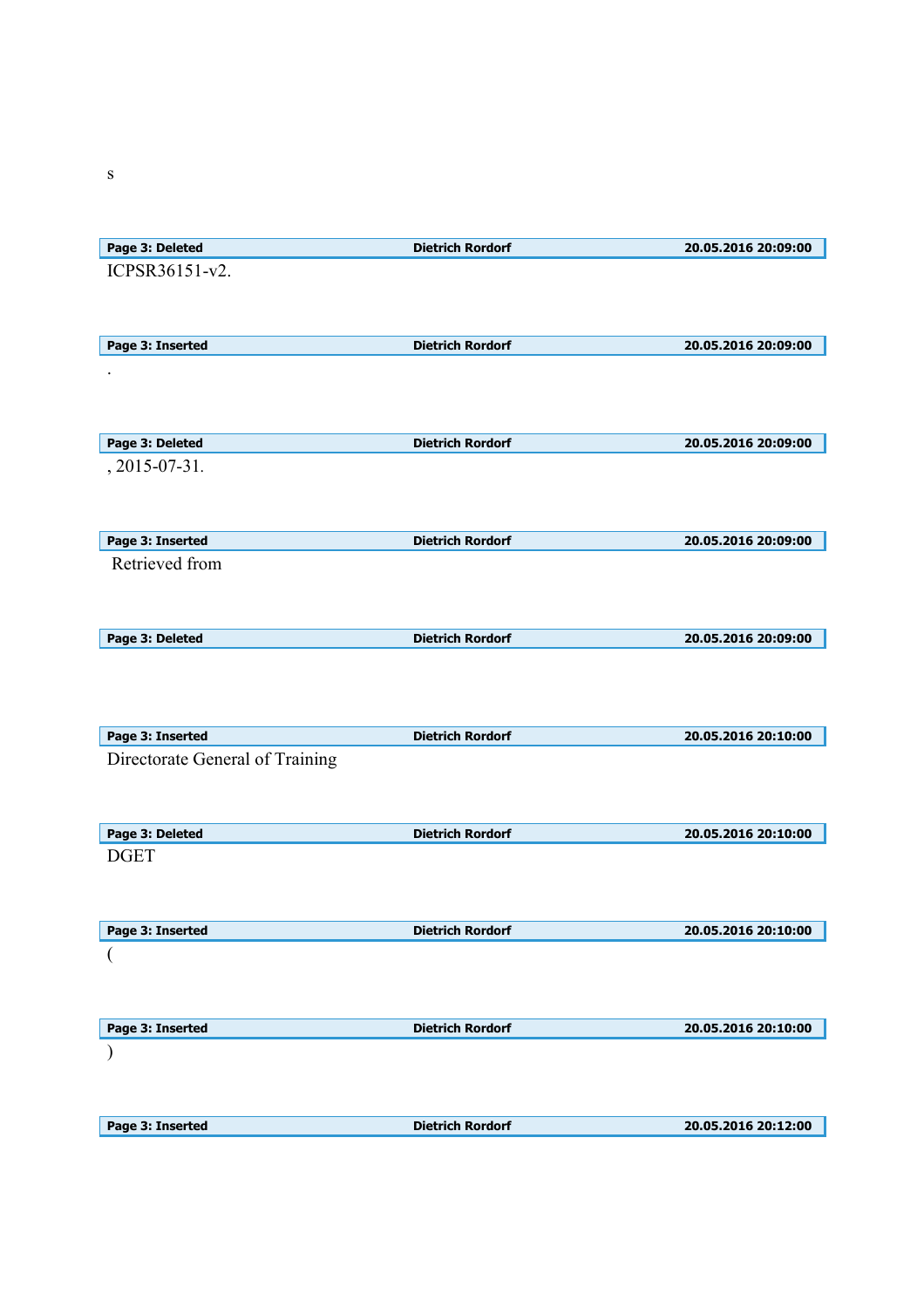Statement for number of government & private ITIs/ITCs with seating capacities in various

states/union territories as on 02.07.2014. Retrieved from

| Page 3: Inserted | <b>Dietrich Rordorf</b> | 20.05.2016 20:13:00 |
|------------------|-------------------------|---------------------|
| $\&$             |                         |                     |
|                  |                         |                     |
|                  |                         |                     |
| Page 3: Deleted  | <b>Dietrich Rordorf</b> | 20.05.2016 20:13:00 |
| June             |                         |                     |
|                  |                         |                     |
|                  |                         |                     |
| Page 3: Inserted | <b>Dietrich Rordorf</b> | 20.05.2016 20:13:00 |
| (                |                         |                     |
|                  |                         |                     |
|                  |                         |                     |
|                  |                         |                     |
| Page 3: Inserted | <b>Dietrich Rordorf</b> | 20.05.2016 20:13:00 |
|                  |                         |                     |
|                  |                         |                     |
|                  |                         |                     |
| Page 3: Deleted  | <b>Dietrich Rordorf</b> | 20.05.2016 20:13:00 |
| $\mathbb{R}$     |                         |                     |
|                  |                         |                     |
|                  |                         |                     |
| Page 3: Inserted | <b>Dietrich Rordorf</b> | 20.05.2016 20:13:00 |
| r                |                         |                     |
|                  |                         |                     |
|                  |                         |                     |
| Page 3: Deleted  | <b>Dietrich Rordorf</b> | 20.05.2016 20:13:00 |
| V                |                         |                     |
|                  |                         |                     |
|                  |                         |                     |
| Page 3: Inserted | <b>Dietrich Rordorf</b> | 20.05.2016 20:13:00 |
| $\mathbf V$      |                         |                     |
|                  |                         |                     |
|                  |                         |                     |
| Page 3: Deleted  | <b>Dietrich Rordorf</b> | 20.05.2016 20:13:00 |
|                  |                         |                     |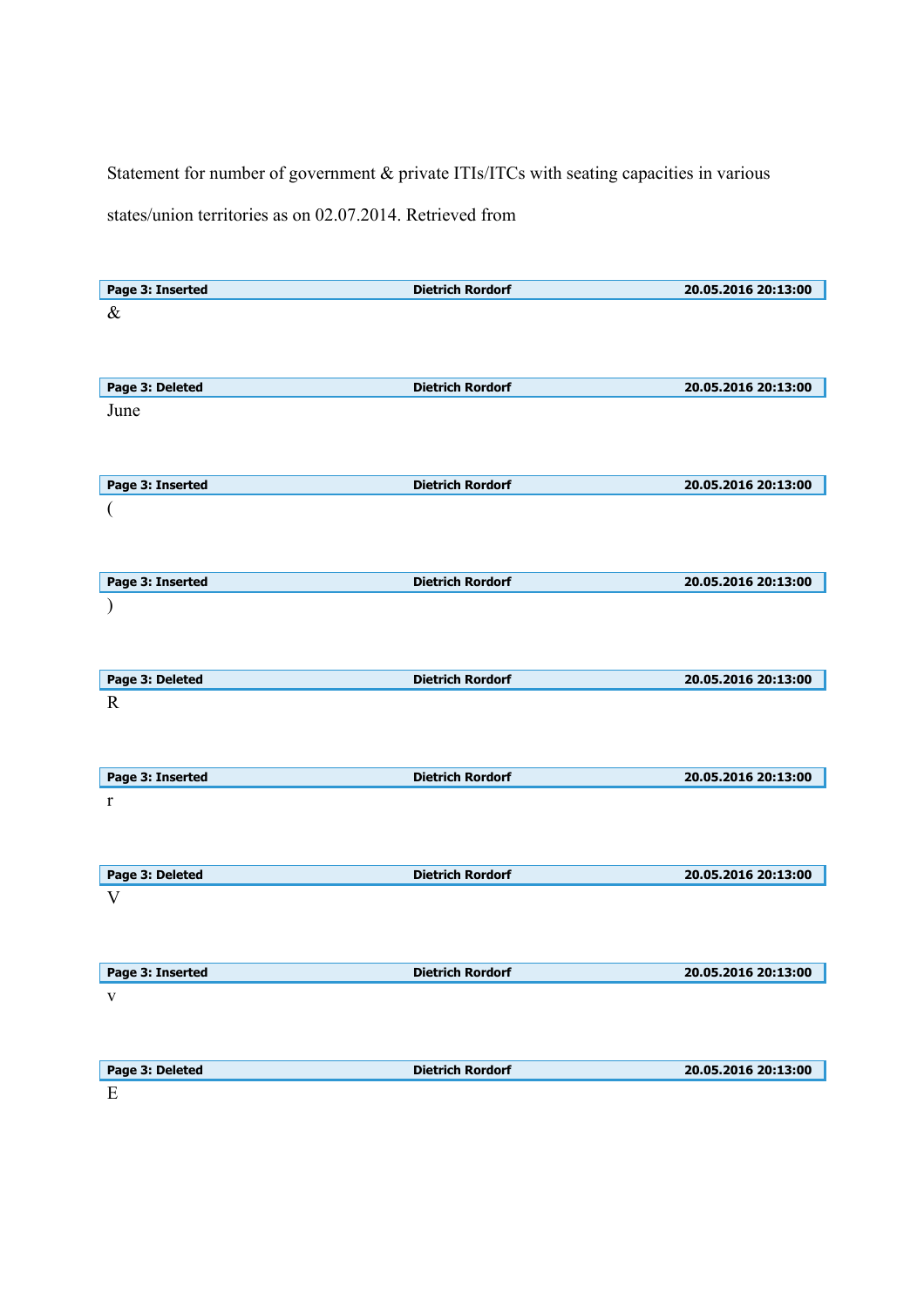| Page 3: Inserted                              | <b>Dietrich Rordorf</b> | 20.05.2016 20:13:00 |
|-----------------------------------------------|-------------------------|---------------------|
| e                                             |                         |                     |
|                                               |                         |                     |
|                                               |                         |                     |
|                                               |                         |                     |
| Page 3: Deleted                               | <b>Dietrich Rordorf</b> | 20.05.2016 20:13:00 |
| T                                             |                         |                     |
|                                               |                         |                     |
|                                               |                         |                     |
|                                               |                         |                     |
| Page 3: Inserted                              | <b>Dietrich Rordorf</b> | 20.05.2016 20:13:00 |
| t                                             |                         |                     |
|                                               |                         |                     |
|                                               |                         |                     |
| Page 3: Deleted                               | <b>Dietrich Rordorf</b> | 20.05.2016 20:13:00 |
| W                                             |                         |                     |
|                                               |                         |                     |
|                                               |                         |                     |
|                                               |                         |                     |
| Page 3: Inserted                              | <b>Dietrich Rordorf</b> | 20.05.2016 20:13:00 |
| W                                             |                         |                     |
|                                               |                         |                     |
|                                               |                         |                     |
|                                               |                         |                     |
| Page 3: Inserted                              | <b>Dietrich Rordorf</b> | 20.05.2016 20:15:00 |
|                                               |                         |                     |
| Bonn: Institute for the Study of Labor (IZA). |                         |                     |
|                                               |                         |                     |
|                                               |                         |                     |
|                                               |                         |                     |
| Page 3: Deleted                               | <b>Dietrich Rordorf</b> | 20.05.2016 20:15:00 |
| Institute for the Study of Labour.            |                         |                     |
|                                               |                         |                     |
|                                               |                         |                     |
| Page 3: Deleted                               | <b>Dietrich Rordorf</b> | 20.05.2016 20:15:00 |
| on                                            |                         |                     |
|                                               |                         |                     |
|                                               |                         |                     |
|                                               |                         |                     |
| Page 3: Inserted                              | <b>Dietrich Rordorf</b> | 20.05.2016 20:15:00 |
| March                                         |                         |                     |
|                                               |                         |                     |
|                                               |                         |                     |
|                                               |                         |                     |
| Page 3: Deleted                               | <b>Dietrich Rordorf</b> | 20.05.2016 20:15:00 |
| $\boldsymbol{0}$                              |                         |                     |
|                                               |                         |                     |
|                                               |                         |                     |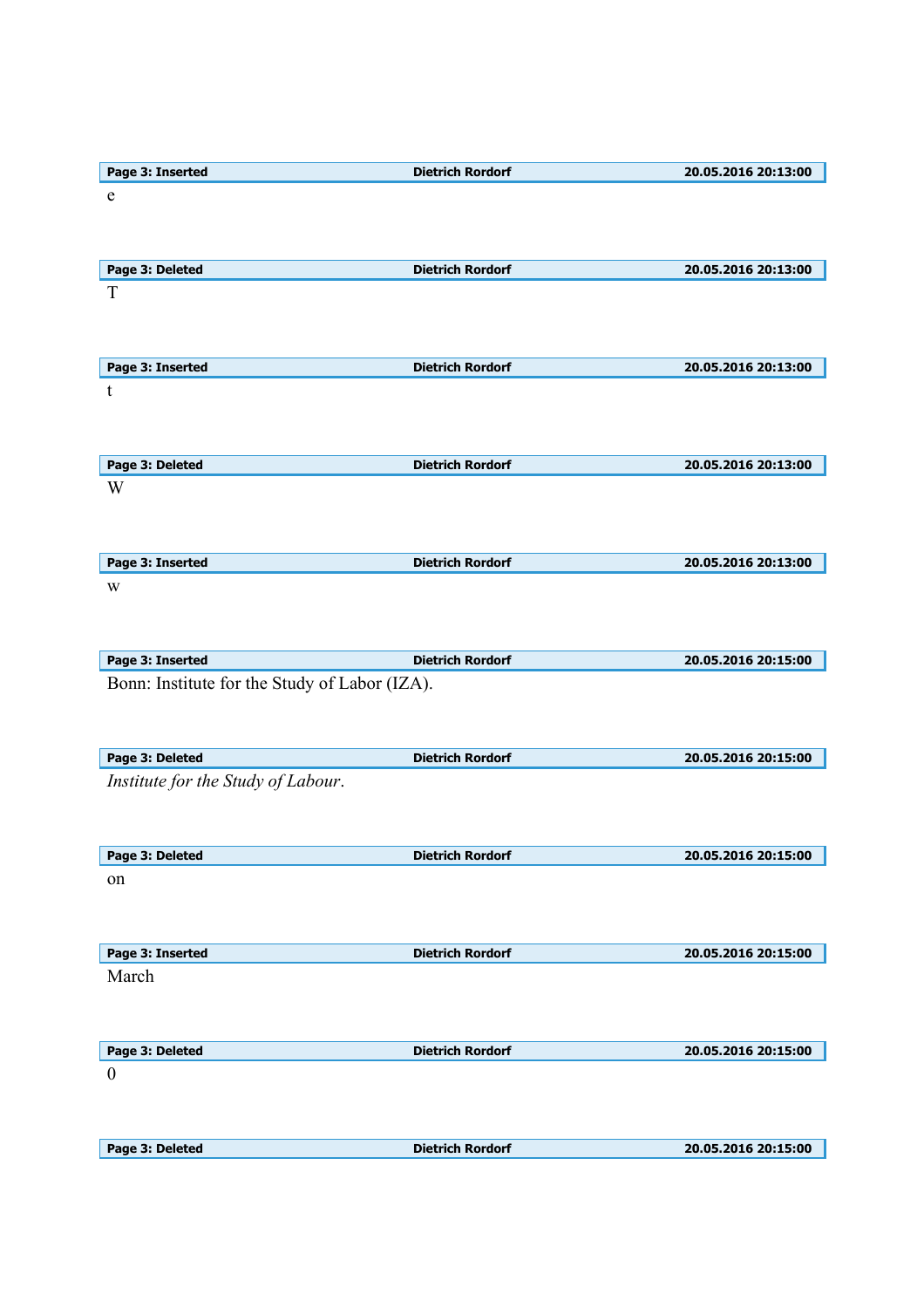.03.

| Page 3: Inserted | <b>Dietrich Rordorf</b> | 20.05.2016 20:15:00 |
|------------------|-------------------------|---------------------|
| $\,$             |                         |                     |
|                  |                         |                     |
|                  |                         |                     |
| Page 3: Inserted | <b>Dietrich Rordorf</b> | 20.05.2016 20:15:00 |
|                  |                         |                     |
| $\,$             |                         |                     |
|                  |                         |                     |
|                  |                         |                     |
| Page 3: Inserted | <b>Dietrich Rordorf</b> | 20.05.2016 20:15:00 |
|                  |                         |                     |
|                  |                         |                     |
|                  |                         |                     |
| Page 3: Inserted | <b>Dietrich Rordorf</b> | 20.05.2016 20:15:00 |
|                  |                         |                     |
|                  |                         |                     |
|                  |                         |                     |
| Page 3: Inserted | <b>Dietrich Rordorf</b> | 20.05.2016 20:16:00 |
|                  |                         |                     |
|                  |                         |                     |
|                  |                         |                     |
|                  |                         |                     |
| Page 3: Inserted | <b>Dietrich Rordorf</b> | 20.05.2016 20:16:00 |
|                  |                         |                     |
|                  |                         |                     |
|                  |                         |                     |
| Page 3: Inserted | <b>Dietrich Rordorf</b> | 20.05.2016 20:16:00 |
| March            |                         |                     |
|                  |                         |                     |
|                  |                         |                     |
| Page 3: Deleted  | <b>Dietrich Rordorf</b> | 20.05.2016 20:16:00 |
| .03.             |                         |                     |
|                  |                         |                     |
|                  |                         |                     |
|                  |                         |                     |
| Page 3: Inserted | <b>Dietrich Rordorf</b> | 20.05.2016 20:16:00 |
| $\,$             |                         |                     |
|                  |                         |                     |
|                  |                         |                     |
| Page 3: Inserted | <b>Dietrich Rordorf</b> | 20.05.2016 20:16:00 |
|                  |                         |                     |

,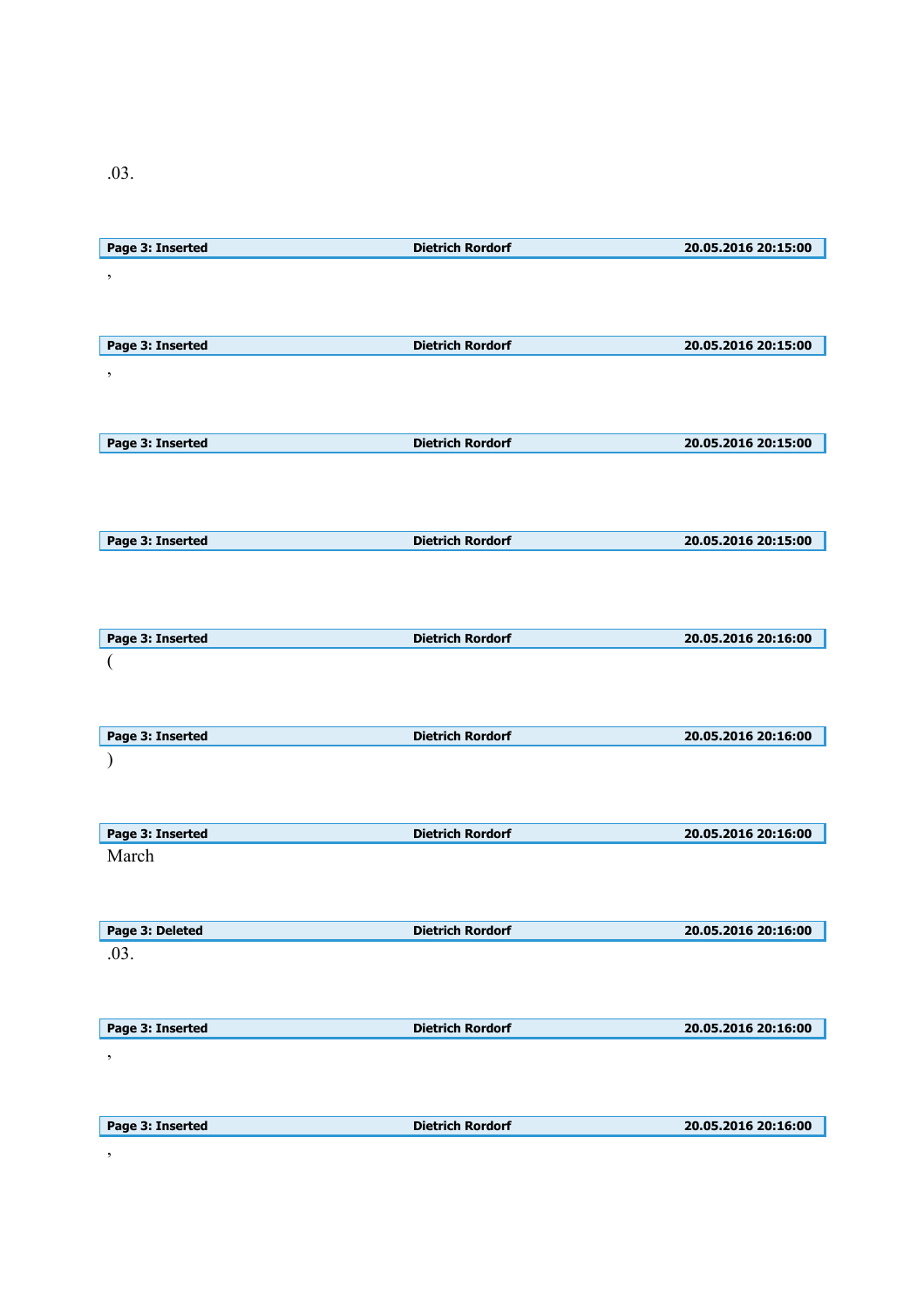| Page 4: Inserted | <b>Dietrich Rordorf</b>                                                                         | 20.05.2016 20:45:00 |
|------------------|-------------------------------------------------------------------------------------------------|---------------------|
|                  | Goel, V. P. (2011). Technical and vocational education and training (TVET) systems in India for |                     |
|                  | sustainable development. Bonn: International Centre for Technical and Vocational Education      |                     |
|                  | and Training (UNEVOC). Retrieved on March 7, 2016, from                                         |                     |
|                  | http://www.unevoc.unesco.org/up/India Country Paper.pdf                                         |                     |
|                  |                                                                                                 |                     |

Government of India.

| Page 4: Deleted          | <b>Dietrich Rordorf</b> | 20.05.2016 20:41:00 |
|--------------------------|-------------------------|---------------------|
| GOI,                     |                         |                     |
|                          |                         |                     |
|                          |                         |                     |
| Page 4: Inserted         | <b>Dietrich Rordorf</b> | 20.05.2016 20:41:00 |
|                          |                         |                     |
|                          |                         |                     |
|                          |                         |                     |
| Page 4: Inserted         | <b>Dietrich Rordorf</b> | 20.05.2016 20:41:00 |
|                          |                         |                     |
|                          |                         |                     |
|                          |                         |                     |
| Page 4: Deleted          | <b>Dietrich Rordorf</b> | 20.05.2016 20:41:00 |
| $\overline{F}$           |                         |                     |
|                          |                         |                     |
|                          |                         |                     |
| Page 4: Inserted         | <b>Dietrich Rordorf</b> | 20.05.2016 20:41:00 |
| $\mathbf f$              |                         |                     |
|                          |                         |                     |
|                          |                         |                     |
| Page 4: Deleted          | <b>Dietrich Rordorf</b> | 20.05.2016 20:42:00 |
| $\,$                     |                         |                     |
|                          |                         |                     |
|                          |                         |                     |
| Page 4: Inserted         | <b>Dietrich Rordorf</b> | 20.05.2016 20:42:00 |
| $\overline{\mathcal{L}}$ |                         |                     |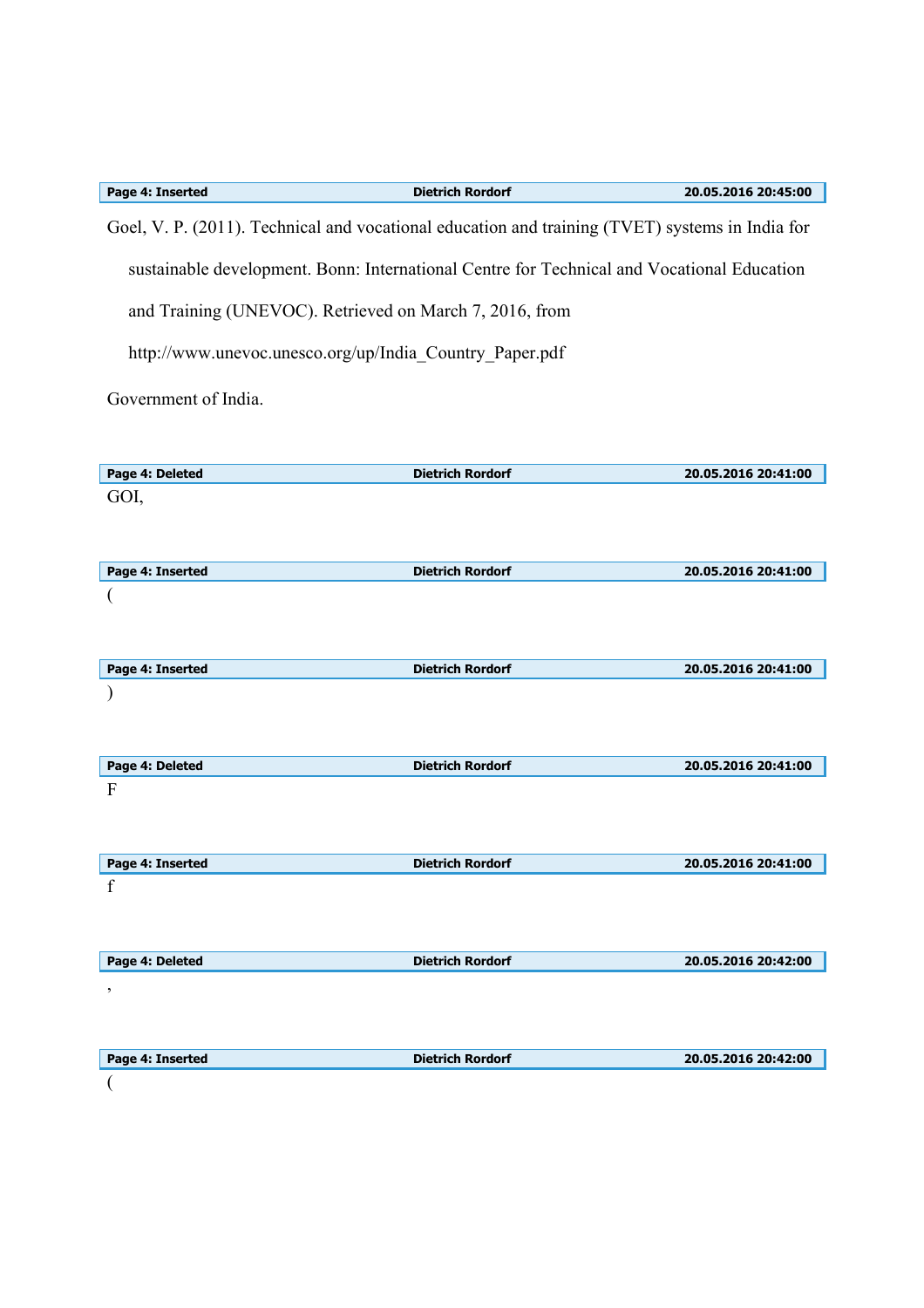| Page 4: Inserted     | <b>Dietrich Rordorf</b> | 20.05.2016 20:42:00 |
|----------------------|-------------------------|---------------------|
|                      |                         |                     |
|                      |                         |                     |
|                      |                         |                     |
| Page 4: Deleted      | <b>Dietrich Rordorf</b> | 20.05.2016 20:42:00 |
|                      |                         |                     |
| g                    |                         |                     |
|                      |                         |                     |
|                      |                         |                     |
| Page 4: Inserted     | <b>Dietrich Rordorf</b> | 20.05.2016 20:42:00 |
| G                    |                         |                     |
|                      |                         |                     |
|                      |                         |                     |
| Page 4: Inserted     | <b>Dietrich Rordorf</b> | 20.05.2016 20:42:00 |
|                      |                         |                     |
|                      |                         |                     |
|                      |                         |                     |
|                      |                         |                     |
| Page 4: Inserted     | <b>Dietrich Rordorf</b> | 20.05.2016 20:43:00 |
| Government of India. |                         |                     |
|                      |                         |                     |
|                      |                         |                     |
| Page 4: Deleted      | <b>Dietrich Rordorf</b> | 20.05.2016 20:43:00 |
| GOI,                 |                         |                     |
|                      |                         |                     |
|                      |                         |                     |
| Page 4: Inserted     | <b>Dietrich Rordorf</b> | 20.05.2016 20:43:00 |
|                      |                         |                     |
|                      |                         |                     |
|                      |                         |                     |
|                      |                         |                     |
| Page 4: Inserted     | <b>Dietrich Rordorf</b> | 20.05.2016 20:43:00 |
|                      |                         |                     |
|                      |                         |                     |
|                      |                         |                     |
| Page 4: Deleted      | <b>Dietrich Rordorf</b> | 20.05.2016 20:43:00 |
| $\mathbf b$          |                         |                     |
|                      |                         |                     |
|                      |                         |                     |
| Page 4: Deleted      | <b>Dietrich Rordorf</b> | 20.05.2016 20:43:00 |
| $\mathbf F$          |                         |                     |
|                      |                         |                     |
|                      |                         |                     |
|                      |                         |                     |
|                      |                         |                     |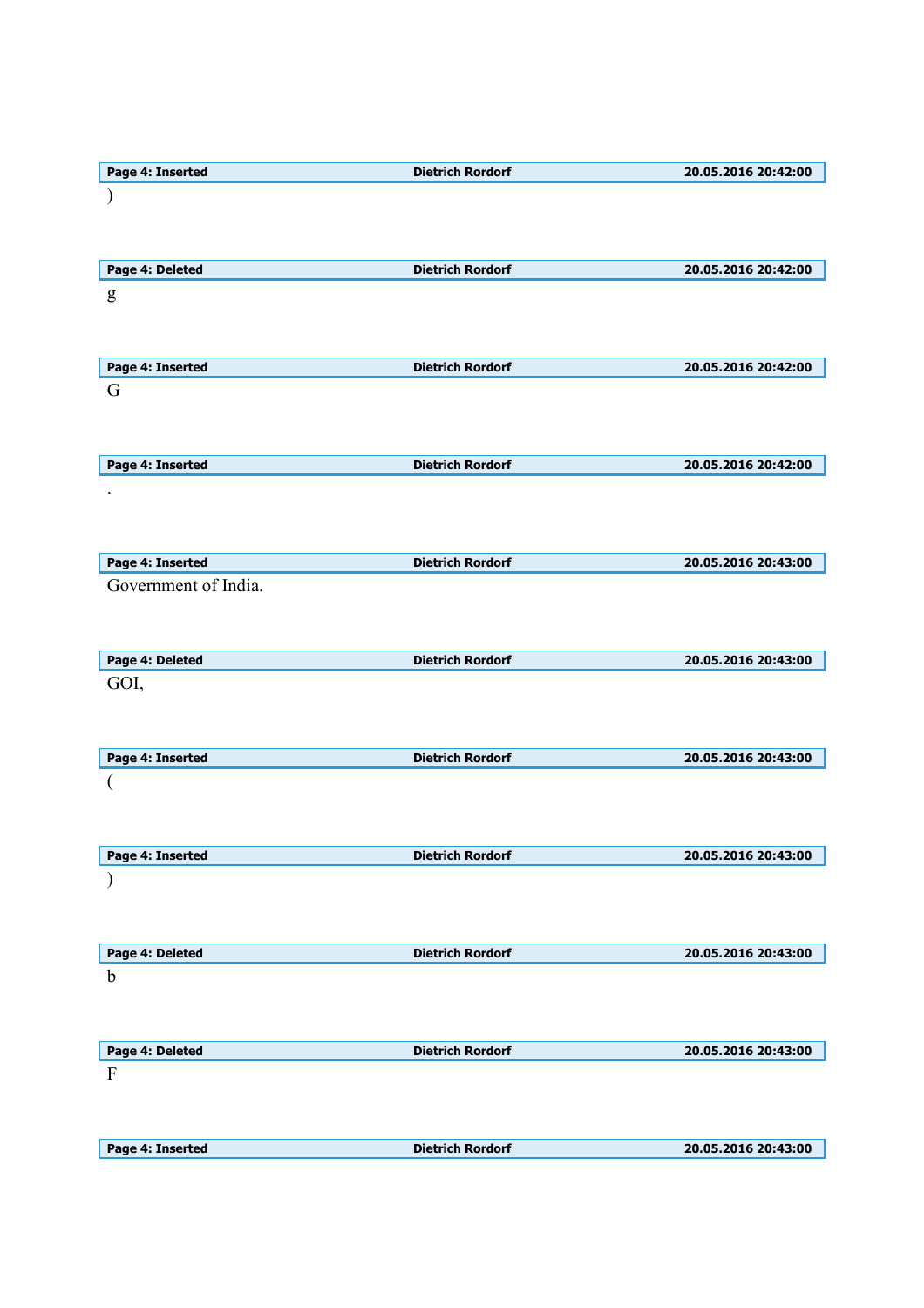| Page 4: Deleted                                                                              | <b>Dietrich Rordorf</b>                                             | 20.05.2016 20:43:00 |
|----------------------------------------------------------------------------------------------|---------------------------------------------------------------------|---------------------|
| ,                                                                                            |                                                                     |                     |
|                                                                                              |                                                                     |                     |
|                                                                                              |                                                                     |                     |
| Page 4: Inserted                                                                             | <b>Dietrich Rordorf</b>                                             | 20.05.2016 20:43:00 |
|                                                                                              |                                                                     |                     |
|                                                                                              |                                                                     |                     |
|                                                                                              |                                                                     |                     |
|                                                                                              |                                                                     |                     |
| Page 4: Inserted                                                                             | <b>Dietrich Rordorf</b>                                             | 20.05.2016 20:43:00 |
|                                                                                              |                                                                     |                     |
|                                                                                              |                                                                     |                     |
|                                                                                              |                                                                     |                     |
| Page 4: Inserted                                                                             | <b>Dietrich Rordorf</b>                                             | 20.05.2016 20:43:00 |
|                                                                                              |                                                                     |                     |
|                                                                                              |                                                                     |                     |
|                                                                                              |                                                                     |                     |
| Page 4: Deleted                                                                              | <b>Dietrich Rordorf</b>                                             | 20.05.2016 20:45:00 |
|                                                                                              |                                                                     |                     |
| Goel, V.P. 2011. Technical and Vocational Education and Training (TVET) Systems in India for |                                                                     |                     |
|                                                                                              |                                                                     |                     |
|                                                                                              | Sustainable Development. Bonn, UNEVOC. Retrieved on 07.03.2016 from |                     |
| http://www.unevoc.unesco.org/up/India Country Paper.pdf                                      |                                                                     |                     |
|                                                                                              |                                                                     |                     |
|                                                                                              |                                                                     |                     |
| Page 4: Inserted                                                                             | <b>Dietrich Rordorf</b>                                             | 20.05.2016 20:45:00 |
| Government of India                                                                          |                                                                     |                     |
|                                                                                              |                                                                     |                     |
|                                                                                              |                                                                     |                     |
| Page 4: Deleted                                                                              | <b>Dietrich Rordorf</b>                                             | 20.05.2016 20:45:00 |
| GOI                                                                                          |                                                                     |                     |
|                                                                                              |                                                                     |                     |
|                                                                                              |                                                                     |                     |
| Page 4: Inserted                                                                             | <b>Dietrich Rordorf</b>                                             | 20.05.2016 20:45:00 |
|                                                                                              |                                                                     |                     |
|                                                                                              |                                                                     |                     |
|                                                                                              |                                                                     |                     |
|                                                                                              |                                                                     |                     |
|                                                                                              |                                                                     |                     |
| Page 4: Inserted                                                                             | <b>Dietrich Rordorf</b>                                             | 20.05.2016 20:45:00 |
|                                                                                              |                                                                     |                     |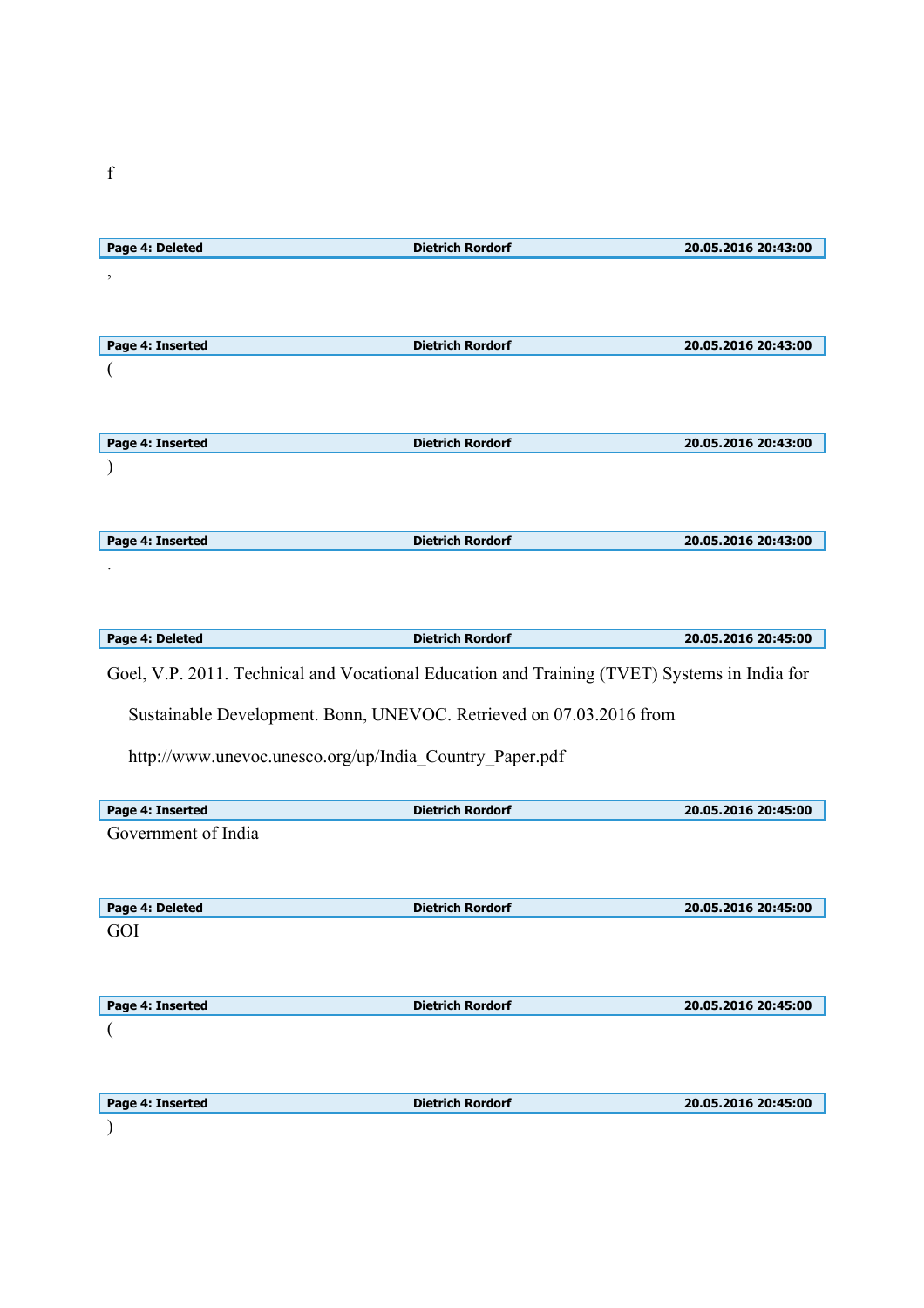| Page 4: Inserted                                                             | <b>Dietrich Rordorf</b>                                                                     | 20.05.2016 20:47:00 |
|------------------------------------------------------------------------------|---------------------------------------------------------------------------------------------|---------------------|
|                                                                              | Number of recognised educational institutions of higher learning, all India. Retrieved from |                     |
|                                                                              |                                                                                             |                     |
|                                                                              |                                                                                             |                     |
| Page 4: Inserted                                                             | <b>Dietrich Rordorf</b>                                                                     | 20.05.2016 20:48:00 |
| Note:                                                                        |                                                                                             |                     |
|                                                                              |                                                                                             |                     |
|                                                                              | <b>Dietrich Rordorf</b>                                                                     | 20.05.2016 20:48:00 |
| Page 4: Deleted                                                              |                                                                                             |                     |
|                                                                              |                                                                                             |                     |
|                                                                              |                                                                                             |                     |
| Page 4: Deleted                                                              | <b>Dietrich Rordorf</b>                                                                     | 20.05.2016 20:48:00 |
| $\mathbf{P}$                                                                 |                                                                                             |                     |
|                                                                              |                                                                                             |                     |
|                                                                              |                                                                                             |                     |
| Page 4: Inserted                                                             | <b>Dietrich Rordorf</b>                                                                     | 20.05.2016 20:48:00 |
| p                                                                            |                                                                                             |                     |
|                                                                              |                                                                                             |                     |
| Page 4: Deleted                                                              | <b>Dietrich Rordorf</b>                                                                     | 20.05.2016 20:49:00 |
| M/o HRD                                                                      |                                                                                             |                     |
|                                                                              |                                                                                             |                     |
|                                                                              |                                                                                             |                     |
| Page 4: Inserted                                                             | <b>Dietrich Rordorf</b>                                                                     | 20.05.2016 20:49:00 |
| the Ministry of Human Resource Development                                   |                                                                                             |                     |
|                                                                              |                                                                                             |                     |
|                                                                              |                                                                                             |                     |
| Page 4: Inserted                                                             | <b>Dietrich Rordorf</b>                                                                     | 20.05.2016 20:49:00 |
| the                                                                          |                                                                                             |                     |
|                                                                              |                                                                                             |                     |
| Page 4: Deleted                                                              | <b>Dietrich Rordorf</b>                                                                     | 20.05.2016 20:49:00 |
| MoSPI                                                                        |                                                                                             |                     |
|                                                                              |                                                                                             |                     |
|                                                                              |                                                                                             |                     |
| Page 4: Inserted                                                             | <b>Dietrich Rordorf</b>                                                                     | 20.05.2016 20:49:00 |
| $0.01 \times 10^{-1}$<br>$\mathbf{1}$ $\mathbf{X}$ $\mathbf{F}$ $\mathbf{F}$ | $\mathbf{r} = \mathbf{1}$ and $\mathbf{r} = \mathbf{r}$<br>$\overline{1}$                   |                     |

the Ministry of Statistics and Programme Implementation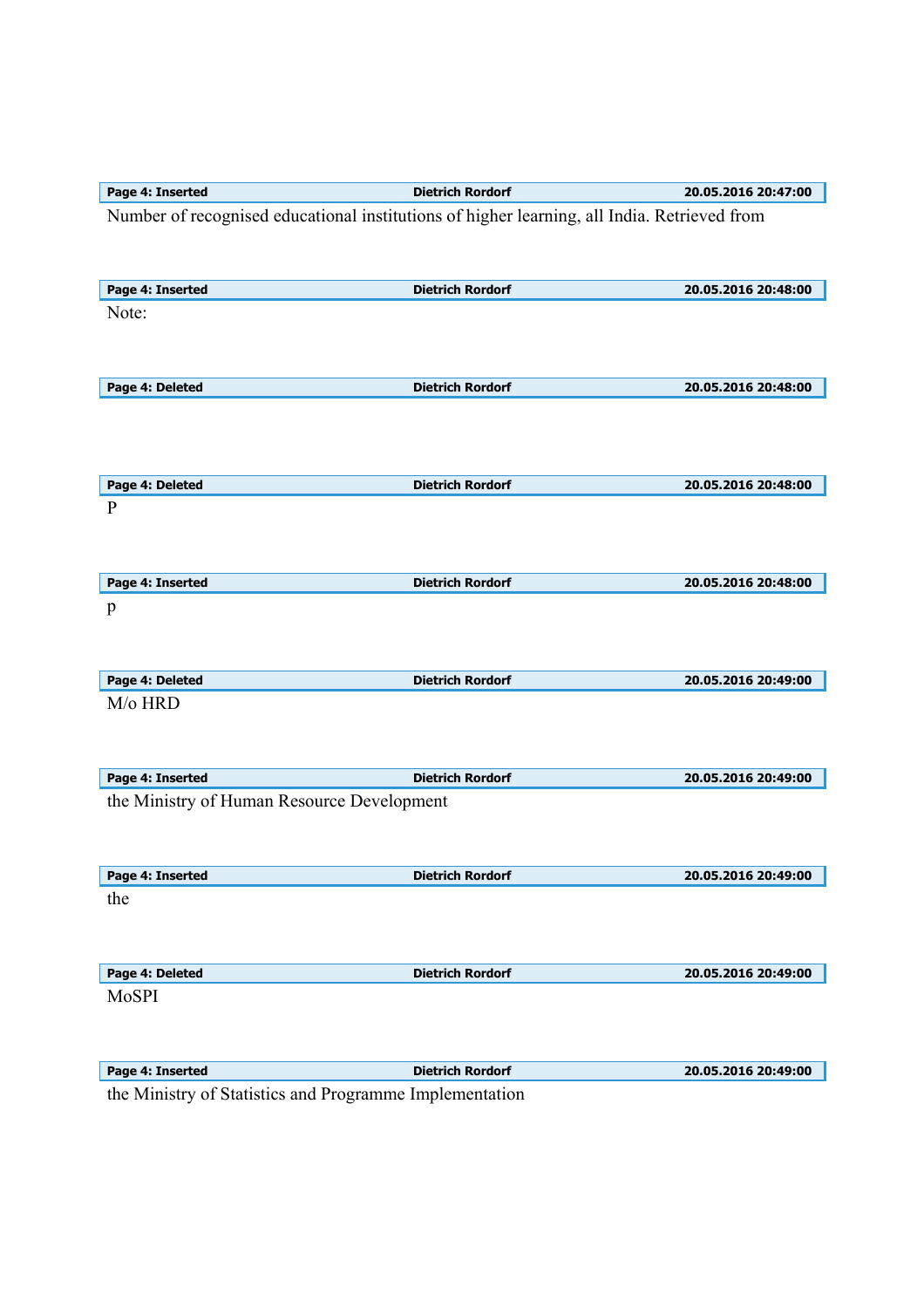| Page 4: Inserted | <b>Dietrich Rordorf</b> | 20.05.2016 20:50:00 |
|------------------|-------------------------|---------------------|
|                  |                         |                     |
|                  |                         |                     |
|                  |                         |                     |
| Page 4: Inserted | <b>Dietrich Rordorf</b> | 20.05.2016 20:50:00 |
|                  |                         |                     |
|                  |                         |                     |
|                  |                         |                     |
|                  |                         |                     |
| Page 4: Deleted  | <b>Dietrich Rordorf</b> | 20.05.2016 20:50:00 |
| $\zeta\,\zeta$   |                         |                     |
|                  |                         |                     |
|                  |                         |                     |
| Page 4: Deleted  | <b>Dietrich Rordorf</b> | 20.05.2016 20:50:00 |
| H                |                         |                     |
|                  |                         |                     |
|                  |                         |                     |
|                  |                         |                     |
| Page 4: Inserted | <b>Dietrich Rordorf</b> | 20.05.2016 20:50:00 |
| $\boldsymbol{h}$ |                         |                     |
|                  |                         |                     |
|                  |                         |                     |
| Page 4: Deleted  | <b>Dietrich Rordorf</b> | 20.05.2016 20:50:00 |
| $\mathbf C$      |                         |                     |
|                  |                         |                     |
|                  |                         |                     |
| Page 4: Inserted | <b>Dietrich Rordorf</b> | 20.05.2016 20:50:00 |
|                  |                         |                     |
| $\mathbf c$      |                         |                     |
|                  |                         |                     |
|                  |                         |                     |
| Page 4: Deleted  | <b>Dietrich Rordorf</b> | 20.05.2016 20:50:00 |
| $\mathbf C$      |                         |                     |
|                  |                         |                     |
|                  |                         |                     |
| Page 4: Inserted | <b>Dietrich Rordorf</b> | 20.05.2016 20:50:00 |
| $\mathbf c$      |                         |                     |
|                  |                         |                     |
|                  |                         |                     |
|                  |                         |                     |
| Page 4: Deleted  | <b>Dietrich Rordorf</b> | 20.05.2016 20:51:00 |
|                  |                         |                     |
| L                |                         |                     |
|                  |                         |                     |
|                  |                         |                     |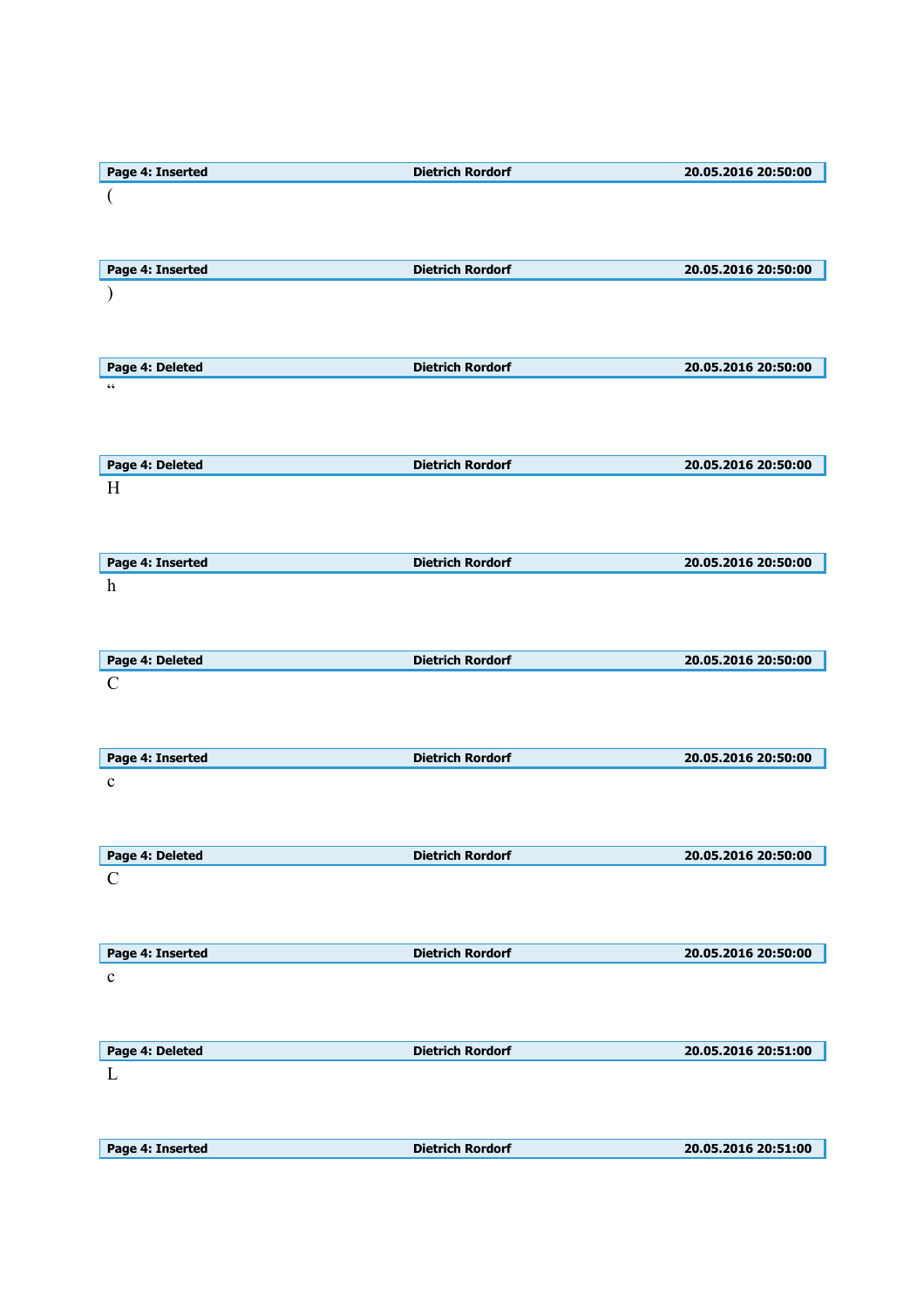| Page 4: Deleted  | <b>Dietrich Rordorf</b> | 20.05.2016 20:52:00 |
|------------------|-------------------------|---------------------|
| $\rm V$          |                         |                     |
|                  |                         |                     |
|                  |                         |                     |
| Page 4: Inserted | <b>Dietrich Rordorf</b> | 20.05.2016 20:52:00 |
|                  |                         |                     |
| $\mathbf{V}$     |                         |                     |
|                  |                         |                     |
|                  |                         |                     |
| Page 4: Deleted  | <b>Dietrich Rordorf</b> | 20.05.2016 20:52:00 |
| $\mathbf{P}$     |                         |                     |
|                  |                         |                     |
|                  |                         |                     |
| Page 4: Inserted | <b>Dietrich Rordorf</b> | 20.05.2016 20:52:00 |
| $\mathbf{p}$     |                         |                     |
|                  |                         |                     |
|                  |                         |                     |
| Page 4: Deleted  | <b>Dietrich Rordorf</b> | 20.05.2016 20:52:00 |
| , ,              |                         |                     |
|                  |                         |                     |
|                  |                         |                     |
|                  | <b>Dietrich Rordorf</b> | 20.05.2016 20:53:00 |
| Page 4: Deleted  |                         |                     |
| ${\bf S}$        |                         |                     |
|                  |                         |                     |
|                  |                         |                     |
| Page 4: Inserted | <b>Dietrich Rordorf</b> | 20.05.2016 20:53:00 |
| No.              |                         |                     |
|                  |                         |                     |
|                  |                         |                     |
| Page 4: Inserted | <b>Dietrich Rordorf</b> | 20.05.2016 20:53:00 |
| Cambridge, MA:   |                         |                     |
|                  |                         |                     |
|                  |                         |                     |
| Page 4: Inserted | <b>Dietrich Rordorf</b> | 20.05.2016 20:54:00 |
| $, \&$           |                         |                     |
|                  |                         |                     |
|                  |                         |                     |
| Page 4: Deleted  | <b>Dietrich Rordorf</b> | 20.05.2016 20:54:00 |
|                  |                         |                     |

 $\mathbf{l}$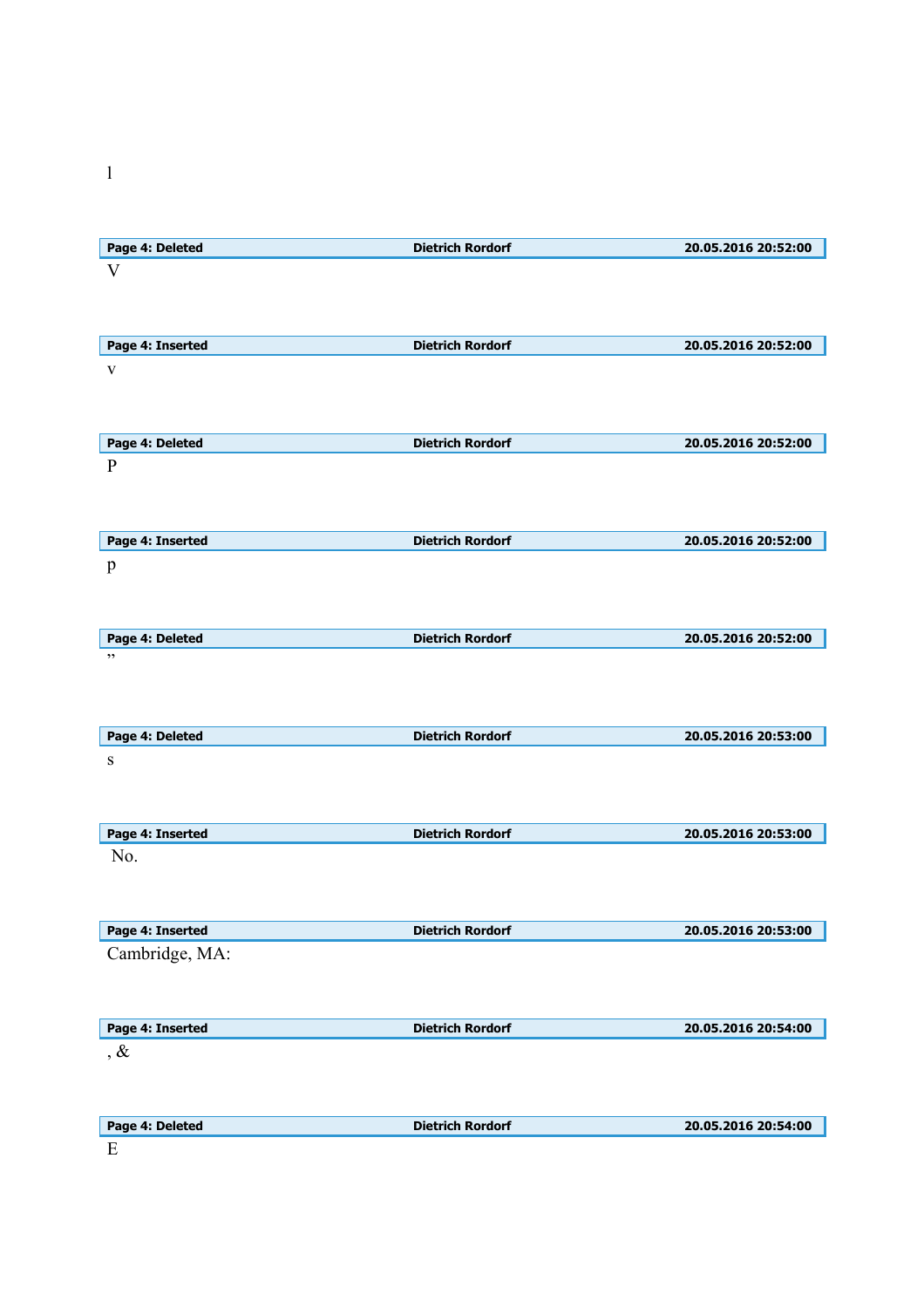| Page 4: Inserted | <b>Dietrich Rordorf</b> | 20.05.2016 20:54:00 |
|------------------|-------------------------|---------------------|
| $\mathbf e$      |                         |                     |
|                  |                         |                     |
|                  |                         |                     |
| Page 4: Deleted  | <b>Dietrich Rordorf</b> | 20.05.2016 20:54:00 |
| V                |                         |                     |
|                  |                         |                     |
|                  |                         |                     |
| Page 4: Inserted | <b>Dietrich Rordorf</b> | 20.05.2016 20:54:00 |
| $\mathbf{V}$     |                         |                     |
|                  |                         |                     |
|                  |                         |                     |
|                  |                         |                     |
| Page 4: Deleted  | <b>Dietrich Rordorf</b> | 20.05.2016 20:54:00 |
| E                |                         |                     |
|                  |                         |                     |
|                  |                         |                     |
| Page 4: Inserted | <b>Dietrich Rordorf</b> | 20.05.2016 20:54:00 |
| e                |                         |                     |
|                  |                         |                     |
|                  |                         |                     |
| Page 4: Deleted  | <b>Dietrich Rordorf</b> | 20.05.2016 20:54:00 |
| L                |                         |                     |
|                  |                         |                     |
|                  |                         |                     |
| Page 4: Inserted | <b>Dietrich Rordorf</b> | 20.05.2016 20:54:00 |
|                  |                         |                     |
|                  |                         |                     |
|                  |                         |                     |
| Page 4: Deleted  | <b>Dietrich Rordorf</b> | 20.05.2016 20:54:00 |
| M                |                         |                     |
|                  |                         |                     |
|                  |                         |                     |
| Page 4: Inserted | <b>Dietrich Rordorf</b> | 20.05.2016 20:54:00 |
| m                |                         |                     |
|                  |                         |                     |
|                  |                         |                     |
|                  |                         |                     |
| Page 4: Deleted  | <b>Dietrich Rordorf</b> | 20.05.2016 20:54:00 |
| $\Omega$         |                         |                     |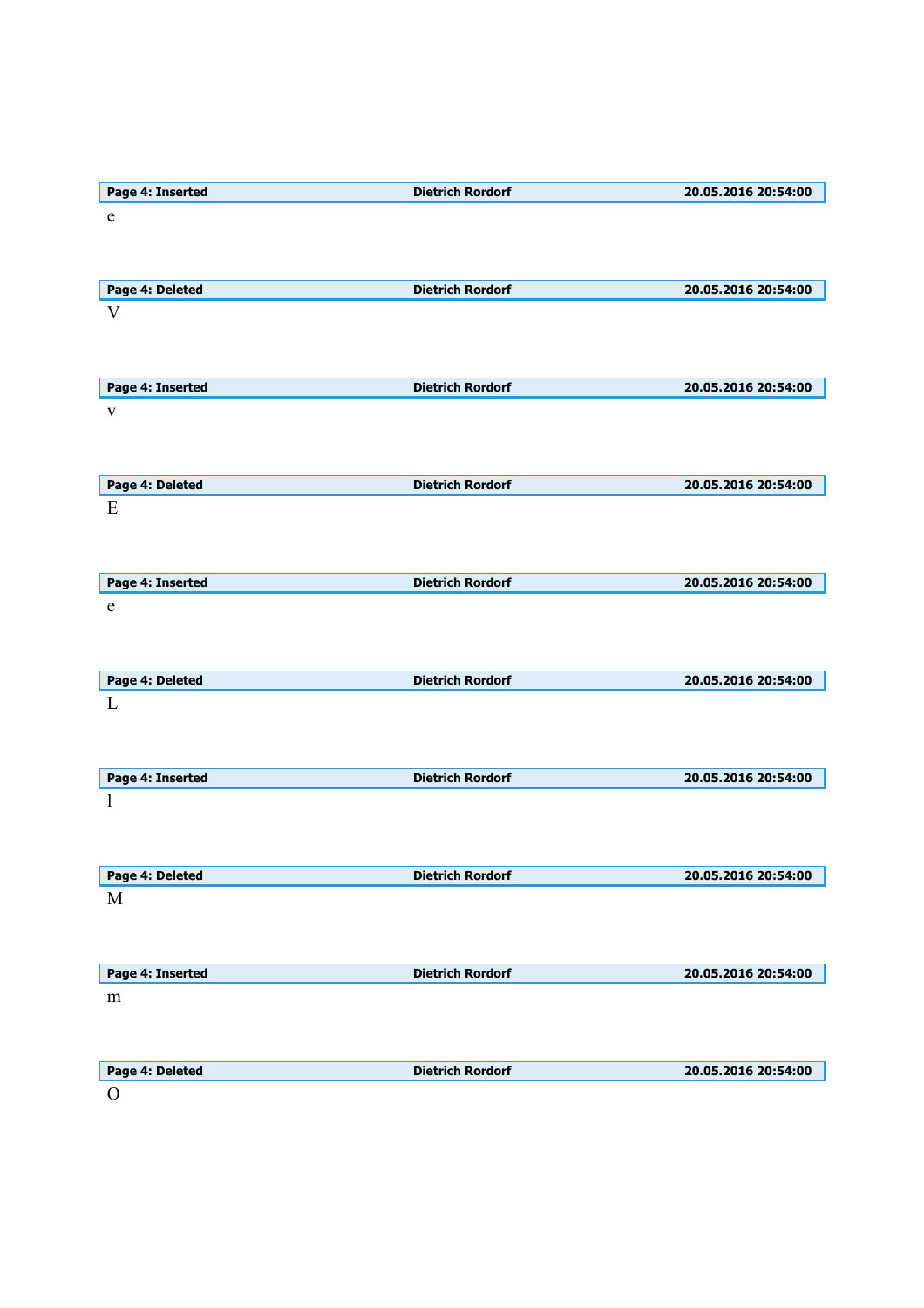| Page 4: Inserted                        | <b>Dietrich Rordorf</b> | 20.05.2016 20:54:00 |
|-----------------------------------------|-------------------------|---------------------|
| $\mathbf{o}$                            |                         |                     |
|                                         |                         |                     |
|                                         |                         |                     |
| Page 4: Deleted                         | <b>Dietrich Rordorf</b> | 20.05.2016 20:54:00 |
|                                         |                         |                     |
| L                                       |                         |                     |
|                                         |                         |                     |
|                                         |                         |                     |
| Page 4: Inserted                        | <b>Dietrich Rordorf</b> | 20.05.2016 20:54:00 |
| 1                                       |                         |                     |
|                                         |                         |                     |
|                                         |                         |                     |
|                                         |                         |                     |
| Page 4: Inserted                        | <b>Dietrich Rordorf</b> | 20.05.2016 20:55:00 |
| NBER Working Paper No. 17504.           |                         |                     |
|                                         |                         |                     |
|                                         |                         |                     |
|                                         |                         |                     |
| Page 4: Inserted                        | <b>Dietrich Rordorf</b> | 20.05.2016 20:55:00 |
| : National Bureau of Economic Research. |                         |                     |
|                                         |                         |                     |
|                                         |                         |                     |
| Page 4: Deleted                         | <b>Dietrich Rordorf</b> | 20.05.2016 20:55:00 |
|                                         |                         |                     |
|                                         |                         |                     |
|                                         |                         |                     |
|                                         |                         |                     |
| Page 4: Deleted                         | <b>Dietrich Rordorf</b> | 20.05.2016 20:55:00 |
| S                                       |                         |                     |
|                                         |                         |                     |
|                                         |                         |                     |
|                                         |                         |                     |
| Page 4: Inserted                        | <b>Dietrich Rordorf</b> | 20.05.2016 20:55:00 |
| S                                       |                         |                     |
|                                         |                         |                     |
|                                         |                         |                     |
|                                         |                         |                     |
| Page 4: Deleted                         | <b>Dietrich Rordorf</b> | 20.05.2016 22:16:00 |
| D                                       |                         |                     |
|                                         |                         |                     |
|                                         |                         |                     |
| Page 4: Inserted                        | <b>Dietrich Rordorf</b> | 20.05.2016 22:16:00 |
|                                         |                         |                     |
| d                                       |                         |                     |
|                                         |                         |                     |
|                                         |                         |                     |
|                                         |                         |                     |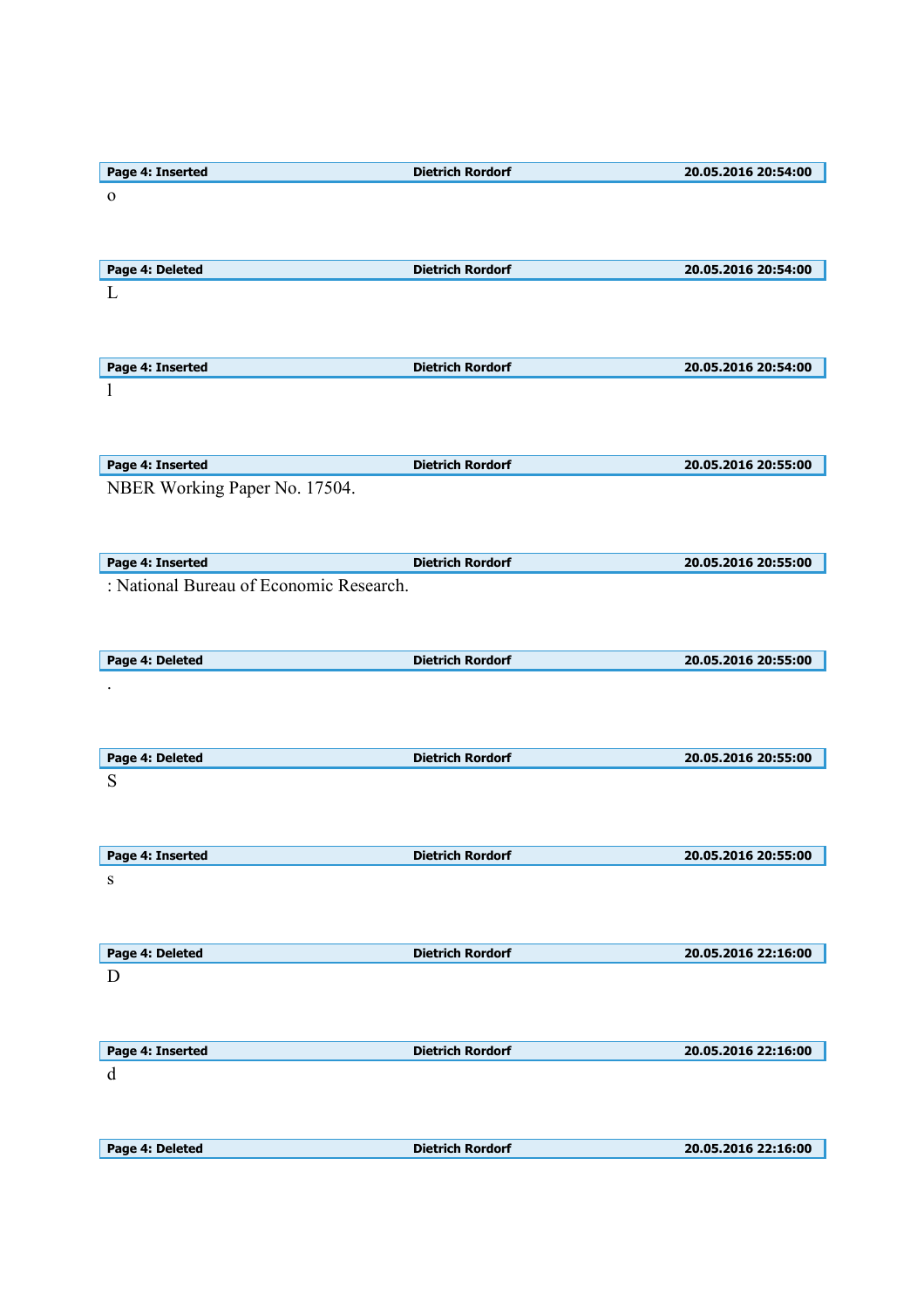L

| Page 4: Inserted | <b>Dietrich Rordorf</b> | 20.05.2016 22:16:00 |
|------------------|-------------------------|---------------------|
| 1                |                         |                     |
|                  |                         |                     |
|                  |                         |                     |
| Page 4: Deleted  | <b>Dietrich Rordorf</b> | 20.05.2016 22:16:00 |
|                  |                         |                     |
| I                |                         |                     |
|                  |                         |                     |
|                  |                         |                     |
| Page 4: Inserted | <b>Dietrich Rordorf</b> | 20.05.2016 22:16:00 |
|                  |                         |                     |
| $\mathbf{i}$     |                         |                     |
|                  |                         |                     |
|                  |                         |                     |
| Page 4: Deleted  | <b>Dietrich Rordorf</b> | 20.05.2016 22:16:00 |
| Q                |                         |                     |
|                  |                         |                     |
|                  |                         |                     |
|                  |                         |                     |
| Page 4: Inserted | <b>Dietrich Rordorf</b> | 20.05.2016 22:16:00 |
| $\mathbf q$      |                         |                     |
|                  |                         |                     |
|                  |                         |                     |
|                  |                         |                     |
| Page 4: Deleted  | <b>Dietrich Rordorf</b> | 20.05.2016 22:16:00 |
| S                |                         |                     |
|                  |                         |                     |
|                  |                         |                     |
|                  |                         |                     |
| Page 4: Inserted | <b>Dietrich Rordorf</b> | 20.05.2016 22:16:00 |
| S                |                         |                     |
|                  |                         |                     |
|                  |                         |                     |
|                  |                         |                     |
| Page 4: Deleted  | <b>Dietrich Rordorf</b> | 20.05.2016 22:16:00 |
| on               |                         |                     |
|                  |                         |                     |
|                  |                         |                     |
|                  |                         |                     |
| Page 4: Inserted | <b>Dietrich Rordorf</b> | 20.05.2016 22:16:00 |
| March            |                         |                     |
|                  |                         |                     |
|                  |                         |                     |
|                  |                         |                     |
| Page 4: Inserted | <b>Dietrich Rordorf</b> | 20.05.2016 22:16:00 |
| $\, \bullet$     |                         |                     |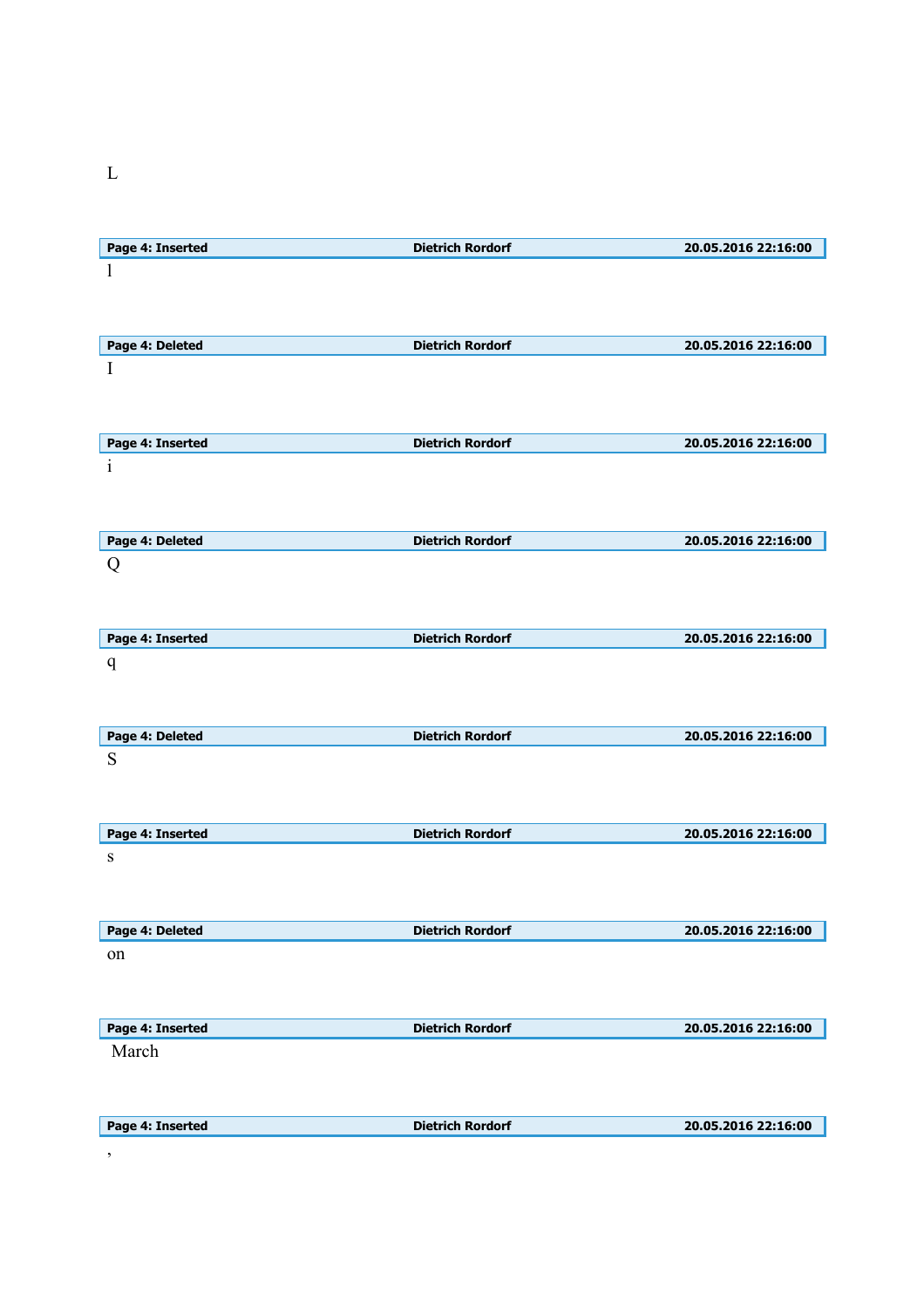| Page 4: Deleted                                                                      | <b>Dietrich Rordorf</b> | 20.05.2016 22:16:00 |
|--------------------------------------------------------------------------------------|-------------------------|---------------------|
| .03.                                                                                 |                         |                     |
|                                                                                      |                         |                     |
|                                                                                      |                         |                     |
| Page 4: Inserted                                                                     | <b>Dietrich Rordorf</b> | 20.05.2016 22:16:00 |
| $\pmb{\mathfrak{z}}$                                                                 |                         |                     |
|                                                                                      |                         |                     |
|                                                                                      |                         |                     |
| Page 5: Inserted                                                                     | <b>Dietrich Rordorf</b> | 20.05.2016 22:17:00 |
| International Labour Organization                                                    |                         |                     |
|                                                                                      |                         |                     |
|                                                                                      |                         |                     |
| Page 5: Deleted                                                                      | <b>Dietrich Rordorf</b> | 20.05.2016 22:17:00 |
| <b>ILO</b>                                                                           |                         |                     |
|                                                                                      |                         |                     |
|                                                                                      |                         |                     |
| Page 5: Inserted                                                                     | <b>Dietrich Rordorf</b> | 20.05.2016 22:17:00 |
|                                                                                      |                         |                     |
|                                                                                      |                         |                     |
|                                                                                      |                         |                     |
| Page 5: Deleted                                                                      | <b>Dietrich Rordorf</b> | 20.05.2016 22:19:00 |
| 2003                                                                                 |                         |                     |
|                                                                                      |                         |                     |
|                                                                                      |                         |                     |
|                                                                                      |                         |                     |
| Page 5: Inserted                                                                     | <b>Dietrich Rordorf</b> | 20.05.2016 22:19:00 |
| 2004)                                                                                |                         |                     |
|                                                                                      |                         |                     |
|                                                                                      |                         |                     |
| Page 5: Inserted                                                                     | <b>Dietrich Rordorf</b> | 20.05.2016 22:17:00 |
| Industrial training institutes of India: the efficiency study report. Retrieved from |                         |                     |
|                                                                                      |                         |                     |
|                                                                                      |                         |                     |
| Page 5: Inserted                                                                     | <b>Dietrich Rordorf</b> | 20.05.2016 22:17:00 |
| International Labour Organization                                                    |                         |                     |
|                                                                                      |                         |                     |
|                                                                                      |                         |                     |
| Page 5: Deleted                                                                      | <b>Dietrich Rordorf</b> | 20.05.2016 22:17:00 |
| ILO                                                                                  |                         |                     |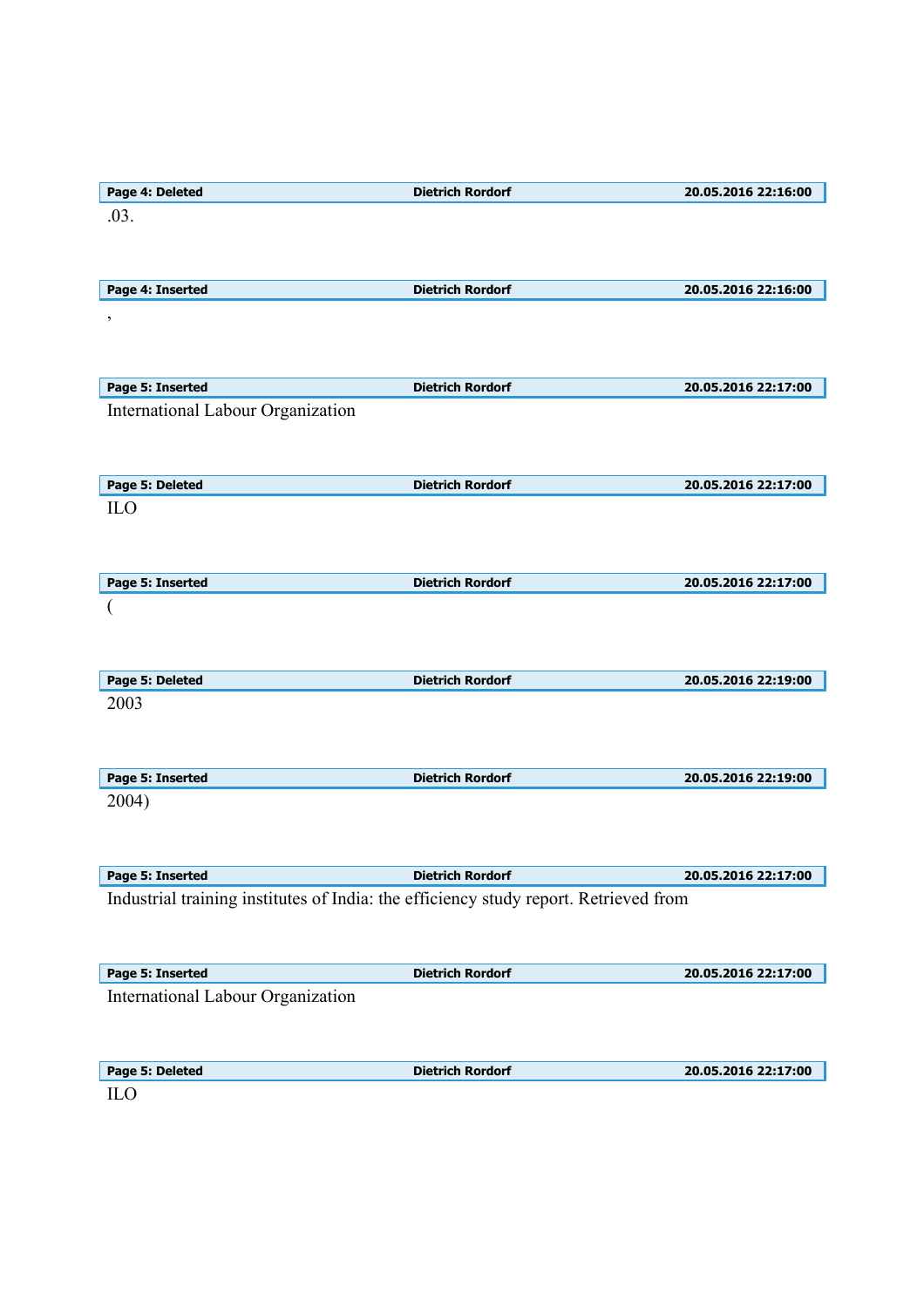| Page 5: Deleted                    | <b>Dietrich Rordorf</b> | 20.05.2016 22:20:00 |
|------------------------------------|-------------------------|---------------------|
| E                                  |                         |                     |
|                                    |                         |                     |
|                                    |                         |                     |
| Page 5: Inserted                   | <b>Dietrich Rordorf</b> | 20.05.2016 22:20:00 |
| $\mathbf e$                        |                         |                     |
|                                    |                         |                     |
|                                    |                         |                     |
|                                    | <b>Dietrich Rordorf</b> | 20.05.2016 22:20:00 |
| Page 5: Deleted<br>T               |                         |                     |
|                                    |                         |                     |
|                                    |                         |                     |
|                                    |                         |                     |
| Page 5: Inserted                   | <b>Dietrich Rordorf</b> | 20.05.2016 22:20:00 |
| $\mathbf t$                        |                         |                     |
|                                    |                         |                     |
|                                    |                         |                     |
| Page 5: Deleted                    | <b>Dietrich Rordorf</b> | 20.05.2016 22:20:00 |
| Y                                  |                         |                     |
|                                    |                         |                     |
|                                    |                         |                     |
| Page 5: Inserted                   | <b>Dietrich Rordorf</b> | 20.05.2016 22:20:00 |
| y                                  |                         |                     |
|                                    |                         |                     |
|                                    |                         |                     |
| Page 5: Inserted                   | <b>Dietrich Rordorf</b> | 20.05.2016 22:20:00 |
| 2015                               |                         |                     |
|                                    |                         |                     |
|                                    |                         |                     |
| Page 5: Deleted                    | <b>Dietrich Rordorf</b> | 20.05.2016 22:20:00 |
| International Labour Organisation. |                         |                     |
|                                    |                         |                     |
|                                    |                         |                     |
|                                    |                         |                     |
| Page 5: Inserted                   | <b>Dietrich Rordorf</b> | 20.05.2016 22:20:00 |
| March                              |                         |                     |
|                                    |                         |                     |
|                                    |                         |                     |
| Page 5: Deleted                    | <b>Dietrich Rordorf</b> | 20.05.2016 22:20:00 |
| .03.                               |                         |                     |
|                                    |                         |                     |
|                                    |                         |                     |
| Page 5: Inserted                   | <b>Dietrich Rordorf</b> | 20.05.2016 22:20:00 |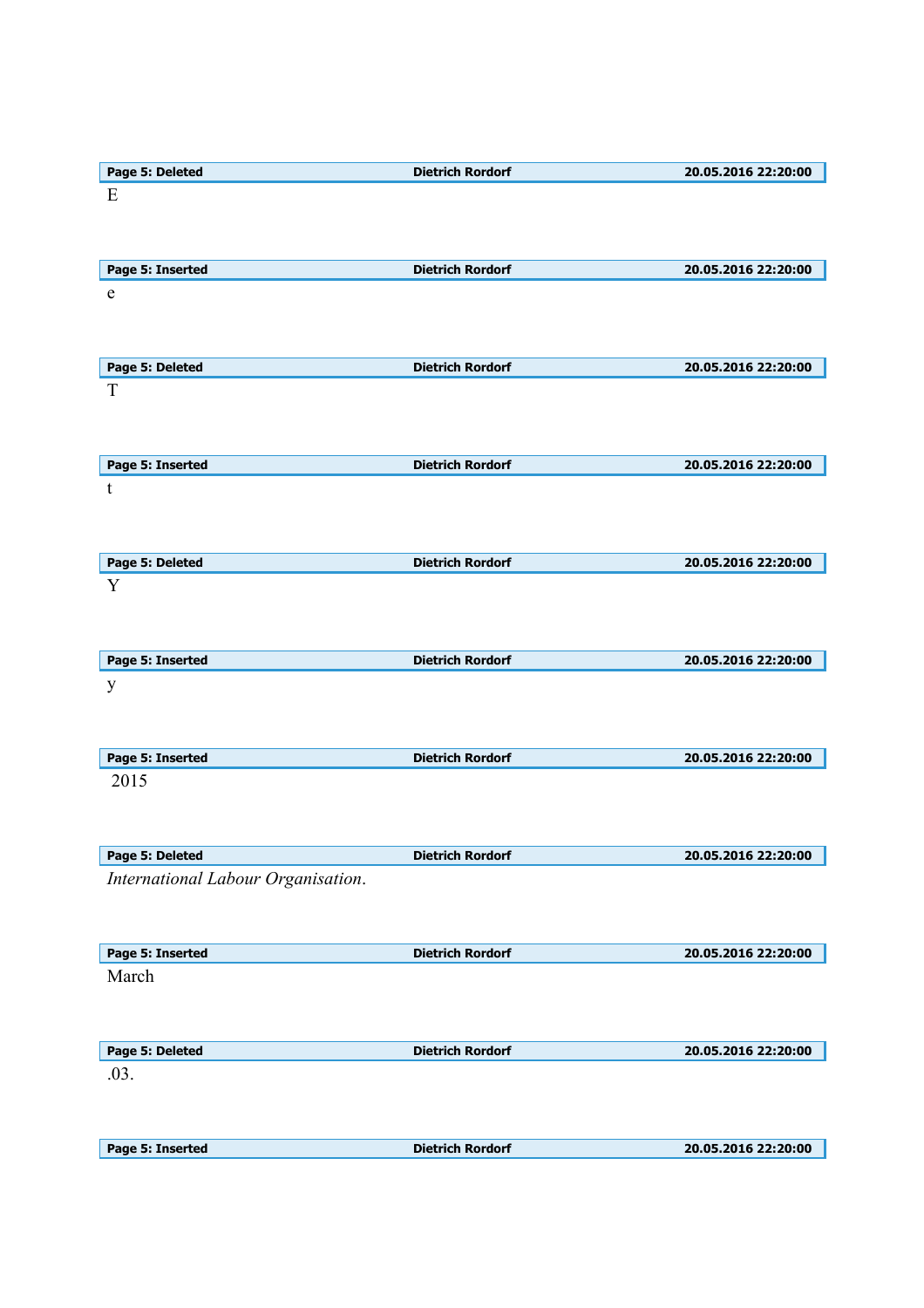| Page 5: Inserted                                                                                                                  | <b>Dietrich Rordorf</b> | 20.05.2016 22:20:00 |
|-----------------------------------------------------------------------------------------------------------------------------------|-------------------------|---------------------|
| ,                                                                                                                                 |                         |                     |
|                                                                                                                                   |                         |                     |
|                                                                                                                                   |                         |                     |
| Page 5: Inserted                                                                                                                  | <b>Dietrich Rordorf</b> | 20.05.2016 22:21:00 |
| . Retrieved from                                                                                                                  |                         |                     |
|                                                                                                                                   |                         |                     |
|                                                                                                                                   |                         |                     |
| Page 5: Deleted                                                                                                                   | <b>Dietrich Rordorf</b> | 20.05.2016 22:21:00 |
|                                                                                                                                   |                         |                     |
|                                                                                                                                   |                         |                     |
|                                                                                                                                   |                         |                     |
| Page 5: Deleted                                                                                                                   | <b>Dietrich Rordorf</b> | 20.05.2016 22:22:00 |
|                                                                                                                                   |                         |                     |
| IMF. September 2006. http://www.imf.org/external/pubs/ft/fandd/2006/09/basics.htm                                                 |                         |                     |
|                                                                                                                                   |                         |                     |
| Page 5: Commented [DR3]                                                                                                           | <b>Dietrich Rordorf</b> | 20.05.2016 22:24:00 |
|                                                                                                                                   |                         |                     |
| Moved to Lee, R., & Mason, A. etc. Please make sure to adjust the citations in the text: change from IMF (2006) to<br>Lee (2006). |                         |                     |
|                                                                                                                                   |                         |                     |
| Page 5: Inserted                                                                                                                  | <b>Dietrich Rordorf</b> | 20.05.2016 22:25:00 |
|                                                                                                                                   |                         |                     |
|                                                                                                                                   |                         |                     |
|                                                                                                                                   |                         |                     |
| Page 5: Inserted                                                                                                                  | <b>Dietrich Rordorf</b> | 20.05.2016 22:25:00 |
|                                                                                                                                   |                         |                     |
|                                                                                                                                   |                         |                     |
|                                                                                                                                   |                         |                     |
| Page 5: Inserted                                                                                                                  | <b>Dietrich Rordorf</b> | 20.05.2016 22:26:00 |
| No proposal to raise retirement age of govt employees from 60 to 62 years: Jitendra Singh.                                        |                         |                     |
|                                                                                                                                   |                         |                     |
| Retrieved from                                                                                                                    |                         |                     |
|                                                                                                                                   |                         |                     |
|                                                                                                                                   |                         |                     |
| Page 5: Inserted                                                                                                                  | <b>Dietrich Rordorf</b> | 20.05.2016 22:26:00 |
| &                                                                                                                                 |                         |                     |
|                                                                                                                                   |                         |                     |
|                                                                                                                                   |                         |                     |
| Page 5: Inserted                                                                                                                  | <b>Dietrich Rordorf</b> | 20.05.2016 22:26:00 |

,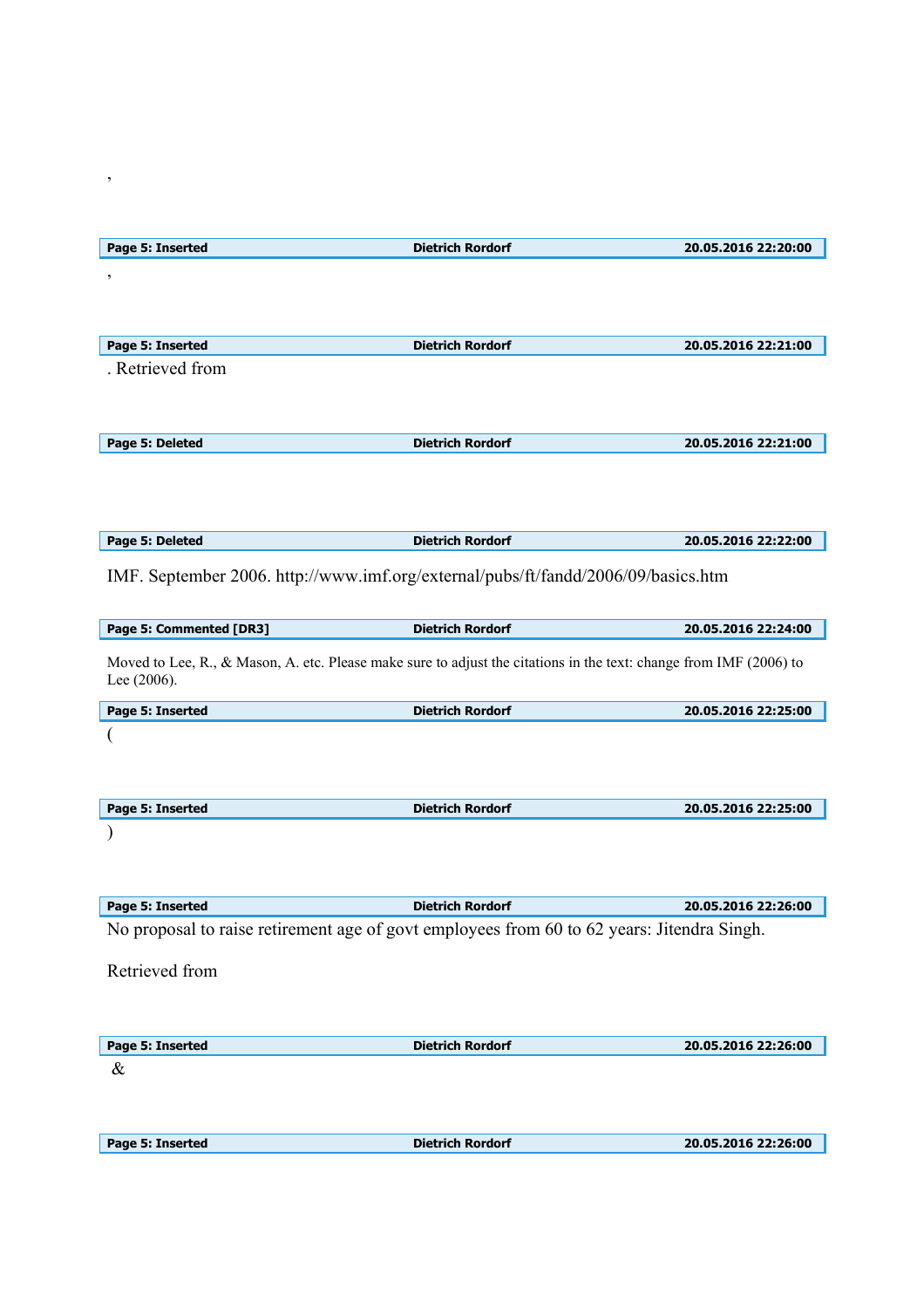| i<br>۰. |  |
|---------|--|
| 8       |  |

| Page 5: Inserted | <b>Dietrich Rordorf</b> | 20.05.2016 22:26:00 |
|------------------|-------------------------|---------------------|
|                  |                         |                     |
|                  |                         |                     |
|                  |                         |                     |
| Page 5: Deleted  | <b>Dietrich Rordorf</b> | 20.05.2016 22:26:00 |
| $\mathbf R$      |                         |                     |
|                  |                         |                     |
|                  |                         |                     |
|                  |                         |                     |
| Page 5: Inserted | <b>Dietrich Rordorf</b> | 20.05.2016 22:26:00 |
| $\bf r$          |                         |                     |
|                  |                         |                     |
|                  |                         |                     |
|                  |                         |                     |
| Page 5: Deleted  | <b>Dietrich Rordorf</b> | 20.05.2016 22:27:00 |
| S                |                         |                     |
|                  |                         |                     |
|                  |                         |                     |
|                  |                         |                     |
| Page 5: Inserted | <b>Dietrich Rordorf</b> | 20.05.2016 22:27:00 |
| ${\bf S}$        |                         |                     |
|                  |                         |                     |
|                  |                         |                     |
| Page 5: Deleted  | <b>Dietrich Rordorf</b> | 20.05.2016 22:27:00 |
| $\mathbf R$      |                         |                     |
|                  |                         |                     |
|                  |                         |                     |
|                  |                         |                     |
| Page 5: Inserted | <b>Dietrich Rordorf</b> | 20.05.2016 22:27:00 |
| $\bf r$          |                         |                     |
|                  |                         |                     |
|                  |                         |                     |
|                  |                         |                     |
| Page 5: Deleted  | <b>Dietrich Rordorf</b> | 20.05.2016 22:27:00 |
| E                |                         |                     |
|                  |                         |                     |
|                  |                         |                     |
|                  |                         |                     |
| Page 5: Inserted | <b>Dietrich Rordorf</b> | 20.05.2016 22:27:00 |
| $\mathbf e$      |                         |                     |
|                  |                         |                     |
|                  |                         |                     |
|                  |                         |                     |
| Page 5: Deleted  | <b>Dietrich Rordorf</b> | 20.05.2016 22:27:00 |
| ${\bf S}$        |                         |                     |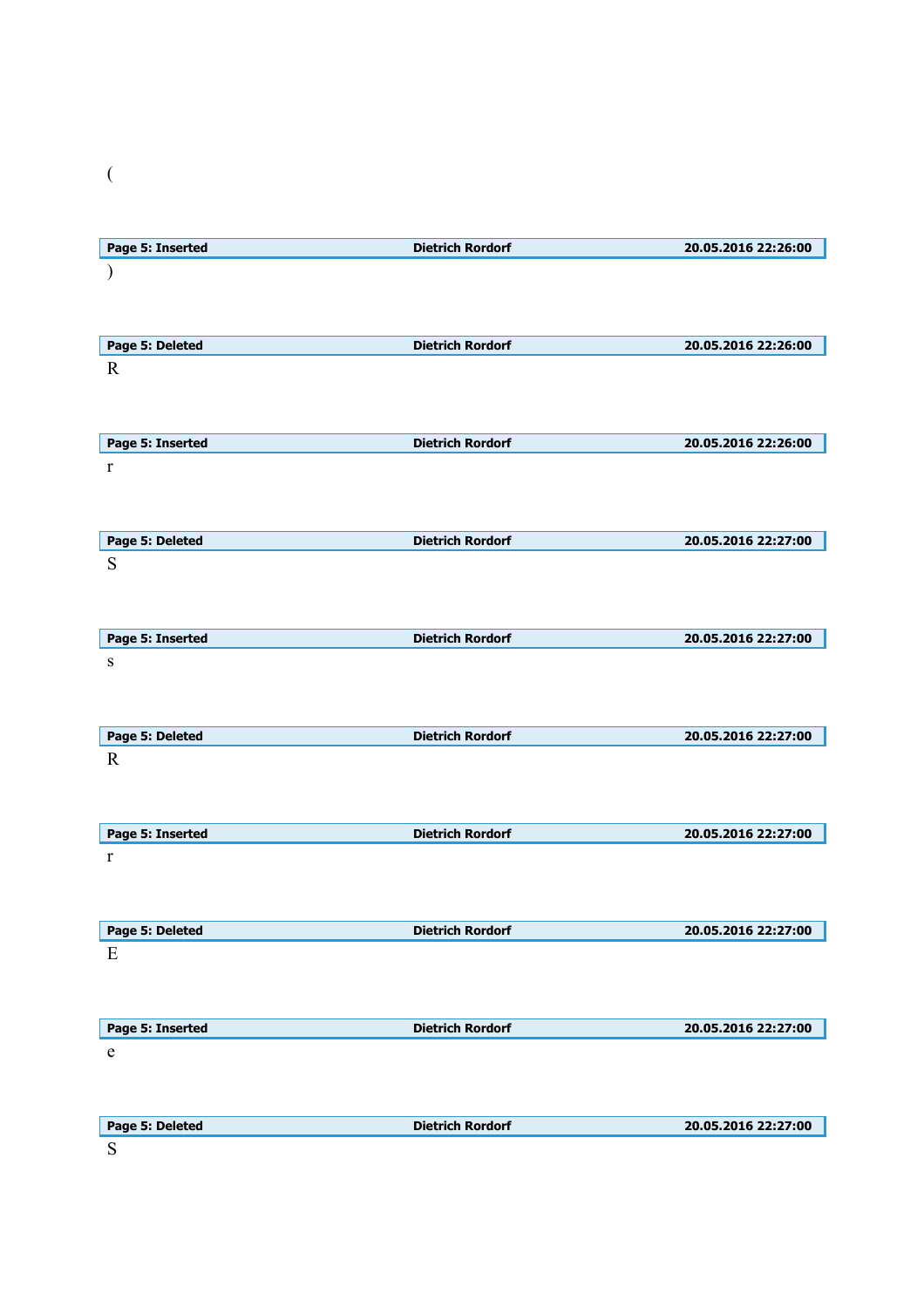| Page 5: Inserted                  | <b>Dietrich Rordorf</b> | 20.05.2016 22:27:00 |
|-----------------------------------|-------------------------|---------------------|
| ${\bf S}$                         |                         |                     |
|                                   |                         |                     |
|                                   |                         |                     |
| Page 5: Deleted                   | <b>Dietrich Rordorf</b> | 20.05.2016 22:27:00 |
| D                                 |                         |                     |
|                                   |                         |                     |
|                                   |                         |                     |
|                                   |                         |                     |
| Page 5: Inserted                  | <b>Dietrich Rordorf</b> | 20.05.2016 22:27:00 |
| $\mathbf d$                       |                         |                     |
|                                   |                         |                     |
|                                   |                         |                     |
| Page 5: Deleted                   | <b>Dietrich Rordorf</b> | 20.05.2016 22:27:00 |
| S                                 |                         |                     |
|                                   |                         |                     |
|                                   |                         |                     |
| Page 5: Inserted                  | <b>Dietrich Rordorf</b> | 20.05.2016 22:27:00 |
| ${\bf S}$                         |                         |                     |
|                                   |                         |                     |
|                                   |                         |                     |
| Page 5: Inserted                  | <b>Dietrich Rordorf</b> | 20.05.2016 22:33:00 |
| (Vol. 8)                          |                         |                     |
|                                   |                         |                     |
|                                   |                         |                     |
| Page 5: Formatted                 | <b>Dietrich Rordorf</b> | 20.05.2016 22:34:00 |
| Font: Times New Roman, Not Italic |                         |                     |
|                                   |                         |                     |
| Page 5: Deleted                   | <b>Dietrich Rordorf</b> | 20.05.2016 22:34:00 |
| Volume 8                          |                         |                     |
|                                   |                         |                     |
|                                   |                         |                     |
|                                   |                         |                     |
| Page 5: Inserted                  | <b>Dietrich Rordorf</b> | 20.05.2016 22:37:00 |
|                                   |                         |                     |
|                                   |                         |                     |
|                                   |                         |                     |
| Page 5: Inserted                  | <b>Dietrich Rordorf</b> | 20.05.2016 22:37:00 |
|                                   |                         |                     |
|                                   |                         |                     |
|                                   |                         |                     |
| Page 5: Inserted                  | <b>Dietrich Rordorf</b> | 20.05.2016 22:37:00 |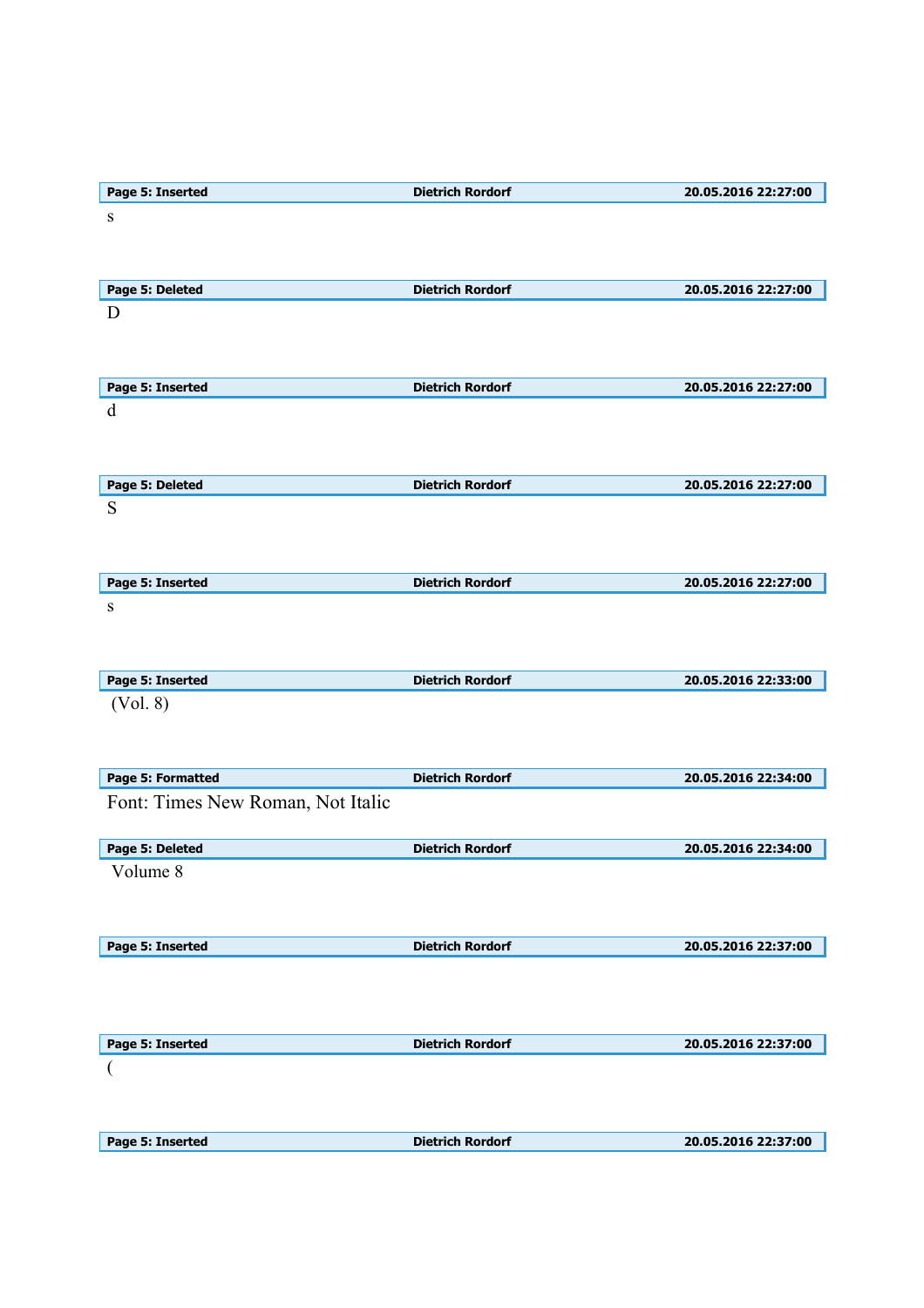| Page 5: Deleted  | <b>Dietrich Rordorf</b> | 20.05.2016 22:37:00 |
|------------------|-------------------------|---------------------|
| $\zeta$ $\zeta$  |                         |                     |
|                  |                         |                     |
|                  |                         |                     |
|                  |                         |                     |
| Page 5: Deleted  | <b>Dietrich Rordorf</b> | 20.05.2016 22:37:00 |
| T                |                         |                     |
|                  |                         |                     |
|                  |                         |                     |
|                  |                         |                     |
| Page 5: Inserted | <b>Dietrich Rordorf</b> | 20.05.2016 22:37:00 |
| t                |                         |                     |
|                  |                         |                     |
|                  |                         |                     |
|                  |                         |                     |
| Page 5: Deleted  | <b>Dietrich Rordorf</b> | 20.05.2016 22:37:00 |
| E                |                         |                     |
|                  |                         |                     |
|                  |                         |                     |
|                  |                         |                     |
| Page 5: Inserted | <b>Dietrich Rordorf</b> | 20.05.2016 22:37:00 |
| $\mathbf e$      |                         |                     |
|                  |                         |                     |
|                  |                         |                     |
|                  |                         |                     |
| Page 5: Deleted  | <b>Dietrich Rordorf</b> | 20.05.2016 22:37:00 |
| , ,              |                         |                     |
|                  |                         |                     |
|                  |                         |                     |
|                  |                         |                     |
| Page 5: Deleted  | <b>Dietrich Rordorf</b> | 20.05.2016 22:37:00 |
| $\bullet$        |                         |                     |
|                  |                         |                     |
|                  |                         |                     |
|                  |                         |                     |
| Page 5: Deleted  | <b>Dietrich Rordorf</b> | 20.05.2016 22:37:00 |
|                  |                         |                     |
|                  |                         |                     |
|                  |                         |                     |
|                  |                         |                     |
| Page 5: Inserted | <b>Dietrich Rordorf</b> | 20.05.2016 22:37:00 |
| $\ddot{\cdot}$   |                         |                     |
|                  |                         |                     |
|                  |                         |                     |
|                  |                         |                     |
| Page 5: Inserted | <b>Dietrich Rordorf</b> | 20.05.2016 22:38:00 |
|                  |                         |                     |

)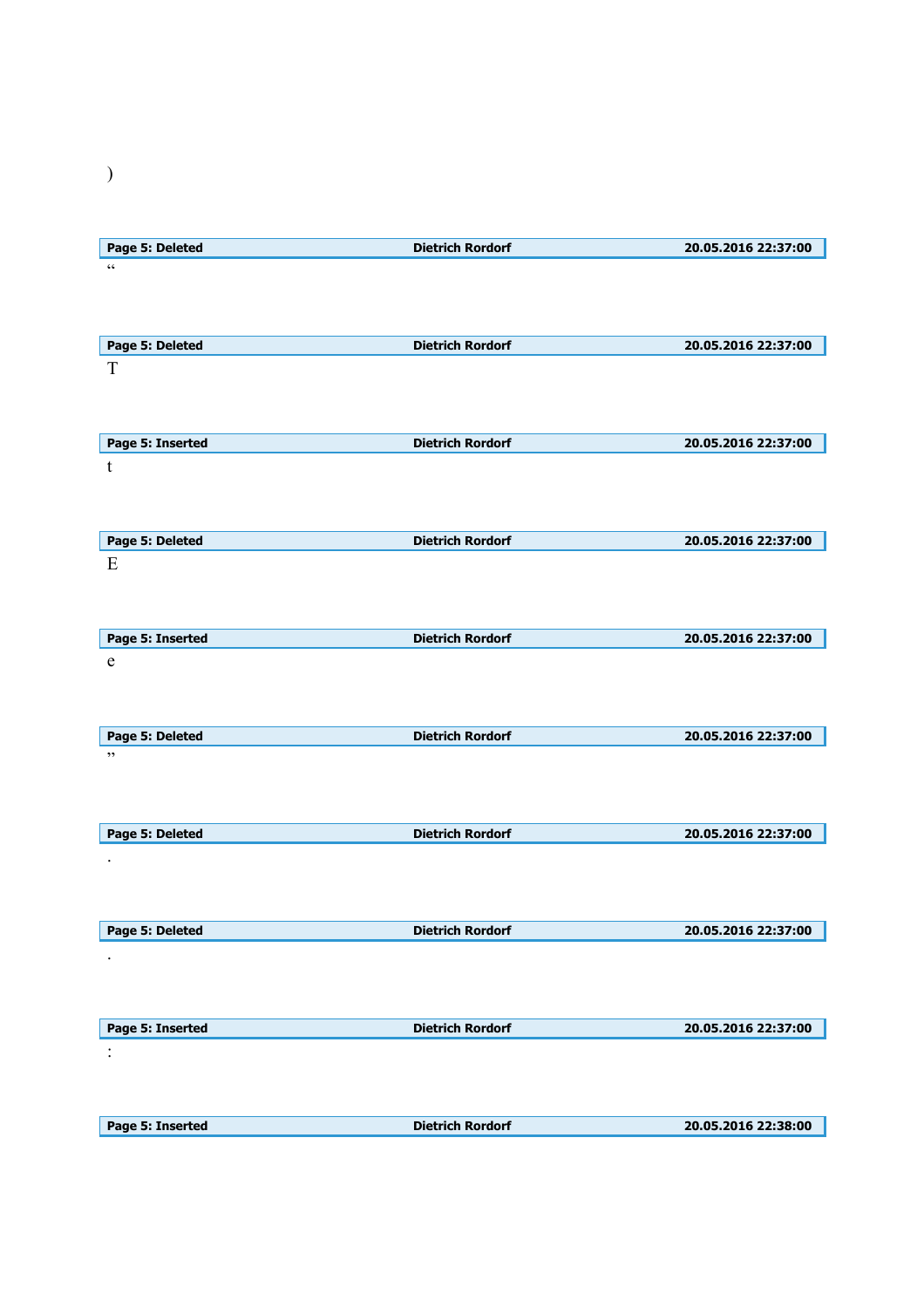| Page 5: Inserted | <b>Dietrich Rordorf</b> | 20.05.2016 22:38:00 |
|------------------|-------------------------|---------------------|
|                  |                         |                     |
|                  |                         |                     |
|                  |                         |                     |
| Page 5: Inserted | <b>Dietrich Rordorf</b> | 20.05.2016 22:38:00 |
|                  |                         |                     |
|                  |                         |                     |
|                  |                         |                     |
| Page 5: Deleted  | <b>Dietrich Rordorf</b> | 20.05.2016 22:38:00 |
| E                |                         |                     |
|                  |                         |                     |
|                  |                         |                     |
| Page 5: Inserted | <b>Dietrich Rordorf</b> | 20.05.2016 22:38:00 |
| $\mathbf e$      |                         |                     |
|                  |                         |                     |
|                  |                         |                     |
| Page 5: Deleted  | <b>Dietrich Rordorf</b> | 20.05.2016 22:38:00 |
| T                |                         |                     |
|                  |                         |                     |
|                  |                         |                     |
| Page 5: Inserted | <b>Dietrich Rordorf</b> | 20.05.2016 22:38:00 |
| t                |                         |                     |
|                  |                         |                     |
|                  |                         |                     |
| Page 5: Deleted  | <b>Dietrich Rordorf</b> | 20.05.2016 22:38:00 |
| E                |                         |                     |
|                  |                         |                     |
|                  |                         |                     |
| Page 5: Inserted | <b>Dietrich Rordorf</b> | 20.05.2016 22:38:00 |
| e                |                         |                     |
|                  |                         |                     |
|                  |                         |                     |
| Page 5: Deleted  | <b>Dietrich Rordorf</b> | 20.05.2016 22:38:00 |
| $\, {\bf p}$     |                         |                     |
|                  |                         |                     |
|                  |                         |                     |
| Page 5: Inserted | <b>Dietrich Rordorf</b> | 20.05.2016 22:38:00 |
| $\, {\bf p}$     |                         |                     |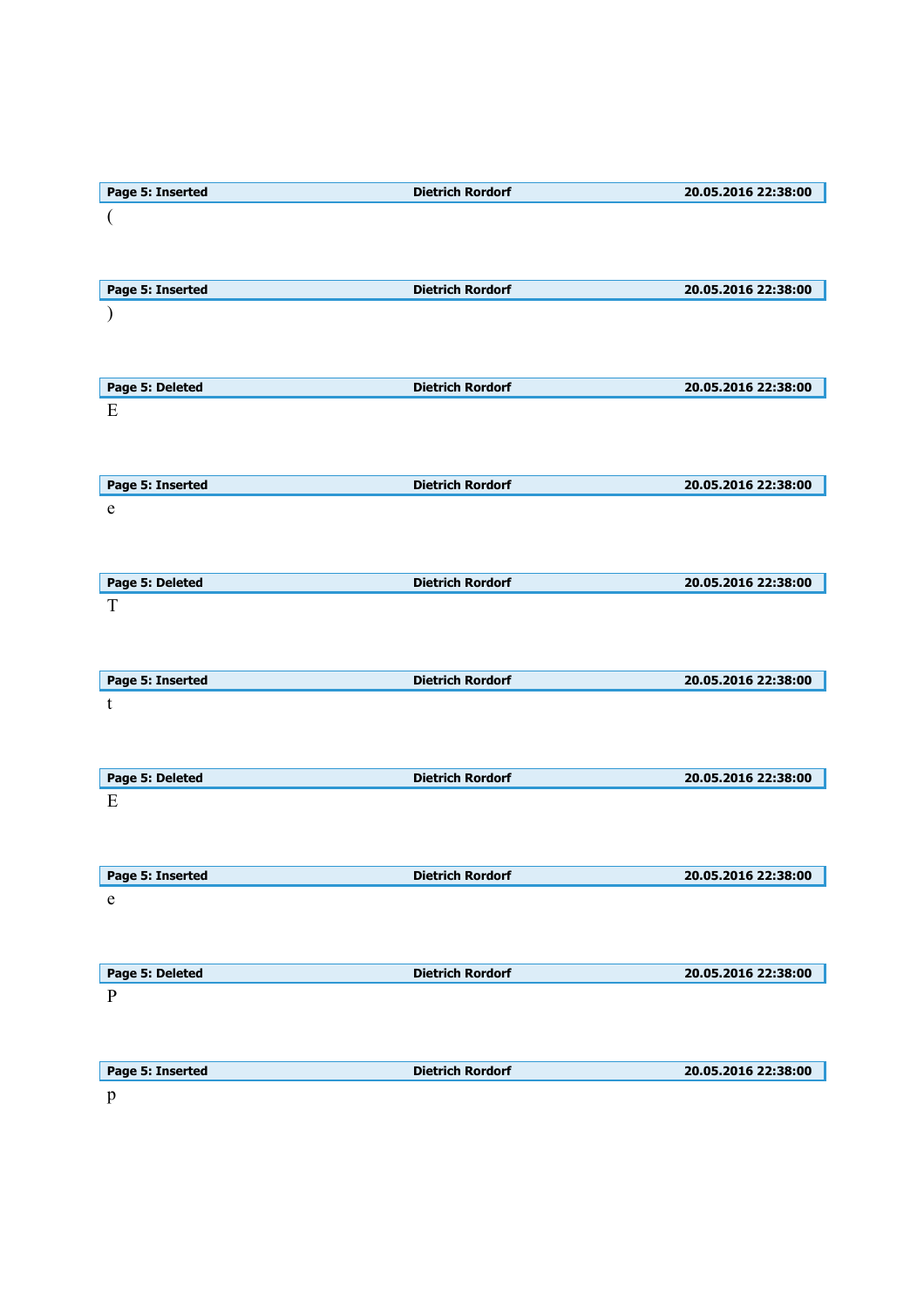| Page 5: Inserted | <b>Dietrich Rordorf</b> | 20.05.2016 22:38:00 |
|------------------|-------------------------|---------------------|
|                  |                         |                     |
|                  |                         |                     |
|                  |                         |                     |
|                  |                         |                     |
| Page 5: Deleted  | <b>Dietrich Rordorf</b> | 20.05.2016 22:38:00 |
| , Volume         |                         |                     |
|                  |                         |                     |
|                  |                         |                     |
|                  | <b>Dietrich Rordorf</b> |                     |
| Page 5: Inserted |                         | 20.05.2016 22:38:00 |
| Vol.             |                         |                     |
|                  |                         |                     |
|                  |                         |                     |
| Page 5: Inserted | <b>Dietrich Rordorf</b> | 20.05.2016 22:38:00 |
|                  |                         |                     |
|                  |                         |                     |
|                  |                         |                     |
|                  |                         |                     |
| Page 5: Deleted  | <b>Dietrich Rordorf</b> | 20.05.2016 22:38:00 |
| e                |                         |                     |
|                  |                         |                     |
|                  |                         |                     |
|                  |                         |                     |
| Page 5: Inserted | <b>Dietrich Rordorf</b> | 20.05.2016 22:38:00 |
| E                |                         |                     |
|                  |                         |                     |
|                  |                         |                     |
|                  |                         |                     |
|                  |                         |                     |
| Page 5: Deleted  | <b>Dietrich Rordorf</b> | 20.05.2016 22:38:00 |
| d                |                         |                     |
|                  |                         |                     |
|                  |                         |                     |
|                  |                         |                     |
| Page 5: Inserted | <b>Dietrich Rordorf</b> | 20.05.2016 22:38:00 |
| D                |                         |                     |
|                  |                         |                     |
|                  |                         |                     |
| Page 5: Inserted | <b>Dietrich Rordorf</b> | 20.05.2016 22:38:00 |
| $\&$             |                         |                     |
|                  |                         |                     |
|                  |                         |                     |
|                  |                         |                     |
| Page 5: Inserted | <b>Dietrich Rordorf</b> | 20.05.2016 22:38:00 |
| (                |                         |                     |
|                  |                         |                     |
|                  |                         |                     |
| Page 5: Inserted | <b>Dietrich Rordorf</b> | 20.05.2016 22:38:00 |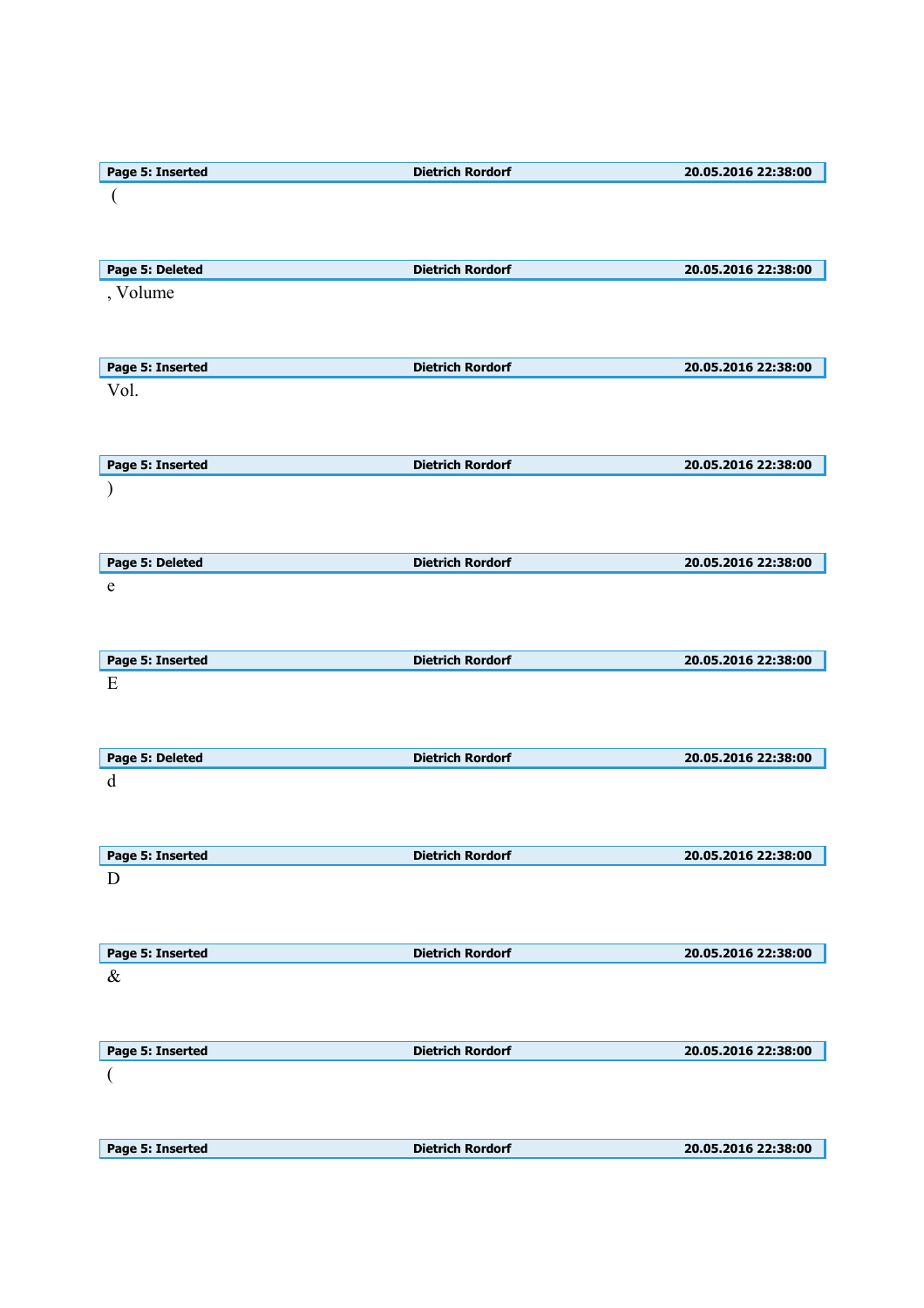| Page 5: Deleted  | <b>Dietrich Rordorf</b> | 20.05.2016 22:39:00 |
|------------------|-------------------------|---------------------|
| S                |                         |                     |
|                  |                         |                     |
|                  |                         |                     |
|                  |                         |                     |
| Page 5: Inserted | <b>Dietrich Rordorf</b> | 20.05.2016 22:39:00 |
| ${\bf S}$        |                         |                     |
|                  |                         |                     |
|                  |                         |                     |
| Page 5: Inserted | <b>Dietrich Rordorf</b> | 20.05.2016 22:39:00 |
| London:          |                         |                     |
|                  |                         |                     |
|                  |                         |                     |
|                  |                         |                     |
| Page 5: Deleted  | <b>Dietrich Rordorf</b> | 20.05.2016 22:39:00 |
| p                |                         |                     |
|                  |                         |                     |
|                  |                         |                     |
| Page 5: Inserted | <b>Dietrich Rordorf</b> | 20.05.2016 22:39:00 |
| $\mathbf{P}$     |                         |                     |
|                  |                         |                     |
|                  |                         |                     |
|                  |                         |                     |
| Page 5: Inserted | <b>Dietrich Rordorf</b> | 20.05.2016 22:40:00 |
|                  |                         |                     |
|                  |                         |                     |
|                  |                         |                     |
| Page 5: Deleted  | <b>Dietrich Rordorf</b> | 20.05.2016 22:39:00 |
| , London.        |                         |                     |
|                  |                         |                     |
|                  |                         |                     |
|                  |                         |                     |
| Page 5: Deleted  | <b>Dietrich Rordorf</b> | 20.05.2016 22:40:00 |
|                  |                         |                     |

page 112.

| Page 5: Commented [DR4] | <b>Dietrich Rordorf</b> | 20.05.2016 22:40:00 |
|-------------------------|-------------------------|---------------------|
|                         |                         |                     |

Add (p. 112) at the end of your citation, see here for more information: http://blog.apastyle.org/apastyle/2015/03/when-and-how-to-include-page-numbers-in-apa-style-citations.html

| Page 5: Inserted | . IF<br>когаоп<br>. | 15.2016 22:24:00<br>20 |
|------------------|---------------------|------------------------|
|                  |                     |                        |

)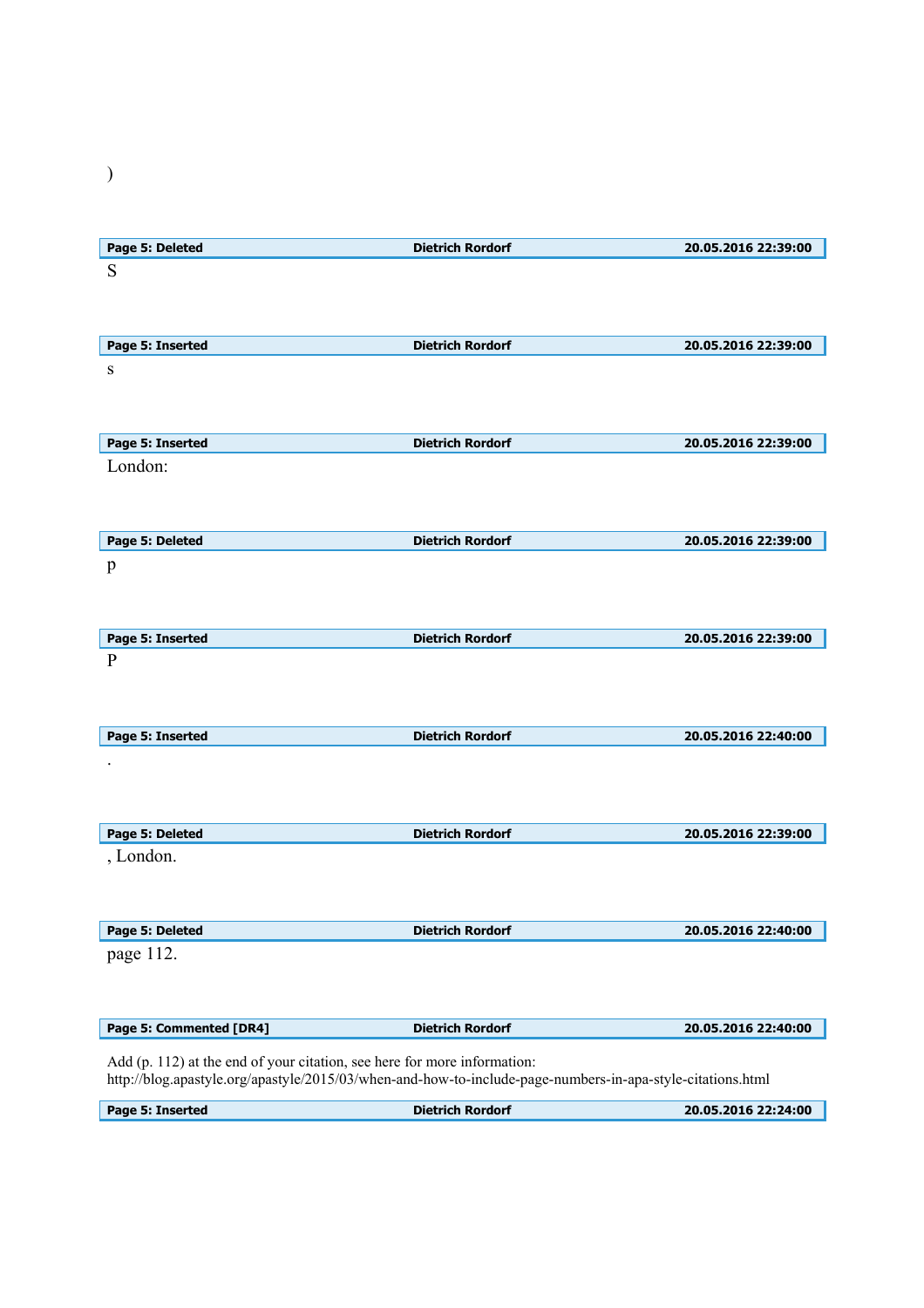Lee, R., & Mason, A. (2006). Back to basics - What is the demographic dividend? Washington,

DC: International Monetary Fund. Retrieved from

http://www.imf.org/external/pubs/ft/fandd/2006/09/basics.htm

| Page 6: Inserted      | <b>Dietrich Rordorf</b> | 20.05.2016 22:40:00 |
|-----------------------|-------------------------|---------------------|
| $, \&$                |                         |                     |
|                       |                         |                     |
|                       |                         |                     |
| Page 6: Inserted      | <b>Dietrich Rordorf</b> | 20.05.2016 22:40:00 |
| (                     |                         |                     |
|                       |                         |                     |
|                       |                         |                     |
| Page 6: Inserted      | <b>Dietrich Rordorf</b> | 20.05.2016 22:40:00 |
|                       |                         |                     |
|                       |                         |                     |
|                       |                         |                     |
|                       |                         |                     |
| Page 6: Deleted       | <b>Dietrich Rordorf</b> | 20.05.2016 22:41:00 |
| $\mathcal{C}$         |                         |                     |
|                       |                         |                     |
|                       |                         |                     |
| Page 6: Inserted      | <b>Dietrich Rordorf</b> | 20.05.2016 22:41:00 |
| $\mathbf{C}$          |                         |                     |
|                       |                         |                     |
|                       |                         |                     |
|                       |                         |                     |
| Page 6: Deleted       | <b>Dietrich Rordorf</b> | 20.05.2016 22:41:00 |
| T                     |                         |                     |
|                       |                         |                     |
|                       |                         |                     |
|                       |                         |                     |
| Page 6: Inserted<br>t | <b>Dietrich Rordorf</b> | 20.05.2016 22:41:00 |
|                       |                         |                     |
|                       |                         |                     |
|                       |                         |                     |
|                       | <b>Dietrich Rordorf</b> | 20.05.2016 22:41:00 |
| Page 6: Deleted<br>A  |                         |                     |
|                       |                         |                     |
|                       |                         |                     |
| Page 6: Inserted<br>a | <b>Dietrich Rordorf</b> | 20.05.2016 22:41:00 |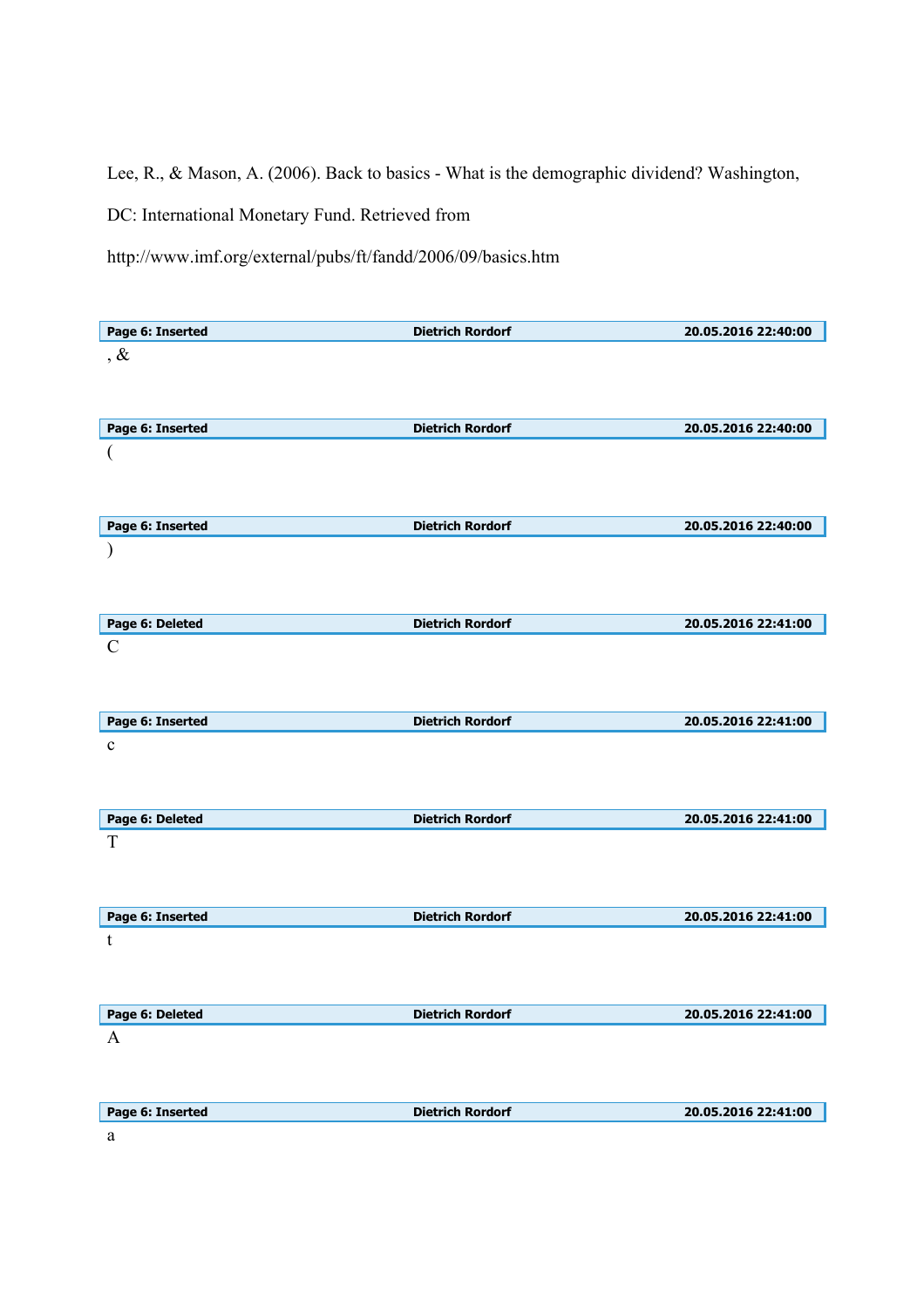| Page 6: Deleted  | <b>Dietrich Rordorf</b> | 20.05.2016 22:41:00 |
|------------------|-------------------------|---------------------|
| $\mathbf{A}$     |                         |                     |
|                  |                         |                     |
|                  |                         |                     |
| Page 6: Inserted | <b>Dietrich Rordorf</b> | 20.05.2016 22:41:00 |
| a                |                         |                     |
|                  |                         |                     |
|                  |                         |                     |
| Page 6: Deleted  | <b>Dietrich Rordorf</b> | 20.05.2016 22:41:00 |
| $\mathbf R$      |                         |                     |
|                  |                         |                     |
|                  |                         |                     |
|                  |                         |                     |
| Page 6: Inserted | <b>Dietrich Rordorf</b> | 20.05.2016 22:41:00 |
| r                |                         |                     |
|                  |                         |                     |
|                  |                         |                     |
| Page 6: Inserted | <b>Dietrich Rordorf</b> | 20.05.2016 22:41:00 |
| Washington, DC:  |                         |                     |
|                  |                         |                     |
|                  |                         |                     |
| Page 6: Inserted | <b>Dietrich Rordorf</b> | 20.05.2016 22:41:00 |
| (                |                         |                     |
|                  |                         |                     |
|                  |                         |                     |
| Page 6: Inserted | <b>Dietrich Rordorf</b> | 20.05.2016 22:41:00 |
|                  |                         |                     |
|                  |                         |                     |
|                  |                         |                     |
| Page 6: Inserted | <b>Dietrich Rordorf</b> | 20.05.2016 22:42:00 |
|                  |                         |                     |
| $\,$             |                         |                     |
|                  |                         |                     |
| Page 6: Inserted | <b>Dietrich Rordorf</b> | 20.05.2016 22:44:00 |
| New York, NY:    |                         |                     |
|                  |                         |                     |
|                  |                         |                     |
|                  |                         |                     |
| Page 6: Deleted  | <b>Dietrich Rordorf</b> | 20.05.2016 22:43:00 |
| , New York       |                         |                     |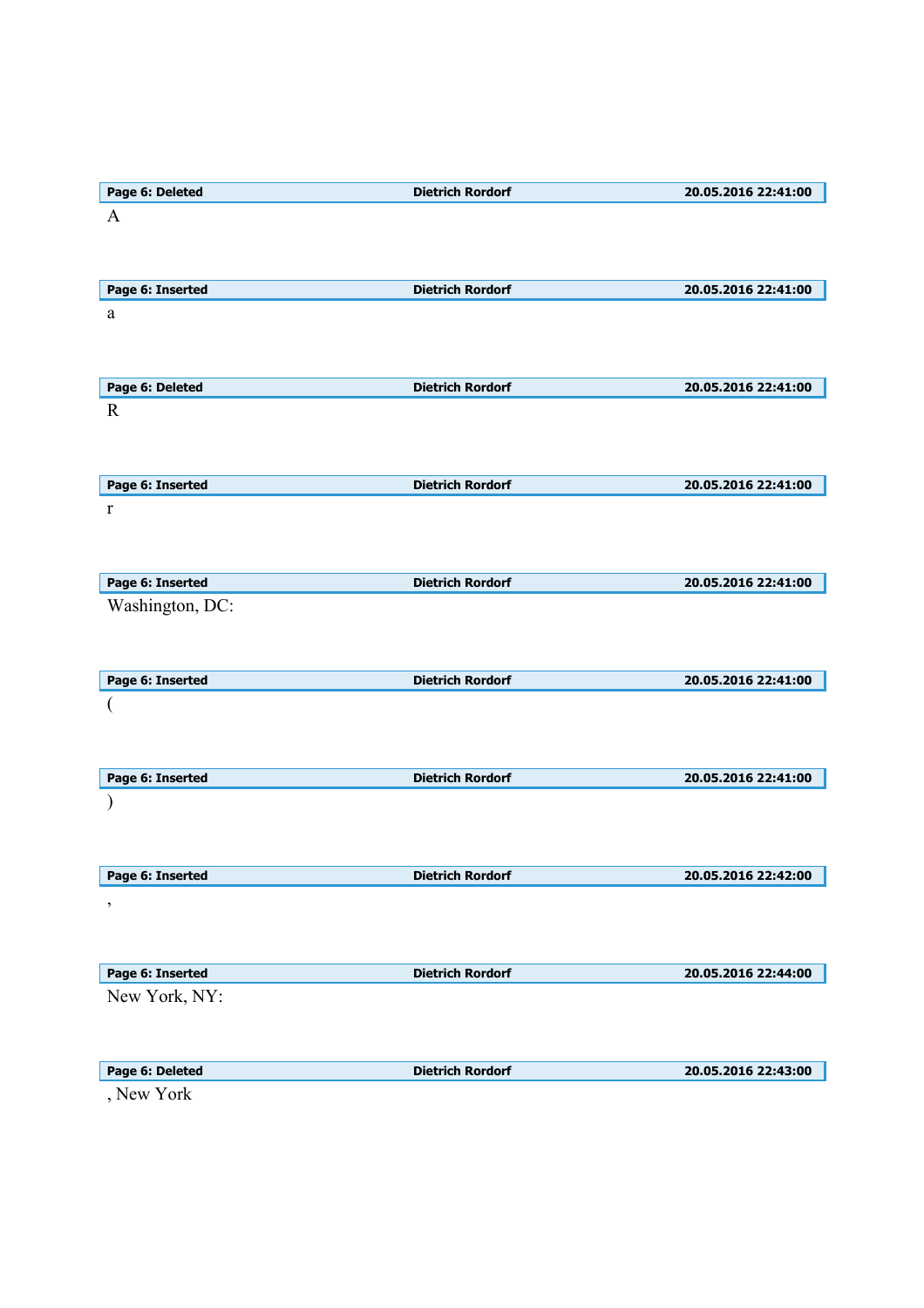| Page 6: Inserted | <b>Dietrich Rordorf</b> | 20.05.2016 22:44:00 |
|------------------|-------------------------|---------------------|
|                  |                         |                     |
|                  |                         |                     |
|                  |                         |                     |
|                  |                         |                     |
| Page 6: Inserted | <b>Dietrich Rordorf</b> | 20.05.2016 22:44:00 |
|                  |                         |                     |
|                  |                         |                     |
|                  |                         |                     |
|                  |                         |                     |
| Page 6: Deleted  | <b>Dietrich Rordorf</b> | 20.05.2016 22:45:00 |
| D                |                         |                     |
|                  |                         |                     |
|                  |                         |                     |
| Page 6: Inserted | <b>Dietrich Rordorf</b> | 20.05.2016 22:45:00 |
| $\mathbf d$      |                         |                     |
|                  |                         |                     |
|                  |                         |                     |
|                  |                         |                     |
| Page 6: Deleted  | <b>Dietrich Rordorf</b> | 20.05.2016 22:45:00 |
| N                |                         |                     |
|                  |                         |                     |
|                  |                         |                     |
| Page 6: Inserted | <b>Dietrich Rordorf</b> | 20.05.2016 22:45:00 |
|                  |                         |                     |
| $\mathbf n$      |                         |                     |
|                  |                         |                     |
|                  |                         |                     |
| Page 6: Deleted  | <b>Dietrich Rordorf</b> | 20.05.2016 22:45:00 |
| Y                |                         |                     |
|                  |                         |                     |
|                  |                         |                     |
|                  |                         |                     |
| Page 6: Inserted | <b>Dietrich Rordorf</b> | 20.05.2016 22:45:00 |
| y                |                         |                     |
|                  |                         |                     |
|                  |                         |                     |
| Page 6: Deleted  | <b>Dietrich Rordorf</b> | 20.05.2016 22:45:00 |
| $\mathbf{P}$     |                         |                     |
|                  |                         |                     |
|                  |                         |                     |
|                  |                         |                     |
| Page 6: Inserted | <b>Dietrich Rordorf</b> | 20.05.2016 22:45:00 |
| $\mathbf{p}$     |                         |                     |
|                  |                         |                     |
|                  |                         |                     |
| Page 6: Inserted | <b>Dietrich Rordorf</b> | 20.05.2016 22:45:00 |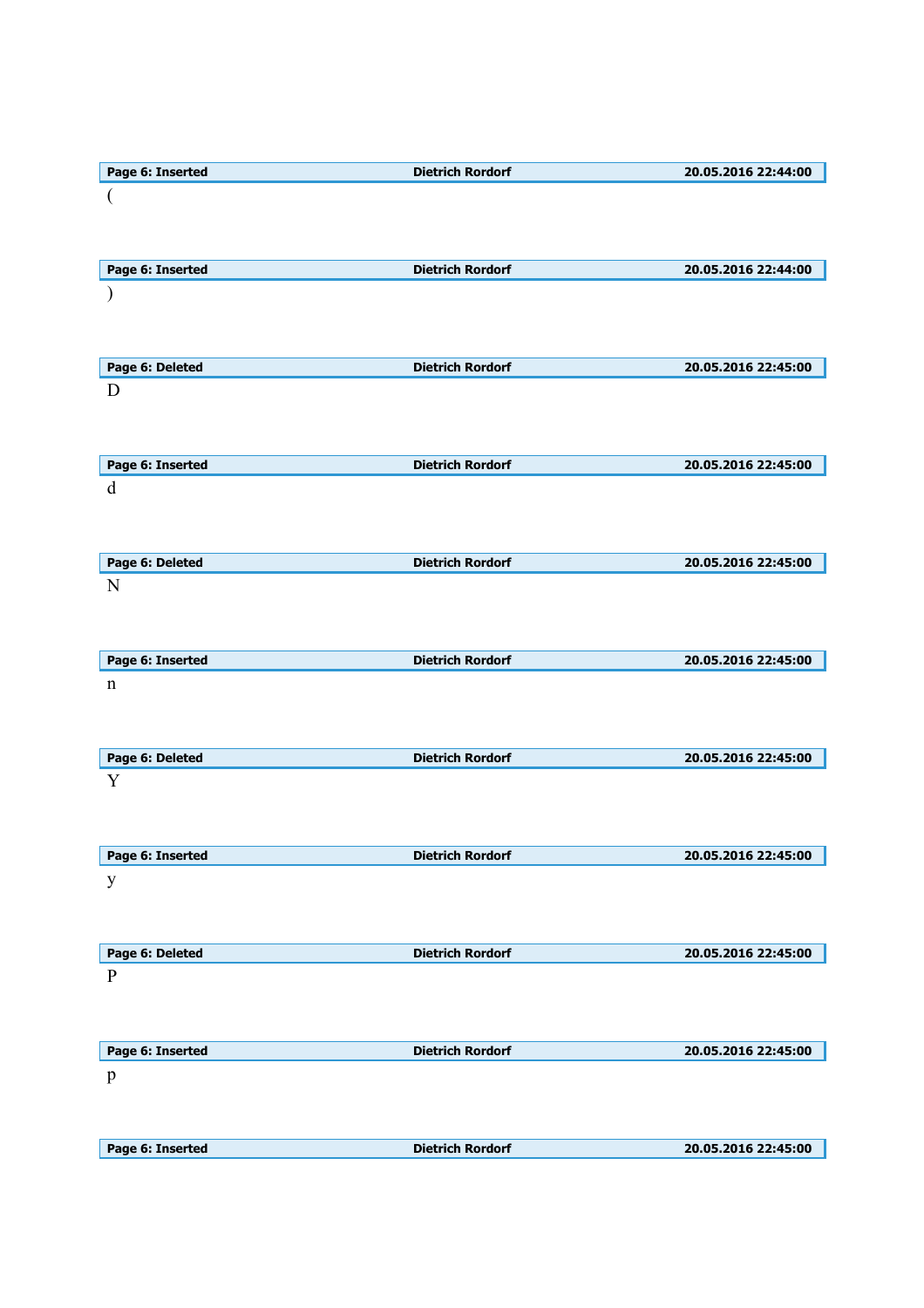March

| Page 6: Inserted                | <b>Dietrich Rordorf</b> | 20.05.2016 22:45:00 |
|---------------------------------|-------------------------|---------------------|
| $\, ,$                          |                         |                     |
|                                 |                         |                     |
|                                 |                         |                     |
| Page 6: Deleted                 | <b>Dietrich Rordorf</b> | 20.05.2016 22:45:00 |
| .03.                            |                         |                     |
|                                 |                         |                     |
|                                 |                         |                     |
| Page 6: Inserted                | <b>Dietrich Rordorf</b> | 20.05.2016 22:45:00 |
| $\, ,$                          |                         |                     |
|                                 |                         |                     |
| Page 6: Inserted                | <b>Dietrich Rordorf</b> | 20.05.2016 22:45:00 |
| , Government of India           |                         |                     |
|                                 |                         |                     |
|                                 |                         |                     |
| Page 6: Inserted                | <b>Dietrich Rordorf</b> | 20.05.2016 22:45:00 |
|                                 |                         |                     |
|                                 |                         |                     |
|                                 |                         |                     |
| Page 6: Inserted                | <b>Dietrich Rordorf</b> | 20.05.2016 22:45:00 |
|                                 |                         |                     |
|                                 |                         |                     |
|                                 |                         |                     |
| Page 6: Deleted<br>$\mathbf{P}$ | <b>Dietrich Rordorf</b> | 20.05.2016 22:45:00 |
|                                 |                         |                     |
|                                 |                         |                     |
| Page 6: Inserted                | <b>Dietrich Rordorf</b> | 20.05.2016 22:45:00 |
| $\mathbf{p}$                    |                         |                     |
|                                 |                         |                     |
|                                 |                         |                     |
| Page 6: Deleted                 | <b>Dietrich Rordorf</b> | 20.05.2016 22:45:00 |
| S                               |                         |                     |
|                                 |                         |                     |
|                                 |                         |                     |
| Page 6: Inserted                | <b>Dietrich Rordorf</b> | 20.05.2016 22:45:00 |
| S                               |                         |                     |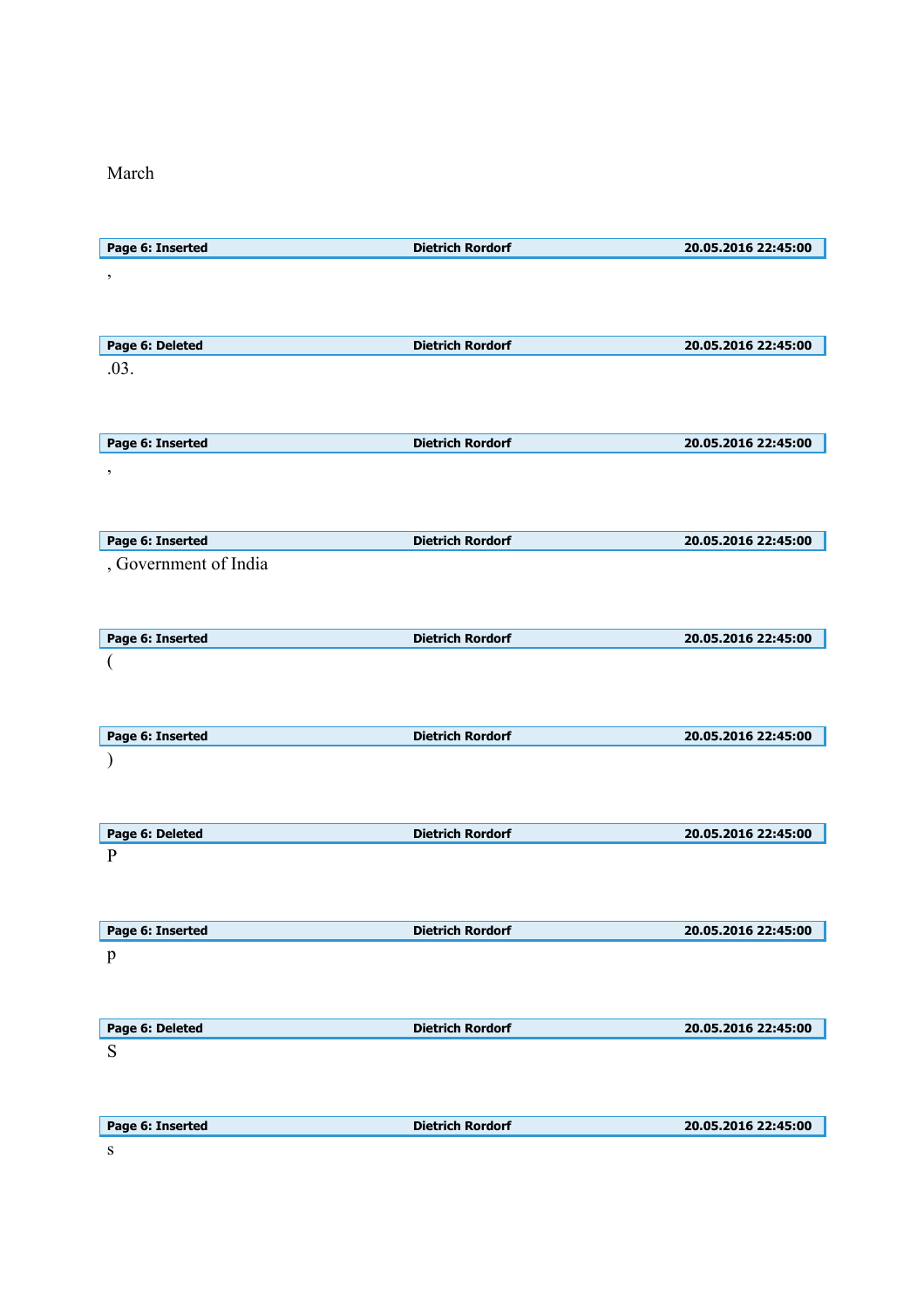| Page 6: Deleted                             | <b>Dietrich Rordorf</b> | 20.05.2016 22:45:00 |
|---------------------------------------------|-------------------------|---------------------|
| D                                           |                         |                     |
| Page 6: Inserted                            | <b>Dietrich Rordorf</b> | 20.05.2016 22:45:00 |
| d                                           |                         |                     |
| Page 6: Deleted                             | <b>Dietrich Rordorf</b> | 20.05.2016 22:45:00 |
| E                                           |                         |                     |
| Page 6: Inserted                            | <b>Dietrich Rordorf</b> | 20.05.2016 22:45:00 |
| e                                           |                         |                     |
| Page 6: Deleted                             | <b>Dietrich Rordorf</b> | 20.05.2016 22:45:00 |
|                                             |                         |                     |
| Government of India.                        |                         |                     |
| Page 6: Inserted                            | <b>Dietrich Rordorf</b> | 20.05.2016 22:45:00 |
| March                                       |                         |                     |
|                                             | <b>Dietrich Rordorf</b> | 20.05.2016 22:46:00 |
|                                             |                         |                     |
| Page 6: Inserted<br>$\,$<br>Page 6: Deleted | <b>Dietrich Rordorf</b> | 20.05.2016 22:46:00 |
| .03.                                        |                         |                     |
| Page 6: Inserted                            | <b>Dietrich Rordorf</b> | 20.05.2016 22:47:00 |
| (                                           |                         |                     |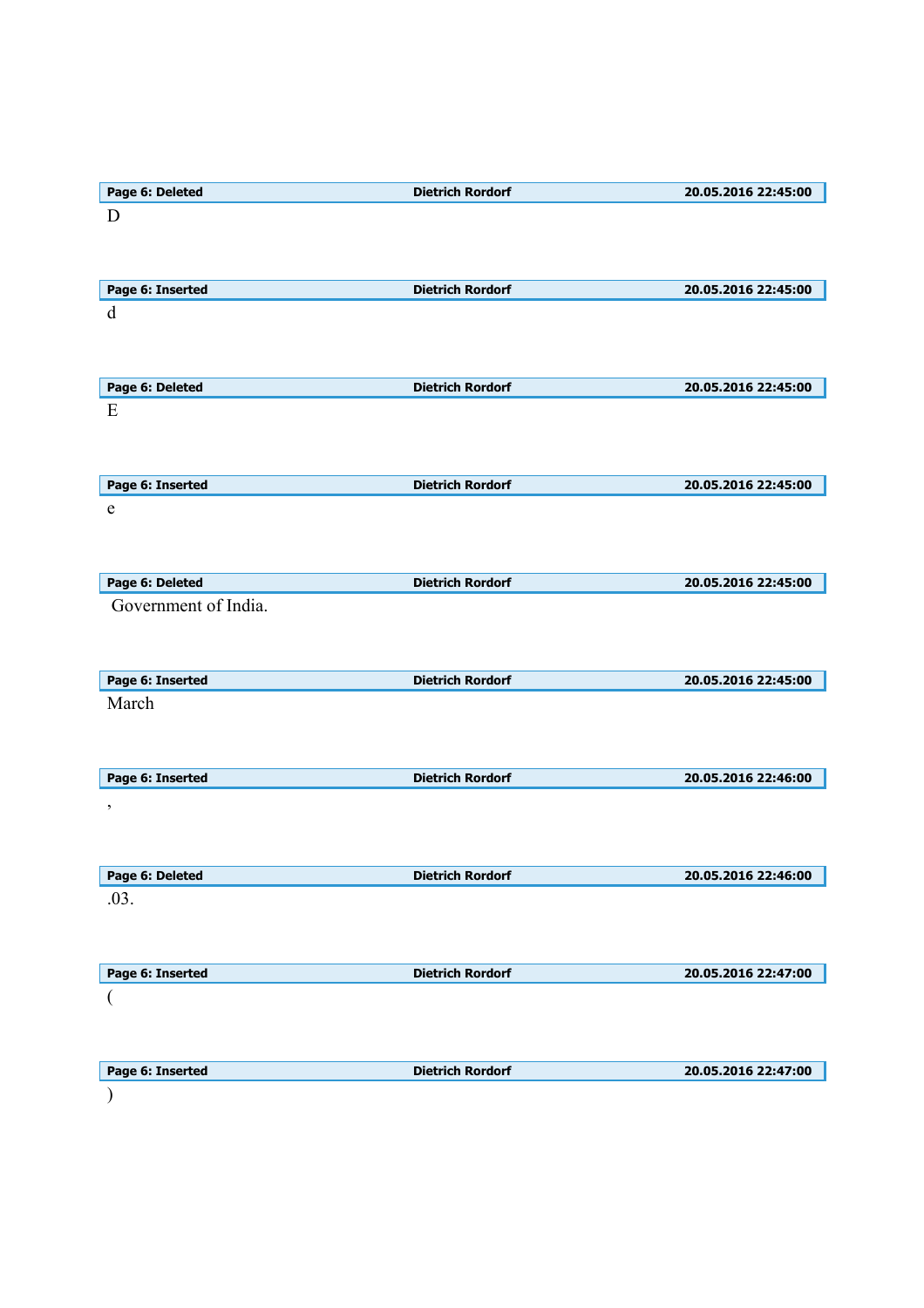| Page 6: Deleted                        | <b>Dietrich Rordorf</b> | 20.05.2016 22:47:00 |
|----------------------------------------|-------------------------|---------------------|
| $\zeta\,\zeta$                         |                         |                     |
|                                        |                         |                     |
|                                        |                         |                     |
|                                        |                         |                     |
| Page 6: Inserted                       | <b>Dietrich Rordorf</b> | 20.05.2016 22:49:00 |
|                                        |                         |                     |
|                                        |                         |                     |
|                                        |                         |                     |
| Page 6: Deleted                        | <b>Dietrich Rordorf</b> | 20.05.2016 22:49:00 |
|                                        |                         |                     |
| L                                      |                         |                     |
|                                        |                         |                     |
|                                        |                         |                     |
| Page 6: Inserted                       | <b>Dietrich Rordorf</b> | 20.05.2016 22:49:00 |
| $\mathbf{l}$                           |                         |                     |
|                                        |                         |                     |
|                                        |                         |                     |
|                                        |                         |                     |
| Page 6: Deleted                        | <b>Dietrich Rordorf</b> | 20.05.2016 22:47:00 |
| ,,                                     |                         |                     |
|                                        |                         |                     |
|                                        |                         |                     |
| Page 6: Inserted                       | <b>Dietrich Rordorf</b> | 20.05.2016 22:49:00 |
| : NASSCOM and Everest Group            |                         |                     |
|                                        |                         |                     |
|                                        |                         |                     |
|                                        |                         |                     |
| Page 6: Inserted                       | <b>Dietrich Rordorf</b> | 20.05.2016 22:51:00 |
| Retrieved from http://                 |                         |                     |
|                                        |                         |                     |
|                                        |                         |                     |
|                                        |                         |                     |
| Page 6: Inserted                       | <b>Dietrich Rordorf</b> | 20.05.2016 22:51:00 |
| National Skill Development Corporation |                         |                     |
|                                        |                         |                     |
|                                        |                         |                     |
| Page 6: Deleted                        | <b>Dietrich Rordorf</b> | 20.05.2016 22:51:00 |
| <b>NSDC</b>                            |                         |                     |
|                                        |                         |                     |
|                                        |                         |                     |
|                                        |                         |                     |
| Page 6: Inserted                       | <b>Dietrich Rordorf</b> | 20.05.2016 22:51:00 |
|                                        |                         |                     |
|                                        |                         |                     |
|                                        |                         |                     |
|                                        |                         |                     |
| Page 6: Inserted                       | <b>Dietrich Rordorf</b> | 20.05.2016 22:51:00 |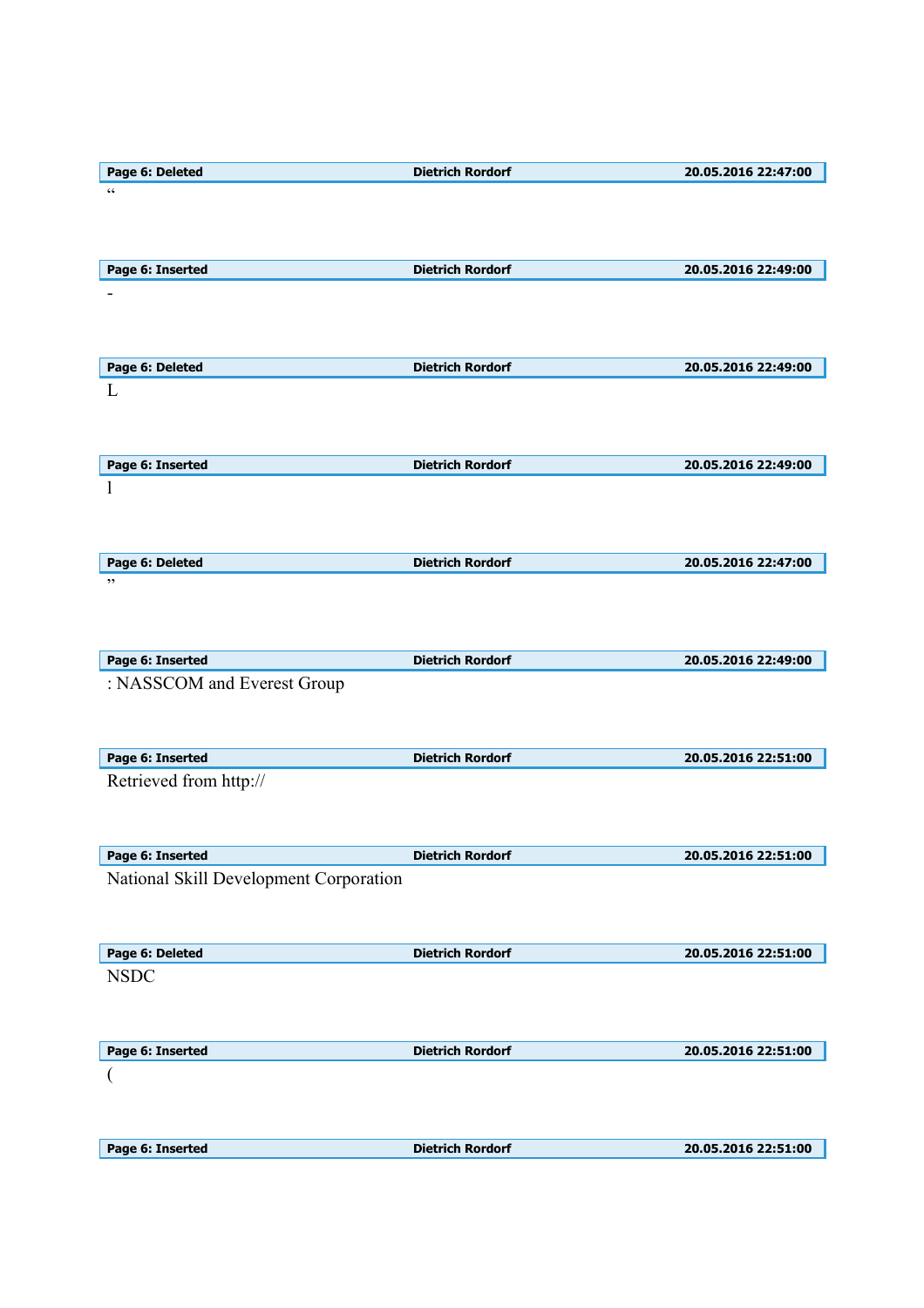| Page 6: Inserted                            | <b>Dietrich Rordorf</b>                                                                    | 20.05.2016 22:52:00 |
|---------------------------------------------|--------------------------------------------------------------------------------------------|---------------------|
|                                             | Human resource and skill requirements in the education & skill development services sector |                     |
|                                             |                                                                                            |                     |
| (2022).                                     |                                                                                            |                     |
|                                             |                                                                                            |                     |
| Page 6: Inserted                            | <b>Dietrich Rordorf</b>                                                                    | 20.05.2016 22:51:00 |
| March                                       |                                                                                            |                     |
|                                             |                                                                                            |                     |
|                                             |                                                                                            |                     |
| Page 6: Inserted                            | <b>Dietrich Rordorf</b>                                                                    | 20.05.2016 22:51:00 |
| $\overline{\phantom{a}}$                    |                                                                                            |                     |
|                                             |                                                                                            |                     |
| Page 6: Deleted                             | <b>Dietrich Rordorf</b>                                                                    | 20.05.2016 22:52:00 |
| .03.                                        |                                                                                            |                     |
|                                             |                                                                                            |                     |
|                                             |                                                                                            |                     |
| Page 6: Inserted                            | <b>Dietrich Rordorf</b>                                                                    | 20.05.2016 22:52:00 |
| ,                                           |                                                                                            |                     |
|                                             |                                                                                            |                     |
| Page 6: Inserted                            | <b>Dietrich Rordorf</b>                                                                    | 20.05.2016 22:53:00 |
| National Sample Survey Organisation (2005). |                                                                                            |                     |
|                                             |                                                                                            |                     |
|                                             |                                                                                            |                     |
| Page 6: Deleted                             | <b>Dietrich Rordorf</b>                                                                    | 20.05.2016 22:54:00 |
| <b>NSSO 61,</b>                             |                                                                                            |                     |
|                                             |                                                                                            |                     |
| Page 6: Inserted                            | <b>Dietrich Rordorf</b>                                                                    | 20.05.2016 22:55:00 |
|                                             |                                                                                            |                     |
|                                             | India - National Sample Survey 2004-2005 (61st round) - Schedule 10 - Employment and       |                     |

Unemployment. Retrieved from http://catalog.ihsn.org/index.php/catalog/2316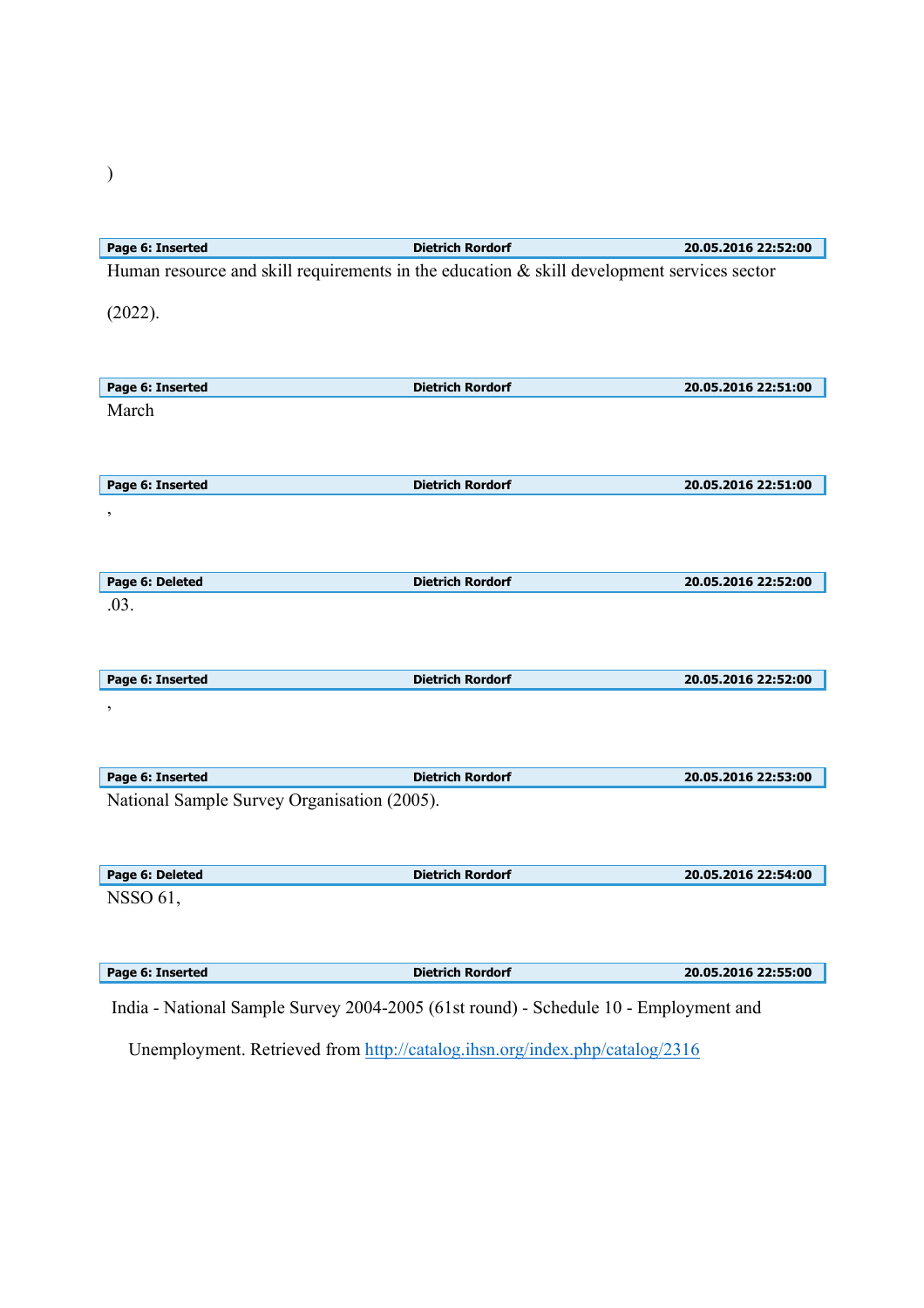National Sample Survey Organisation (2010). India - National Sample Survey 2009-2010 (66th

round) - Schedule 10 - Employment and Unemployment. Retrieved from

http://catalog.ihsn.org/index.php/catalog/1905

National Sample Survey Organisation (2012). India - National Sample Survey 2011-2012 (68th

round) - Schedule 10 - Employment and Unemployment. Retrieved from

http://catalog.ihsn.org/index.php/catalog/3283

| Page 7: Deleted | <b>Dietrich Rordorf</b> | 20.05.2016 23:00:00 |
|-----------------|-------------------------|---------------------|

66,68 (these are rounds 61, rounds 66 and rounds 66 of the National Employment and

Unemployment survey, I am not sure how to cite these?)

| Page 7: Commented [DR5]                                                                                                                                                                         | <b>Dietrich Rordorf</b> | 20.05.2016 23:00:00 |
|-------------------------------------------------------------------------------------------------------------------------------------------------------------------------------------------------|-------------------------|---------------------|
| I listed as three references. Make sure to cite as National Samples Survey Organization (2005) or National<br>Samples Survey Organization (2010) or National Samples Survey Organization (2012) |                         |                     |
| Page 7: Commented [DR6]                                                                                                                                                                         | <b>Dietrich Rordorf</b> | 20.05.2016 23:06:00 |
| I was unable to locate / identify this citation.                                                                                                                                                |                         |                     |
| Page 7: Inserted                                                                                                                                                                                | <b>Dietrich Rordorf</b> | 20.05.2016 23:07:00 |
|                                                                                                                                                                                                 |                         |                     |
| Page 7: Inserted                                                                                                                                                                                | <b>Dietrich Rordorf</b> | 20.05.2016 23:07:00 |
|                                                                                                                                                                                                 |                         |                     |
| Page 7: Deleted                                                                                                                                                                                 | <b>Dietrich Rordorf</b> | 20.05.2016 23:07:00 |
| F                                                                                                                                                                                               |                         |                     |
| Page 7: Inserted                                                                                                                                                                                | <b>Dietrich Rordorf</b> | 20.05.2016 23:07:00 |
| f                                                                                                                                                                                               |                         |                     |
| Page 7: Deleted                                                                                                                                                                                 | <b>Dietrich Rordorf</b> | 20.05.2016 23:07:00 |
| Y                                                                                                                                                                                               |                         |                     |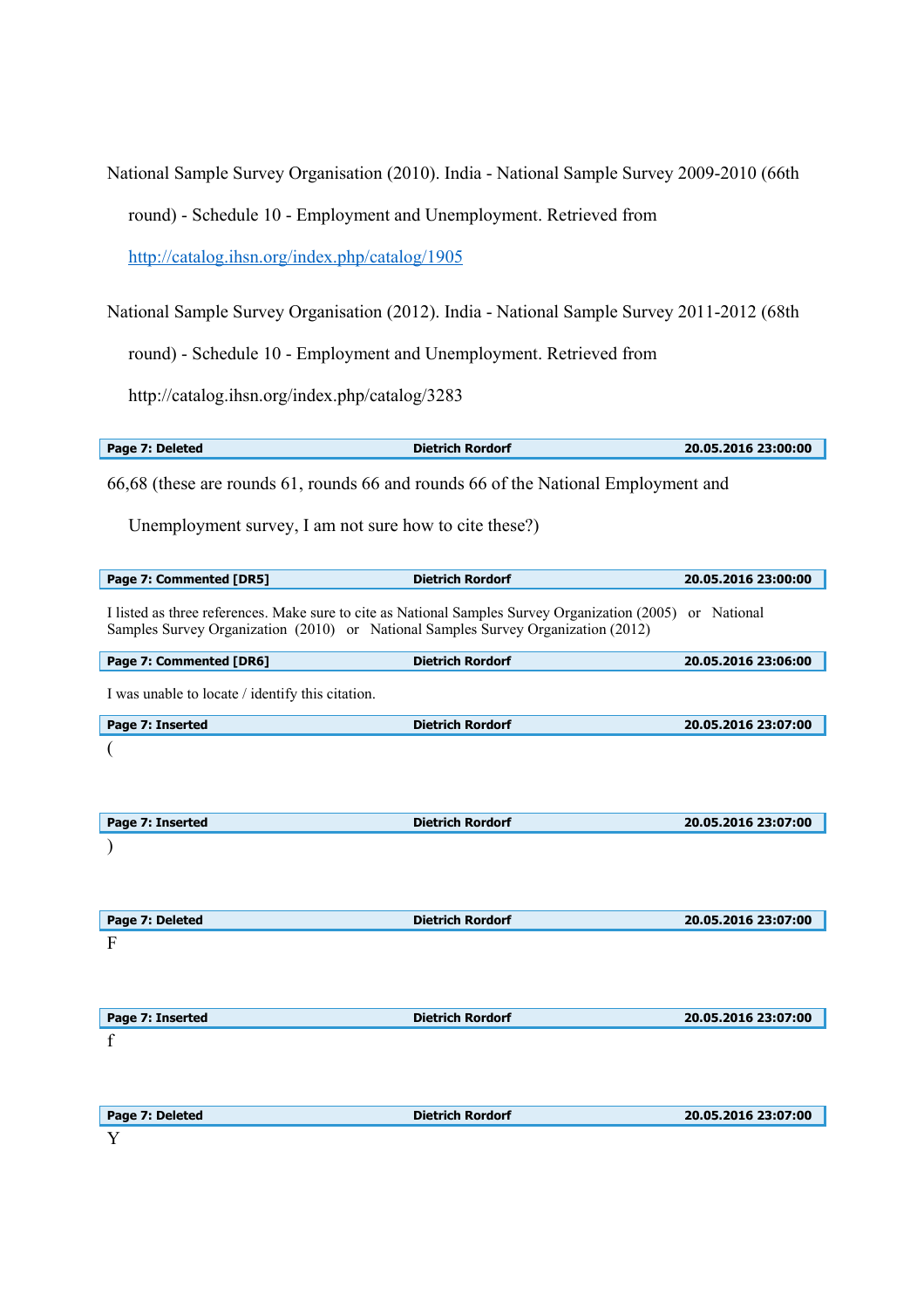| Page 7: Inserted             | <b>Dietrich Rordorf</b> | 20.05.2016 23:07:00 |
|------------------------------|-------------------------|---------------------|
| $\mathbf{y}$                 |                         |                     |
|                              |                         |                     |
|                              |                         |                     |
| Page 7: Deleted              | <b>Dietrich Rordorf</b> | 20.05.2016 23:07:00 |
| $\mathbf{P}$                 |                         |                     |
|                              |                         |                     |
|                              |                         |                     |
| Page 7: Inserted             | <b>Dietrich Rordorf</b> | 20.05.2016 23:07:00 |
| p                            |                         |                     |
|                              |                         |                     |
|                              |                         |                     |
| Page 7: Inserted             | <b>Dietrich Rordorf</b> | 20.05.2016 23:07:00 |
| (Vol. 3)                     |                         |                     |
|                              |                         |                     |
|                              |                         |                     |
| Page 7: Deleted              | <b>Dietrich Rordorf</b> | 20.05.2016 23:08:00 |
| $\,$                         |                         |                     |
|                              |                         |                     |
|                              |                         |                     |
| Page 7: Inserted             | <b>Dietrich Rordorf</b> | 20.05.2016 23:08:00 |
| ).                           |                         |                     |
|                              |                         |                     |
|                              |                         |                     |
| Page 7: Deleted              | <b>Dietrich Rordorf</b> | 20.05.2016 23:08:00 |
| Volume III.                  |                         |                     |
|                              |                         |                     |
|                              |                         |                     |
| Page 7: Inserted             | <b>Dietrich Rordorf</b> | 20.05.2016 23:09:00 |
| New Delhi: Sage Publication. |                         |                     |
|                              |                         |                     |
|                              |                         |                     |
| Page 7: Inserted             | <b>Dietrich Rordorf</b> | 20.05.2016 23:08:00 |
| March                        |                         |                     |
|                              |                         |                     |
|                              |                         |                     |
| Page 7: Inserted             | <b>Dietrich Rordorf</b> | 20.05.2016 23:08:00 |
|                              |                         |                     |
| $\, \, ,$                    |                         |                     |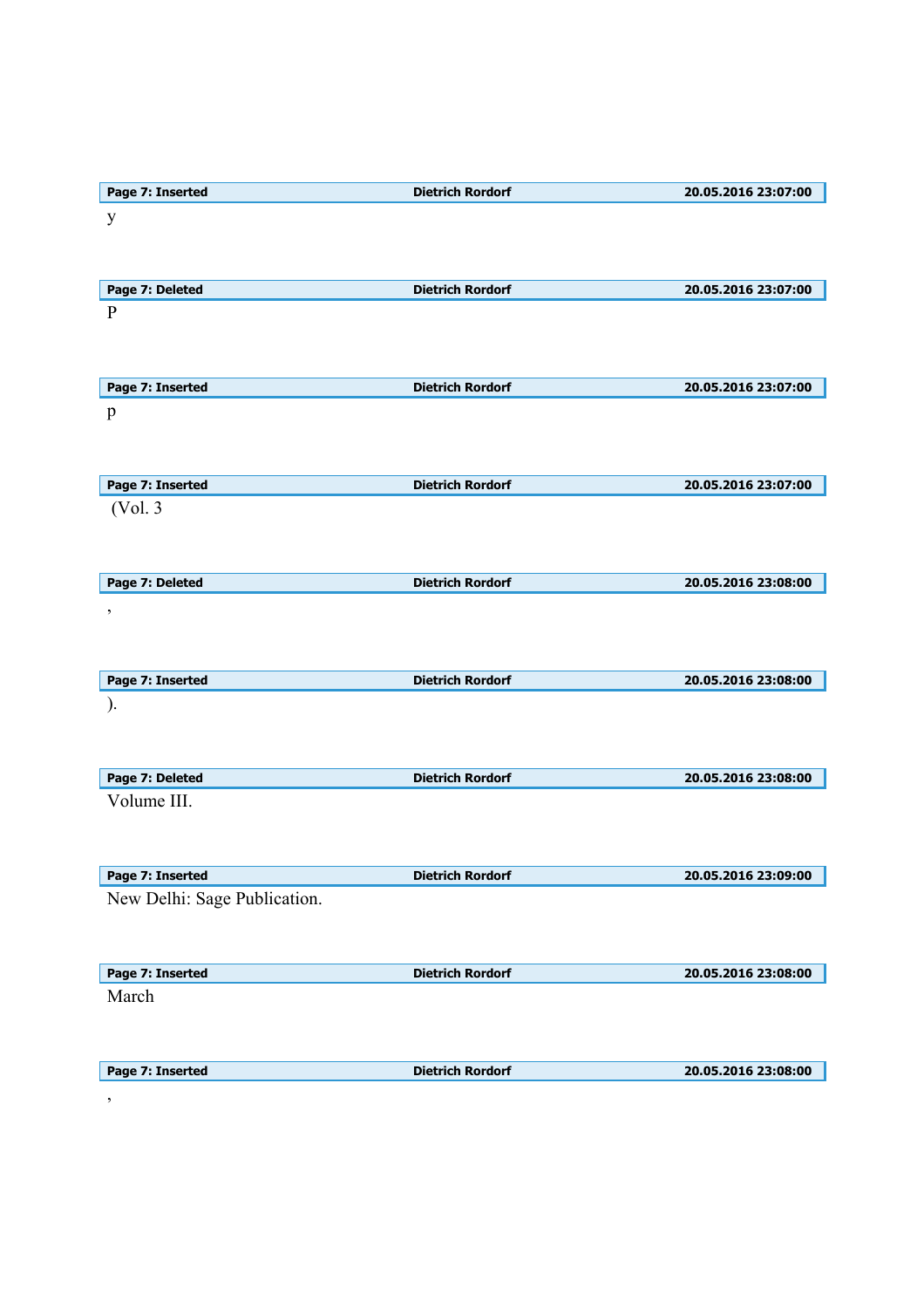| Page 7: Deleted  | <b>Dietrich Rordorf</b> | 20.05.2016 23:08:00 |
|------------------|-------------------------|---------------------|
| .03.             |                         |                     |
|                  |                         |                     |
|                  |                         |                     |
| Page 7: Inserted | <b>Dietrich Rordorf</b> | 20.05.2016 23:08:00 |
|                  |                         |                     |
| $\,$             |                         |                     |
|                  |                         |                     |
|                  |                         |                     |
| Page 7: Inserted | <b>Dietrich Rordorf</b> | 20.05.2016 23:10:00 |
|                  |                         |                     |
|                  |                         |                     |
|                  |                         |                     |
| Page 7: Inserted | <b>Dietrich Rordorf</b> | 20.05.2016 23:10:00 |
|                  |                         |                     |
|                  |                         |                     |
|                  |                         |                     |
|                  |                         |                     |
| Page 7: Inserted | <b>Dietrich Rordorf</b> | 20.05.2016 23:10:00 |
| $\overline{(}$   |                         |                     |
|                  |                         |                     |
|                  |                         |                     |
| Page 7: Inserted | <b>Dietrich Rordorf</b> | 20.05.2016 23:10:00 |
|                  |                         |                     |
|                  |                         |                     |
|                  |                         |                     |
| Page 7: Deleted  | <b>Dietrich Rordorf</b> | 20.05.2016 23:10:00 |
| E                |                         |                     |
|                  |                         |                     |
|                  |                         |                     |
|                  |                         |                     |
| Page 7: Inserted | <b>Dietrich Rordorf</b> | 20.05.2016 23:10:00 |
| e                |                         |                     |
|                  |                         |                     |
|                  |                         |                     |
| Page 7: Deleted  | <b>Dietrich Rordorf</b> | 20.05.2016 23:10:00 |
| T                |                         |                     |
|                  |                         |                     |
|                  |                         |                     |
|                  |                         |                     |
| Page 7: Inserted | <b>Dietrich Rordorf</b> | 20.05.2016 23:10:00 |
| t                |                         |                     |
|                  |                         |                     |
|                  |                         |                     |
| Page 7: Inserted | <b>Dietrich Rordorf</b> | 20.05.2016 23:11:00 |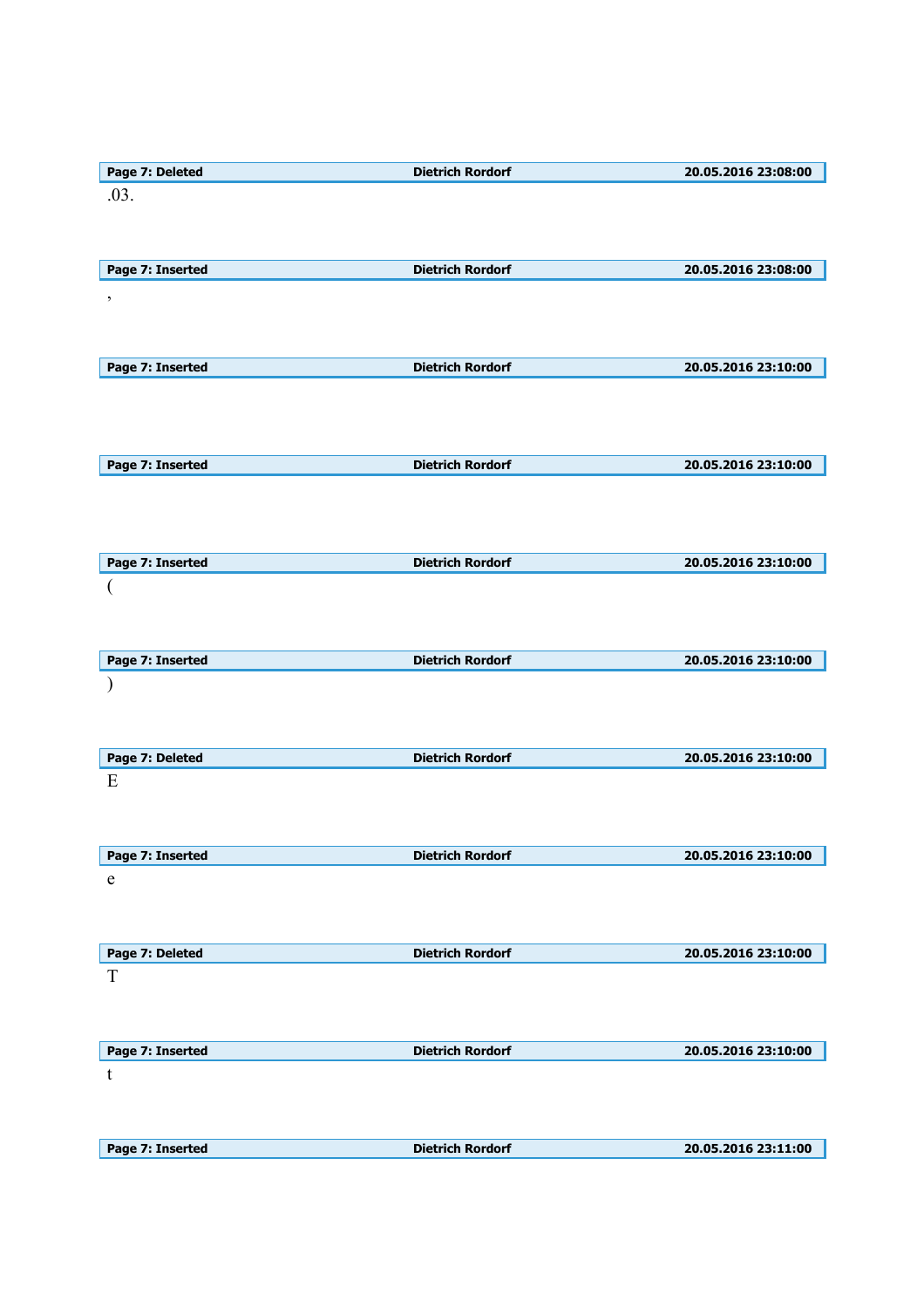In Keeves, J. P., & Watanabe, R.

| Page 7: Deleted  | <b>Dietrich Rordorf</b> | 20.05.2016 23:10:00 |
|------------------|-------------------------|---------------------|
| $\boldsymbol{I}$ |                         |                     |
|                  |                         |                     |
|                  |                         |                     |
|                  |                         |                     |
| Page 7: Inserted | <b>Dietrich Rordorf</b> | 20.05.2016 23:10:00 |
| i                |                         |                     |
|                  |                         |                     |
|                  |                         |                     |
|                  | <b>Dietrich Rordorf</b> | 20.05.2016 23:10:00 |
| Page 7: Deleted  |                         |                     |
| H                |                         |                     |
|                  |                         |                     |
|                  |                         |                     |
| Page 7: Inserted | <b>Dietrich Rordorf</b> | 20.05.2016 23:10:00 |
|                  |                         |                     |
| $\boldsymbol{h}$ |                         |                     |
|                  |                         |                     |
|                  |                         |                     |
| Page 7: Deleted  | <b>Dietrich Rordorf</b> | 20.05.2016 23:10:00 |
| E                |                         |                     |
|                  |                         |                     |
|                  |                         |                     |
|                  |                         |                     |
| Page 7: Inserted | <b>Dietrich Rordorf</b> | 20.05.2016 23:10:00 |
| $\epsilon$       |                         |                     |
|                  |                         |                     |
|                  |                         |                     |
|                  |                         |                     |
| Page 7: Deleted  | <b>Dietrich Rordorf</b> | 20.05.2016 23:10:00 |
| $\boldsymbol{R}$ |                         |                     |
|                  |                         |                     |
|                  |                         |                     |
|                  |                         |                     |
| Page 7: Inserted | <b>Dietrich Rordorf</b> | 20.05.2016 23:10:00 |
| $\boldsymbol{r}$ |                         |                     |
|                  |                         |                     |
|                  |                         |                     |
|                  |                         |                     |
| Page 7: Inserted | <b>Dietrich Rordorf</b> | 20.05.2016 23:11:00 |
| (pp. 673-686).   |                         |                     |
|                  |                         |                     |
|                  |                         |                     |
|                  |                         |                     |
| Page 7: Deleted  | <b>Dietrich Rordorf</b> | 20.05.2016 23:10:00 |

, eg. John P. Keeves and Rye Watanabe, 673-86.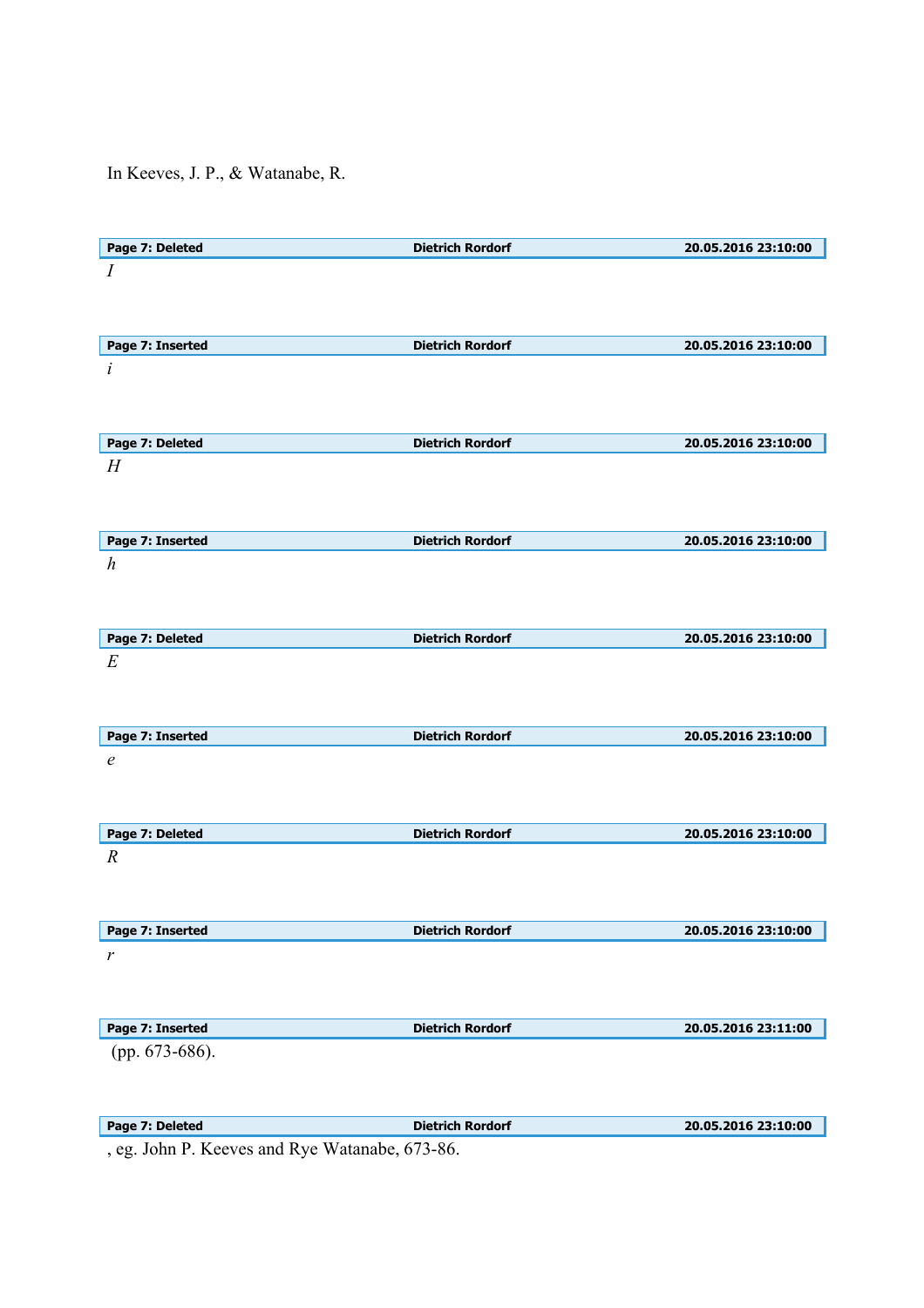| Page 7: Inserted | <b>Dietrich Rordorf</b> | 20.05.2016 23:10:00 |
|------------------|-------------------------|---------------------|
|                  |                         |                     |
|                  |                         |                     |
|                  |                         |                     |
| Page 7: Inserted | <b>Dietrich Rordorf</b> | 20.05.2016 23:11:00 |
| (                |                         |                     |
|                  |                         |                     |
|                  |                         |                     |
| Page 7: Inserted | <b>Dietrich Rordorf</b> | 20.05.2016 23:11:00 |
|                  |                         |                     |
|                  |                         |                     |
|                  |                         |                     |
| Page 7: Deleted  | <b>Dietrich Rordorf</b> | 20.05.2016 23:11:00 |
| V                |                         |                     |
|                  |                         |                     |
|                  |                         |                     |
| Page 7: Inserted | <b>Dietrich Rordorf</b> | 20.05.2016 23:11:00 |
| $\mathbf{V}$     |                         |                     |
|                  |                         |                     |
|                  |                         |                     |
| Page 7: Deleted  | <b>Dietrich Rordorf</b> | 20.05.2016 23:11:00 |
| Ε                |                         |                     |
|                  |                         |                     |
|                  |                         |                     |
| Page 7: Inserted | <b>Dietrich Rordorf</b> | 20.05.2016 23:11:00 |
| e                |                         |                     |
|                  |                         |                     |
|                  |                         |                     |
| Page 7: Deleted  | <b>Dietrich Rordorf</b> | 20.05.2016 23:11:00 |
| T                |                         |                     |
|                  |                         |                     |
|                  |                         |                     |
| Page 7: Inserted | <b>Dietrich Rordorf</b> | 20.05.2016 23:11:00 |
| t                |                         |                     |
|                  |                         |                     |
|                  |                         |                     |
|                  |                         |                     |
| Page 7: Deleted  | <b>Dietrich Rordorf</b> | 20.05.2016 23:11:00 |
| ${\bf S}$        |                         |                     |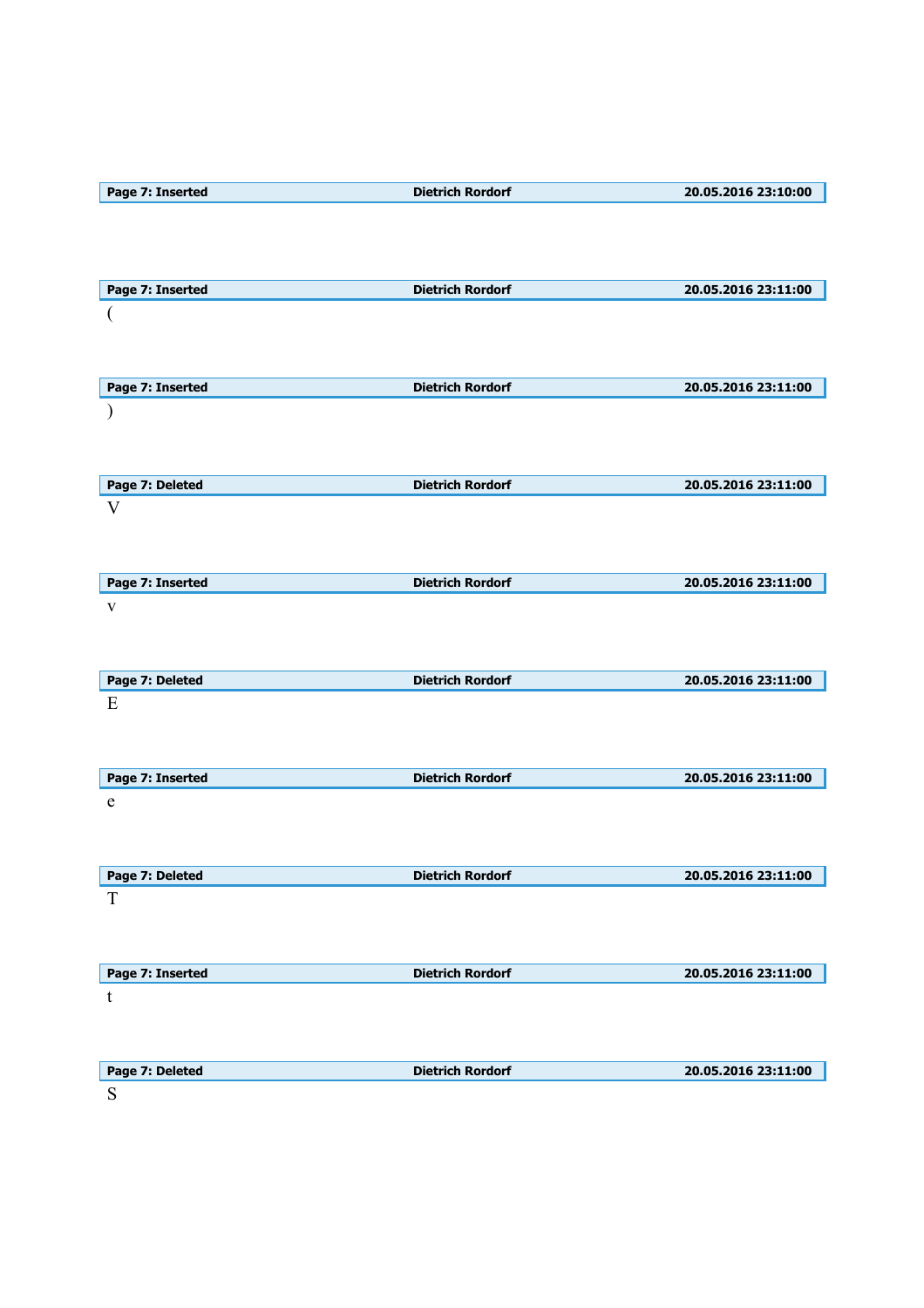| Page 7: Inserted                            | <b>Dietrich Rordorf</b>                                                             | 20.05.2016 23:11:00 |
|---------------------------------------------|-------------------------------------------------------------------------------------|---------------------|
| ${\bf S}$                                   |                                                                                     |                     |
|                                             |                                                                                     |                     |
|                                             |                                                                                     |                     |
| Page 7: Deleted                             | <b>Dietrich Rordorf</b>                                                             | 20.05.2016 23:11:00 |
| $\mathbf C$                                 |                                                                                     |                     |
|                                             |                                                                                     |                     |
|                                             |                                                                                     |                     |
| Page 7: Inserted                            | <b>Dietrich Rordorf</b>                                                             | 20.05.2016 23:11:00 |
| $\mathbf c$                                 |                                                                                     |                     |
|                                             |                                                                                     |                     |
|                                             |                                                                                     |                     |
| Page 7: Deleted                             | <b>Dietrich Rordorf</b>                                                             | 20.05.2016 23:11:00 |
| $\mathbf R$                                 |                                                                                     |                     |
|                                             |                                                                                     |                     |
|                                             |                                                                                     |                     |
| Page 7: Inserted                            | <b>Dietrich Rordorf</b>                                                             | 20.05.2016 23:11:00 |
| r                                           |                                                                                     |                     |
|                                             |                                                                                     |                     |
|                                             |                                                                                     |                     |
| Page 7: Inserted                            | <b>Dietrich Rordorf</b>                                                             | 20.05.2016 23:13:00 |
| (Ph.D. thesis,                              |                                                                                     |                     |
|                                             |                                                                                     |                     |
|                                             |                                                                                     |                     |
| Page 7: Deleted                             | <b>Dietrich Rordorf</b>                                                             | 20.05.2016 23:16:00 |
|                                             |                                                                                     |                     |
|                                             |                                                                                     |                     |
|                                             |                                                                                     |                     |
| Page 7: Inserted                            | <b>Dietrich Rordorf</b>                                                             | 20.05.2016 23:14:00 |
| University of Pennsylvania). Retrieved from |                                                                                     |                     |
|                                             |                                                                                     |                     |
|                                             | http://repository.upenn.edu/cgi/viewcontent.cgi?article=3284&context=edissertations |                     |
|                                             |                                                                                     |                     |
|                                             |                                                                                     |                     |
| Page 7: Inserted                            | <b>Dietrich Rordorf</b>                                                             | 20.05.2016 23:17:00 |
|                                             |                                                                                     |                     |
|                                             |                                                                                     |                     |
|                                             |                                                                                     |                     |
|                                             |                                                                                     |                     |
| Page 7: Inserted                            | <b>Dietrich Rordorf</b>                                                             | 20.05.2016 23:17:00 |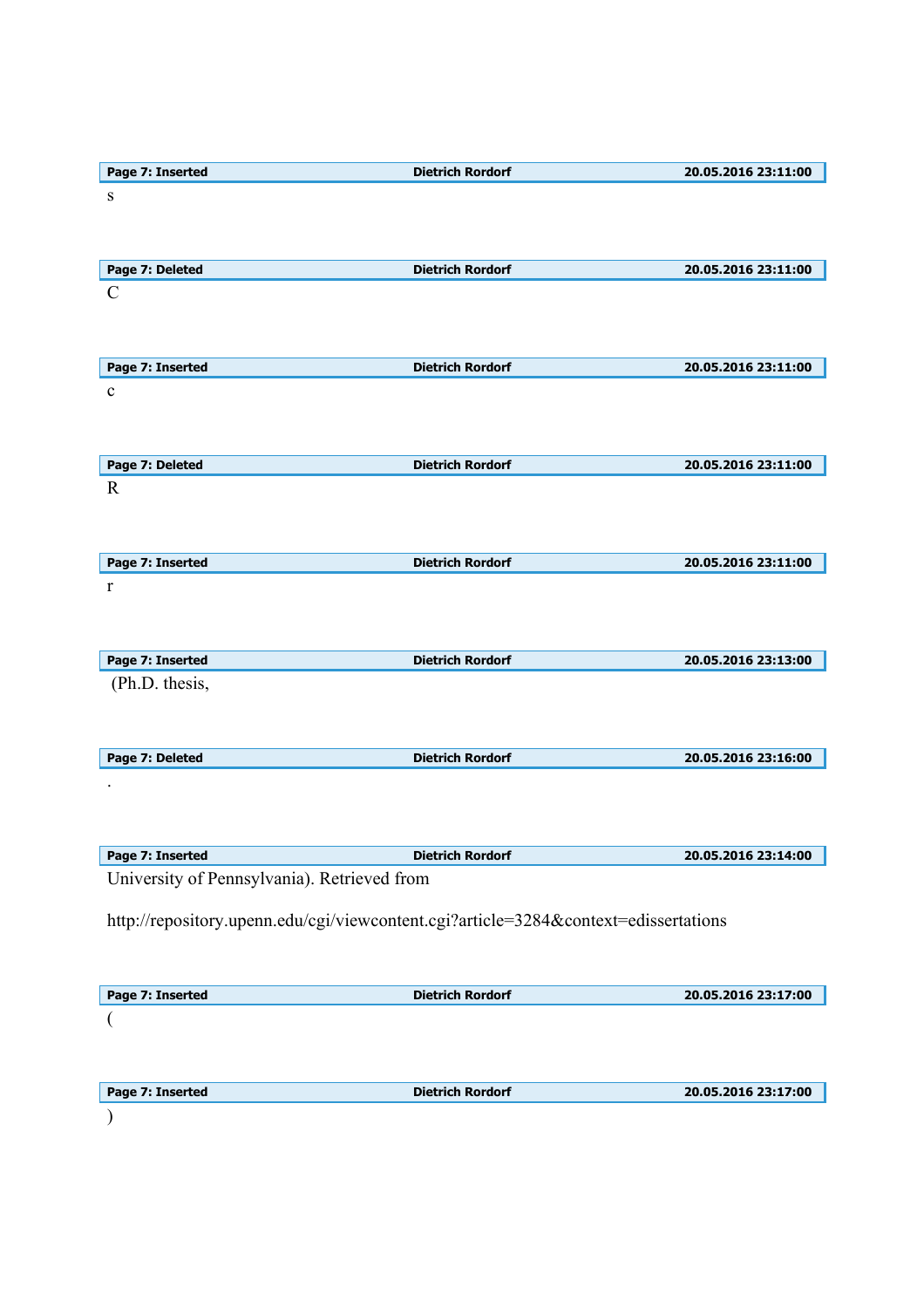| Page 7: Deleted                | <b>Dietrich Rordorf</b> | 20.05.2016 23:17:00 |
|--------------------------------|-------------------------|---------------------|
| V                              |                         |                     |
|                                |                         |                     |
|                                |                         |                     |
| Page 7: Inserted               | <b>Dietrich Rordorf</b> | 20.05.2016 23:17:00 |
| $\mathbf V$                    |                         |                     |
|                                |                         |                     |
|                                |                         |                     |
| Page 7: Deleted                | <b>Dietrich Rordorf</b> | 20.05.2016 23:17:00 |
| E                              |                         |                     |
|                                |                         |                     |
|                                |                         |                     |
|                                |                         | 20.05.2016 23:17:00 |
| Page 7: Inserted               | <b>Dietrich Rordorf</b> |                     |
| e                              |                         |                     |
|                                |                         |                     |
|                                |                         |                     |
| Page 7: Deleted                | <b>Dietrich Rordorf</b> | 20.05.2016 23:17:00 |
| $\mathbf T$                    |                         |                     |
|                                |                         |                     |
|                                |                         |                     |
| Page 7: Inserted               | <b>Dietrich Rordorf</b> | 20.05.2016 23:17:00 |
| t                              |                         |                     |
|                                |                         |                     |
|                                |                         |                     |
| Page 7: Deleted                | <b>Dietrich Rordorf</b> | 20.05.2016 23:17:00 |
| $\mathbf T$                    |                         |                     |
|                                |                         |                     |
|                                |                         |                     |
| Page 7: Inserted               | <b>Dietrich Rordorf</b> | 20.05.2016 23:17:00 |
| t                              |                         |                     |
|                                |                         |                     |
|                                |                         |                     |
|                                | <b>Dietrich Rordorf</b> | 20.05.2016 23:17:00 |
| Page 7: Deleted<br>$\mathbf C$ |                         |                     |
|                                |                         |                     |
|                                |                         |                     |
|                                |                         |                     |
| Page 7: Inserted               | <b>Dietrich Rordorf</b> | 20.05.2016 23:17:00 |
| $\mathbf c$                    |                         |                     |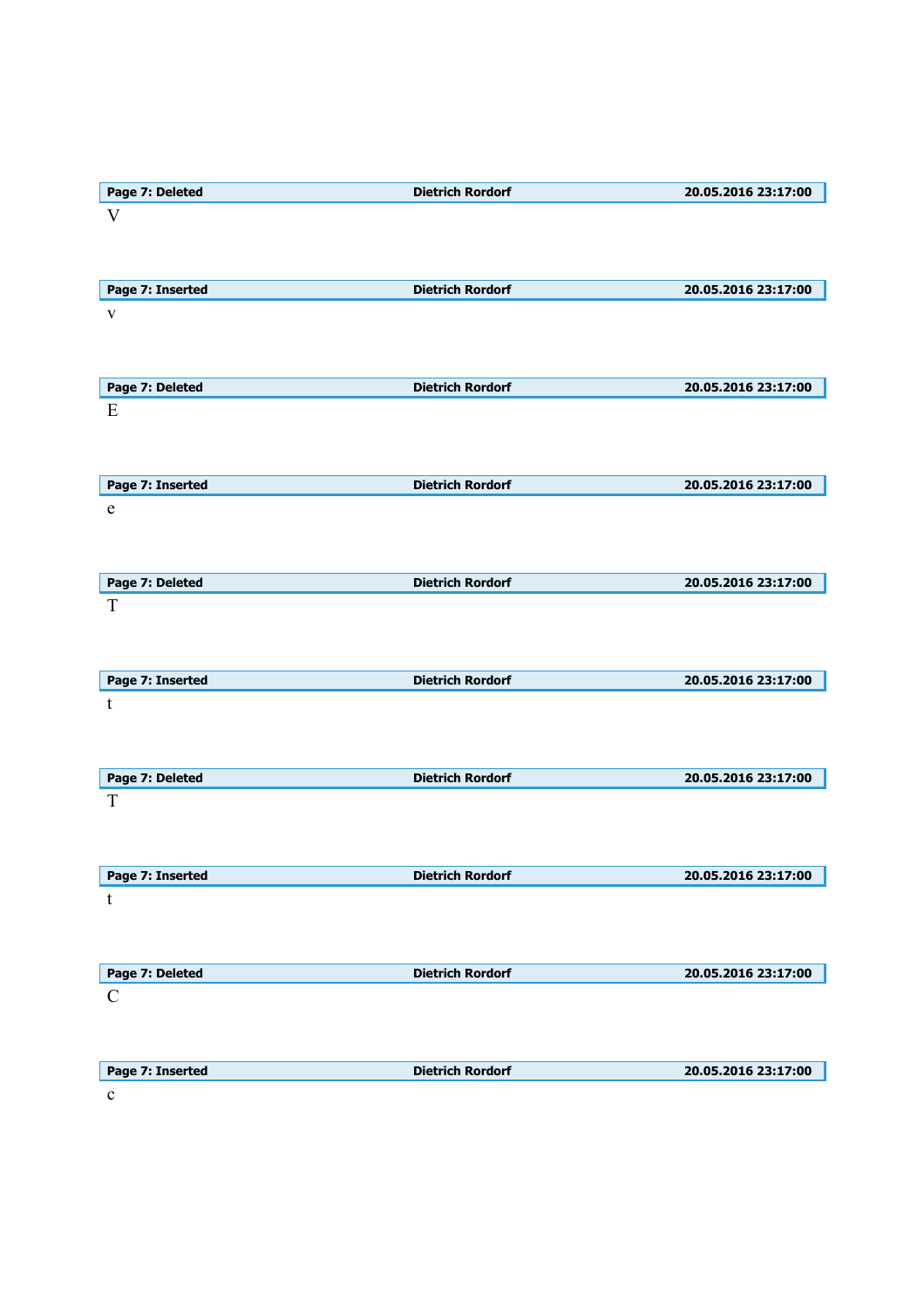| Page 7: Inserted                                | <b>Dietrich Rordorf</b> | 20.05.2016 23:17:00 |
|-------------------------------------------------|-------------------------|---------------------|
|                                                 |                         |                     |
|                                                 |                         |                     |
|                                                 |                         |                     |
|                                                 |                         |                     |
| Page 7: Deleted                                 | <b>Dietrich Rordorf</b> | 20.05.2016 23:17:00 |
|                                                 |                         |                     |
|                                                 |                         |                     |
|                                                 |                         |                     |
| Page 7: Deleted                                 | <b>Dietrich Rordorf</b> | 20.05.2016 23:17:00 |
|                                                 |                         |                     |
|                                                 |                         |                     |
|                                                 |                         |                     |
|                                                 |                         |                     |
| Page 7: Inserted                                | <b>Dietrich Rordorf</b> | 20.05.2016 23:17:00 |
| : UNESCO and International Labour Organization. |                         |                     |
|                                                 |                         |                     |
|                                                 |                         |                     |
|                                                 |                         |                     |
| Page 7: Deleted                                 | <b>Dietrich Rordorf</b> | 20.05.2016 23:18:00 |
|                                                 |                         |                     |
|                                                 |                         |                     |
|                                                 |                         |                     |
|                                                 |                         |                     |
| Page 7: Inserted                                | <b>Dietrich Rordorf</b> | 20.05.2016 23:18:00 |
|                                                 |                         |                     |
|                                                 |                         |                     |
|                                                 |                         |                     |
|                                                 |                         |                     |
|                                                 |                         |                     |
| Page 7: Inserted                                | <b>Dietrich Rordorf</b> | 20.05.2016 23:18:00 |
|                                                 |                         |                     |
|                                                 |                         |                     |
|                                                 |                         |                     |
| Page 7: Deleted                                 | <b>Dietrich Rordorf</b> | 20.05.2016 23:19:00 |
| S                                               |                         |                     |
|                                                 |                         |                     |
|                                                 |                         |                     |
|                                                 |                         |                     |
| Page 7: Inserted                                | <b>Dietrich Rordorf</b> | 20.05.2016 23:19:00 |
| S                                               |                         |                     |
|                                                 |                         |                     |
|                                                 |                         |                     |
|                                                 |                         |                     |
| Page 7: Deleted                                 | <b>Dietrich Rordorf</b> | 20.05.2016 23:19:00 |
| Ε                                               |                         |                     |
|                                                 |                         |                     |
|                                                 |                         |                     |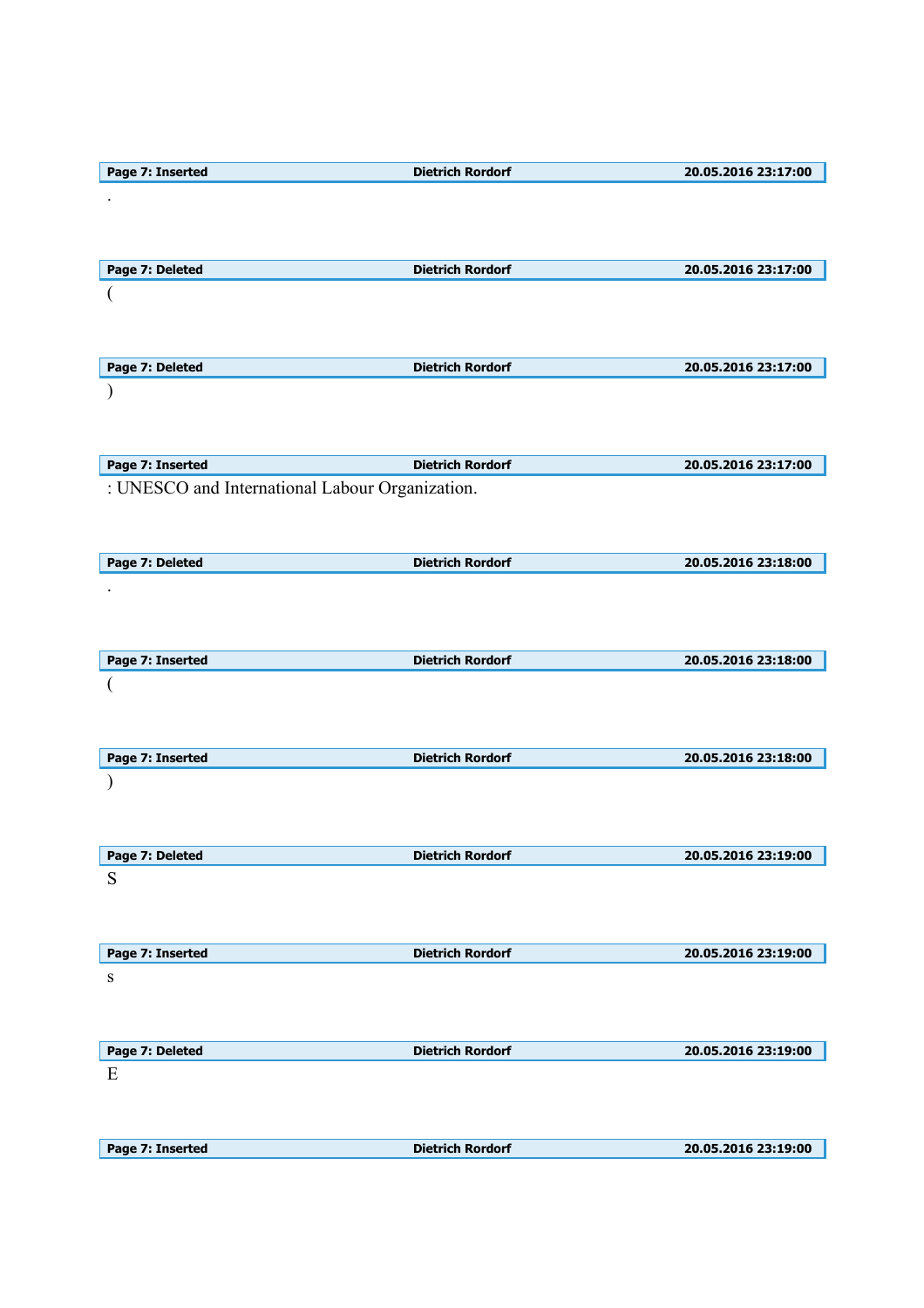| Page 7: Deleted  | <b>Dietrich Rordorf</b> | 20.05.2016 23:19:00 |
|------------------|-------------------------|---------------------|
| W                |                         |                     |
|                  |                         |                     |
|                  |                         |                     |
|                  |                         |                     |
| Page 7: Inserted | <b>Dietrich Rordorf</b> | 20.05.2016 23:19:00 |
| W                |                         |                     |
|                  |                         |                     |
|                  |                         |                     |
|                  |                         |                     |
| Page 7: Deleted  | <b>Dietrich Rordorf</b> | 20.05.2016 23:19:00 |
| $\mathbf{B}$     |                         |                     |
|                  |                         |                     |
|                  |                         |                     |
|                  |                         |                     |
| Page 7: Inserted | <b>Dietrich Rordorf</b> | 20.05.2016 23:19:00 |
| B                |                         |                     |
|                  |                         |                     |
|                  |                         |                     |
|                  |                         | 20.05.2016 23:19:00 |
| Page 7: Deleted  | <b>Dietrich Rordorf</b> |                     |
| ${\bf S}$        |                         |                     |
|                  |                         |                     |
|                  |                         |                     |
| Page 7: Inserted | <b>Dietrich Rordorf</b> | 20.05.2016 23:19:00 |
|                  |                         |                     |
| ${\bf S}$        |                         |                     |
|                  |                         |                     |
|                  |                         |                     |
| Page 7: Deleted  | <b>Dietrich Rordorf</b> | 20.05.2016 23:19:00 |
| $\mathbf R$      |                         |                     |
|                  |                         |                     |
|                  |                         |                     |
|                  |                         |                     |
| Page 7: Inserted | <b>Dietrich Rordorf</b> | 20.05.2016 23:19:00 |
| r                |                         |                     |
|                  |                         |                     |
|                  |                         |                     |
|                  |                         |                     |
| Page 7: Inserted | <b>Dietrich Rordorf</b> | 20.05.2016 23:19:00 |
| Washington, DC:  |                         |                     |
|                  |                         |                     |
|                  |                         |                     |
|                  |                         |                     |
| Page 7: Deleted  | <b>Dietrich Rordorf</b> | 20.05.2016 23:19:00 |

*Education and Social Policy Department,* 

e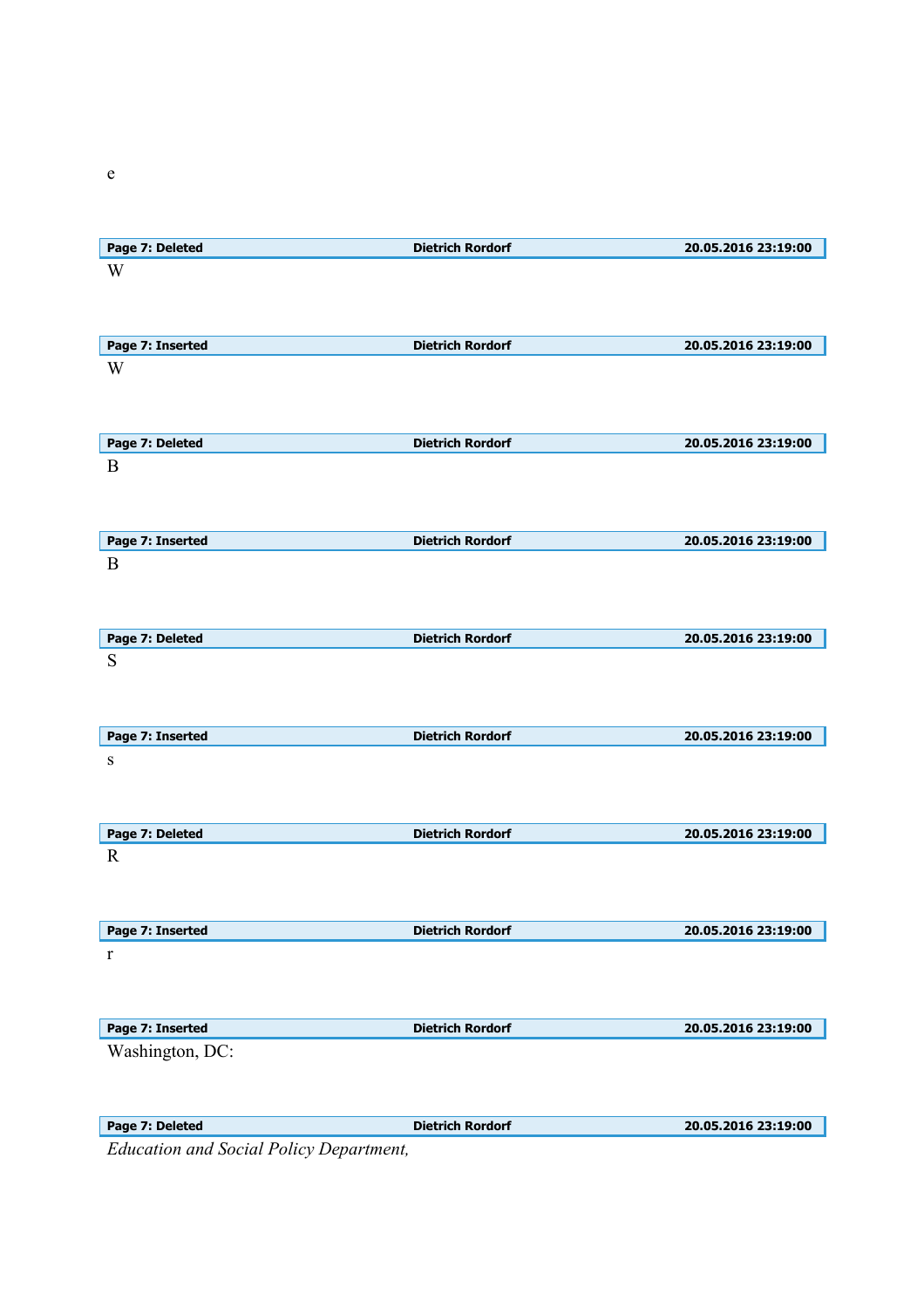| Page 7: Formatted                 | <b>Dietrich Rordorf</b> | 20.05.2016 23:19:00 |
|-----------------------------------|-------------------------|---------------------|
| Font: Times New Roman, Not Italic |                         |                     |
| Page 7: Inserted                  | <b>Dietrich Rordorf</b> | 20.05.2016 23:19:00 |
|                                   |                         |                     |
| Page 7: Deleted                   | <b>Dietrich Rordorf</b> | 20.05.2016 23:19:00 |
| , Washington, D.C.                |                         |                     |
| Page 8: Inserted                  | <b>Dietrich Rordorf</b> | 20.05.2016 23:19:00 |
|                                   |                         |                     |
| Page 8: Inserted                  | <b>Dietrich Rordorf</b> | 20.05.2016 23:19:00 |
|                                   |                         |                     |
| Page 8: Deleted                   | <b>Dietrich Rordorf</b> | 20.05.2016 23:19:00 |
| E                                 |                         |                     |
| Page 8: Inserted                  | <b>Dietrich Rordorf</b> | 20.05.2016 23:19:00 |
| $\mathbf e$                       |                         |                     |
| Page 8: Deleted                   | <b>Dietrich Rordorf</b> | 20.05.2016 23:19:00 |
| N                                 |                         |                     |
| Page 8: Inserted                  | <b>Dietrich Rordorf</b> | 20.05.2016 23:19:00 |
| n                                 |                         |                     |
| Page 8: Deleted                   | <b>Dietrich Rordorf</b> | 20.05.2016 23:19:00 |
| A<br>Page 8: Inserted             | <b>Dietrich Rordorf</b> | 20.05.2016 23:19:00 |
|                                   |                         |                     |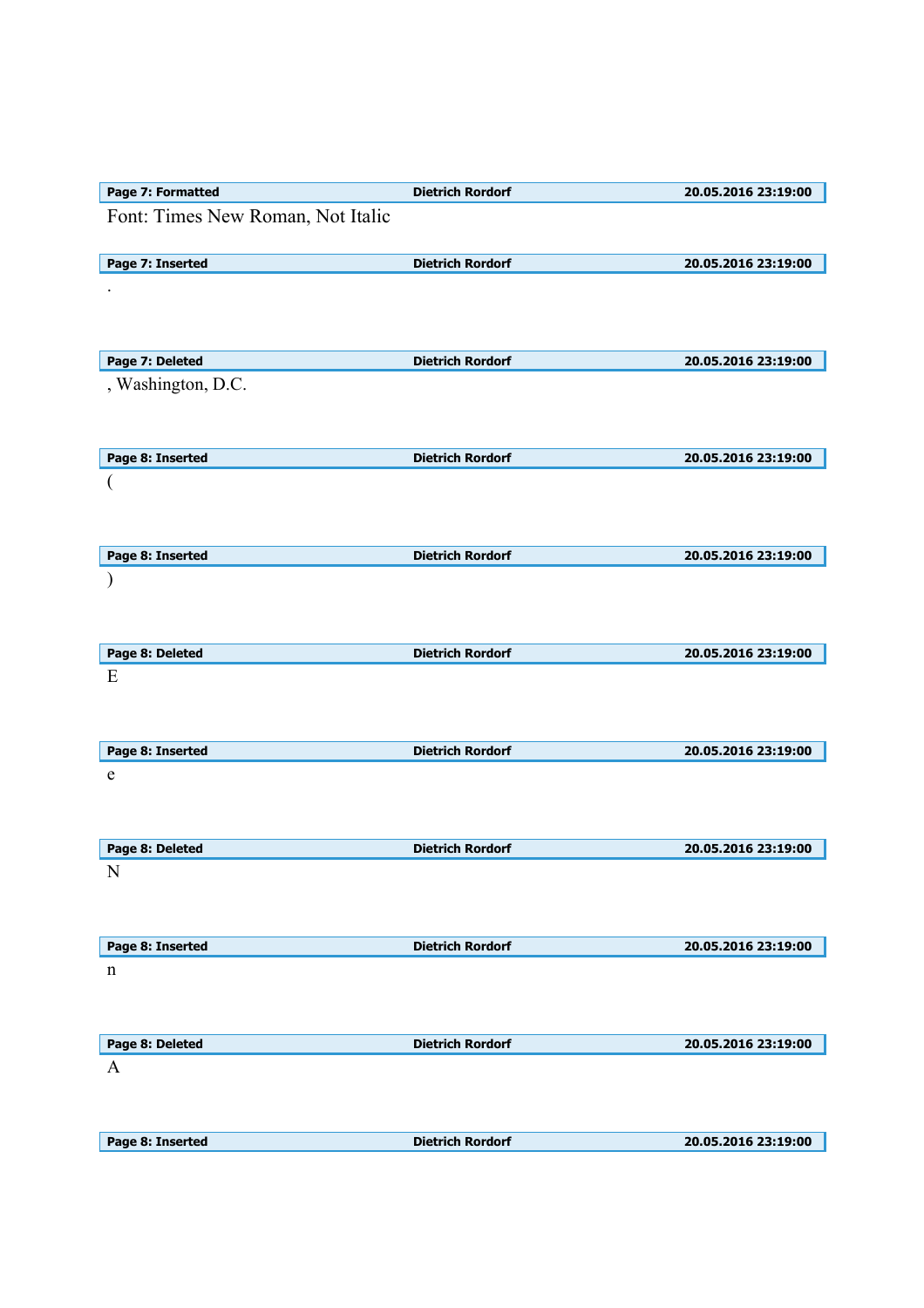| Page 8: Deleted                                     | <b>Dietrich Rordorf</b> | 20.05.2016 23:19:00 |
|-----------------------------------------------------|-------------------------|---------------------|
| E                                                   |                         |                     |
|                                                     |                         |                     |
|                                                     |                         |                     |
| Page 8: Inserted                                    | <b>Dietrich Rordorf</b> | 20.05.2016 23:20:00 |
| e                                                   |                         |                     |
|                                                     |                         |                     |
|                                                     |                         |                     |
| Page 8: Deleted                                     | <b>Dietrich Rordorf</b> | 20.05.2016 23:20:00 |
| G                                                   |                         |                     |
|                                                     |                         |                     |
|                                                     |                         |                     |
| Page 8: Inserted                                    | <b>Dietrich Rordorf</b> | 20.05.2016 23:20:00 |
| g                                                   |                         |                     |
|                                                     |                         |                     |
|                                                     |                         | 20.05.2016 23:20:00 |
| Page 8: Inserted<br>Washington, DC: The World Bank. | <b>Dietrich Rordorf</b> |                     |
|                                                     |                         |                     |
|                                                     |                         |                     |
| Page 8: Deleted                                     | <b>Dietrich Rordorf</b> | 20.05.2016 23:20:00 |
| January                                             |                         |                     |
|                                                     |                         |                     |
|                                                     |                         |                     |
| Page 8: Inserted                                    | <b>Dietrich Rordorf</b> | 20.05.2016 23:20:00 |
|                                                     |                         |                     |
|                                                     |                         |                     |
|                                                     |                         |                     |
| Page 8: Inserted                                    | <b>Dietrich Rordorf</b> | 20.05.2016 23:20:00 |
|                                                     |                         |                     |
|                                                     |                         |                     |
|                                                     |                         |                     |
| Page 8: Deleted                                     |                         |                     |
|                                                     | <b>Dietrich Rordorf</b> | 20.05.2016 23:20:00 |
| D                                                   |                         |                     |
|                                                     |                         |                     |
| Page 8: Inserted                                    | <b>Dietrich Rordorf</b> | 20.05.2016 23:20:00 |

a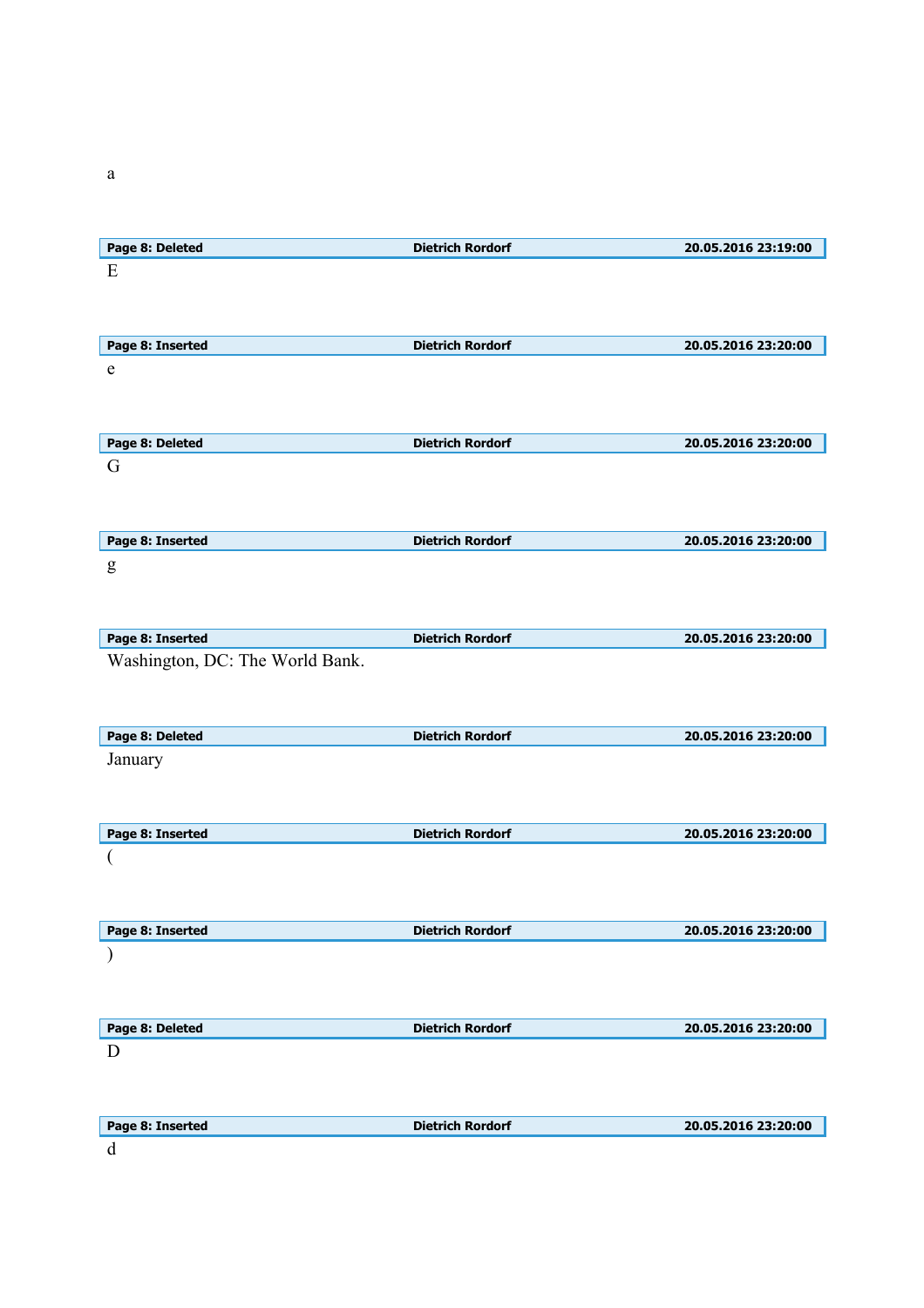| Page 8: Deleted                 | <b>Dietrich Rordorf</b> | 20.05.2016 23:20:00 |
|---------------------------------|-------------------------|---------------------|
| $\mathbf{V}$                    |                         |                     |
|                                 |                         |                     |
|                                 |                         |                     |
| Page 8: Inserted                | <b>Dietrich Rordorf</b> | 20.05.2016 23:20:00 |
| $\mathbf{V}$                    |                         |                     |
|                                 |                         |                     |
|                                 |                         |                     |
| Page 8: Deleted                 | <b>Dietrich Rordorf</b> | 20.05.2016 23:20:00 |
| E                               |                         |                     |
|                                 |                         |                     |
|                                 |                         |                     |
| Page 8: Inserted                | <b>Dietrich Rordorf</b> | 20.05.2016 23:20:00 |
| e                               |                         |                     |
|                                 |                         |                     |
|                                 |                         |                     |
|                                 |                         |                     |
| Page 8: Deleted<br>$\mathbf T$  | <b>Dietrich Rordorf</b> | 20.05.2016 23:20:00 |
|                                 |                         |                     |
|                                 |                         |                     |
|                                 |                         |                     |
| Page 8: Inserted                | <b>Dietrich Rordorf</b> | 20.05.2016 23:20:00 |
| $\mathbf t$                     |                         |                     |
|                                 |                         |                     |
|                                 |                         |                     |
| Page 8: Deleted                 | <b>Dietrich Rordorf</b> | 20.05.2016 23:20:00 |
| S                               |                         |                     |
|                                 |                         |                     |
|                                 |                         |                     |
| Page 8: Inserted                | <b>Dietrich Rordorf</b> | 20.05.2016 23:20:00 |
| ${\bf S}$                       |                         |                     |
|                                 |                         |                     |
|                                 |                         |                     |
| Page 8: Inserted                | <b>Dietrich Rordorf</b> | 20.05.2016 23:20:00 |
| Washington, DC: The World Bank. |                         |                     |
|                                 |                         |                     |
|                                 |                         |                     |
| Page 8: Deleted                 | <b>Dietrich Rordorf</b> | 20.05.2016 23:20:00 |
| The World Bank.                 |                         |                     |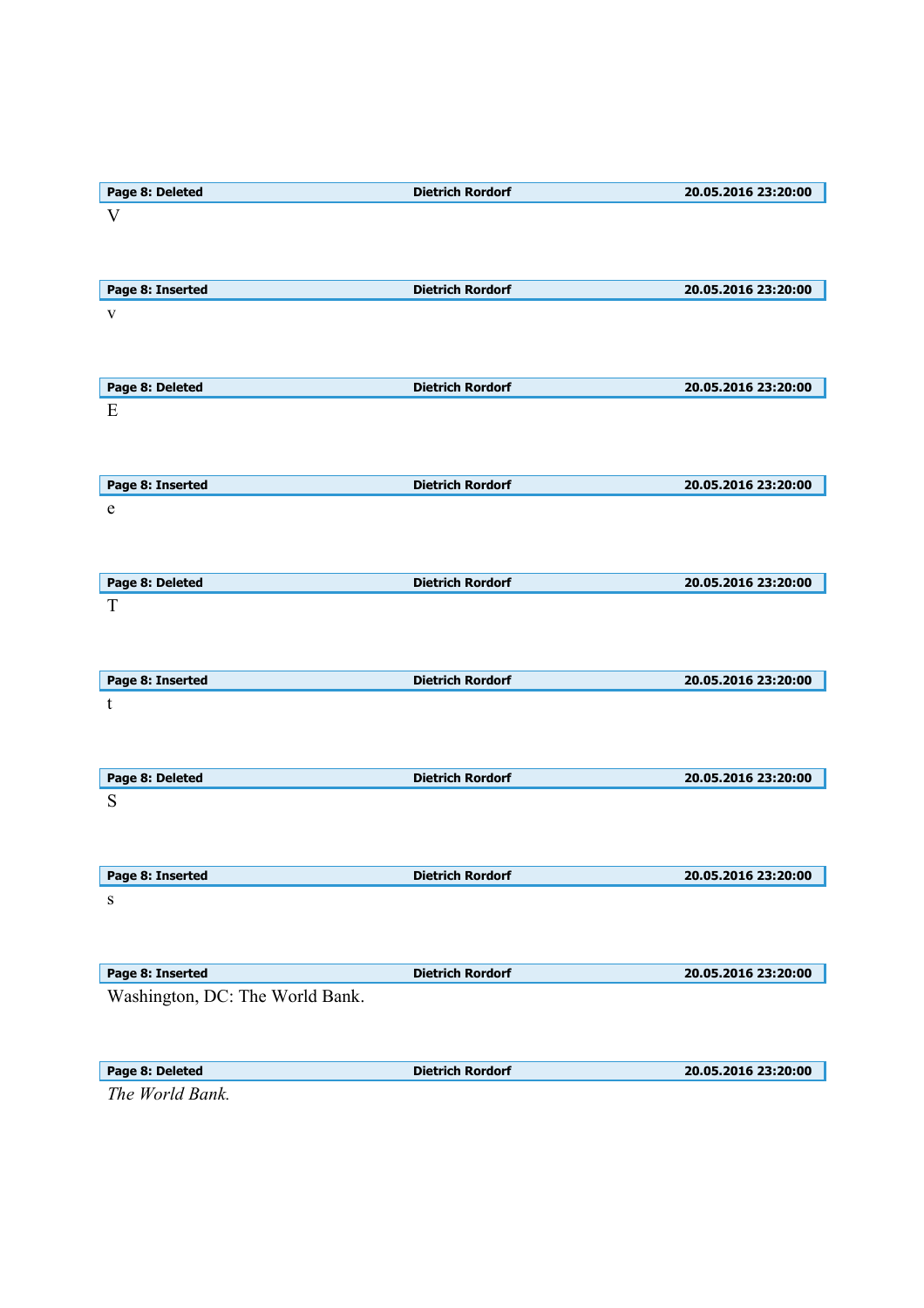| Page 8: Inserted         | <b>Dietrich Rordorf</b> | 20.05.2016 23:20:00 |
|--------------------------|-------------------------|---------------------|
| March                    |                         |                     |
|                          |                         |                     |
|                          |                         |                     |
| Page 8: Inserted         | <b>Dietrich Rordorf</b> | 20.05.2016 23:20:00 |
|                          |                         |                     |
| $\,$                     |                         |                     |
|                          |                         |                     |
|                          |                         |                     |
| Page 8: Deleted          | <b>Dietrich Rordorf</b> | 20.05.2016 23:20:00 |
| .03.                     |                         |                     |
|                          |                         |                     |
|                          |                         |                     |
| Page 8: Inserted         | <b>Dietrich Rordorf</b> | 20.05.2016 23:20:00 |
| $\, ,$                   |                         |                     |
|                          |                         |                     |
|                          |                         |                     |
| Page 8: Inserted         | <b>Dietrich Rordorf</b> | 20.05.2016 23:20:00 |
| $\overline{\mathcal{L}}$ |                         |                     |
|                          |                         |                     |
|                          |                         |                     |
|                          | <b>Dietrich Rordorf</b> |                     |
| Page 8: Inserted         |                         | 20.05.2016 23:20:00 |
|                          |                         |                     |
|                          |                         |                     |
|                          |                         |                     |
| Page 8: Deleted          | <b>Dietrich Rordorf</b> | 20.05.2016 23:20:00 |
| ${\bf S}$                |                         |                     |
|                          |                         |                     |
|                          |                         |                     |
| Page 8: Inserted         | <b>Dietrich Rordorf</b> | 20.05.2016 23:20:00 |
| ${\bf S}$                |                         |                     |
|                          |                         |                     |
|                          |                         |                     |
| Page 8: Deleted          | <b>Dietrich Rordorf</b> | 20.05.2016 23:20:00 |
| $\, {\bf P}$             |                         |                     |
|                          |                         |                     |
|                          |                         |                     |
|                          |                         |                     |
| Page 8: Inserted         | <b>Dietrich Rordorf</b> | 20.05.2016 23:20:00 |
| $\, {\bf p}$             |                         |                     |
|                          |                         |                     |
|                          |                         |                     |
| Page 8: Deleted          | <b>Dietrich Rordorf</b> | 20.05.2016 23:20:00 |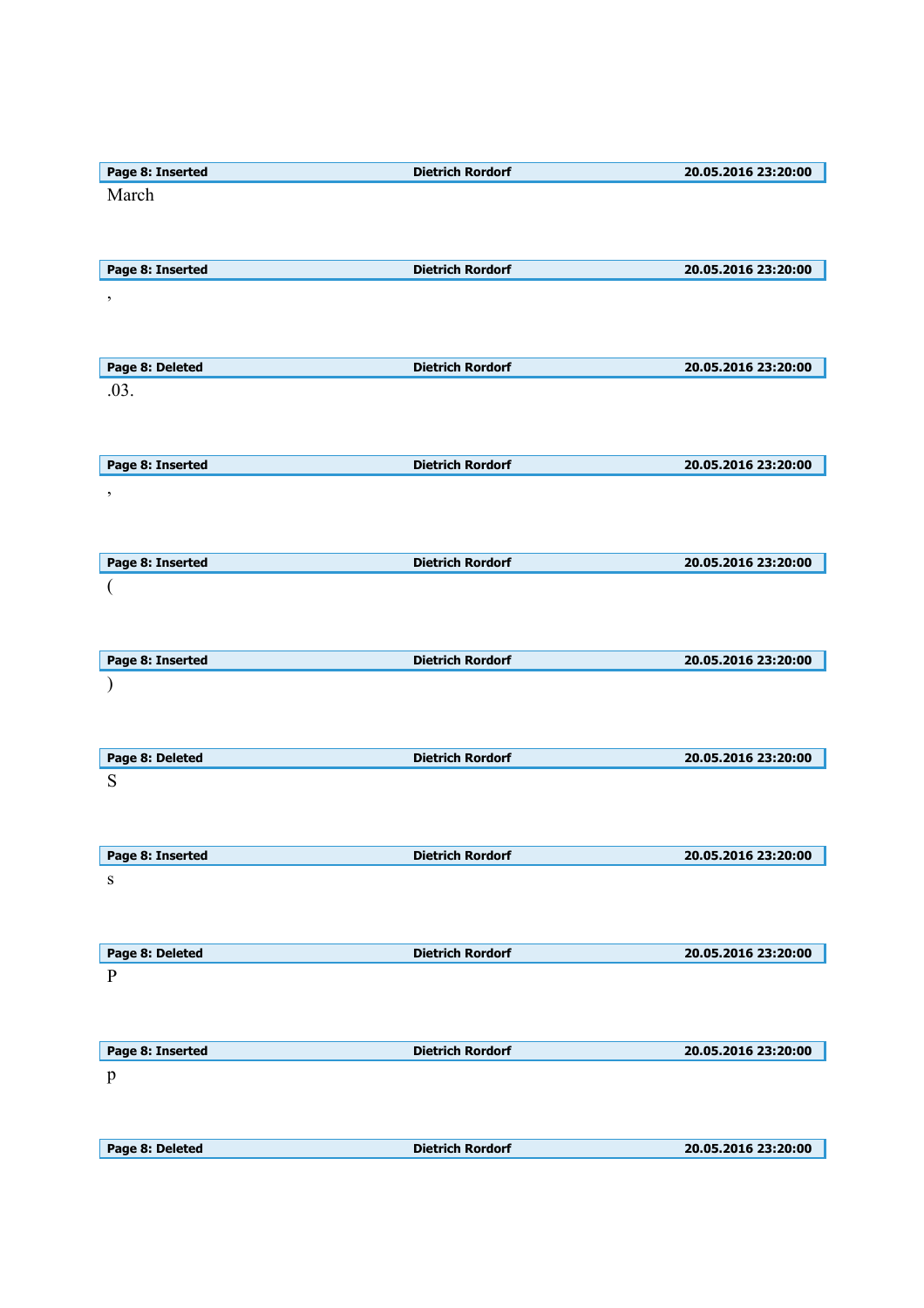| Page 8: Inserted         | <b>Dietrich Rordorf</b> | 20.05.2016 23:20:00 |
|--------------------------|-------------------------|---------------------|
| $\mathbf{r}$             |                         |                     |
|                          |                         |                     |
|                          |                         |                     |
|                          |                         |                     |
| Page 8: Inserted         | <b>Dietrich Rordorf</b> | 20.05.2016 23:21:00 |
| Washington, DC:          |                         |                     |
|                          |                         |                     |
|                          |                         |                     |
| Page 8: Deleted          | <b>Dietrich Rordorf</b> | 20.05.2016 23:21:00 |
| $\overline{\phantom{a}}$ |                         |                     |
|                          |                         |                     |
|                          |                         |                     |
| Page 8: Inserted         | <b>Dietrich Rordorf</b> | 20.05.2016 23:21:00 |
|                          |                         |                     |
|                          |                         |                     |
|                          |                         |                     |
|                          |                         |                     |
| Page 8: Deleted          | <b>Dietrich Rordorf</b> | 20.05.2016 23:21:00 |
| Washington, D.C.         |                         |                     |
|                          |                         |                     |
|                          |                         |                     |
| Page 8: Inserted         | <b>Dietrich Rordorf</b> | 20.05.2016 23:21:00 |
| UNESCO-UNEVOC. (2015).   |                         |                     |
|                          |                         |                     |
|                          |                         |                     |
|                          |                         |                     |
| Page 8: Inserted         | <b>Dietrich Rordorf</b> | 20.05.2016 23:21:00 |
| India                    |                         |                     |
|                          |                         |                     |
|                          |                         |                     |
| Page 8: Deleted          | <b>Dietrich Rordorf</b> | 20.05.2016 23:21:00 |
| , October 2015           |                         |                     |
|                          |                         |                     |
|                          |                         |                     |
|                          |                         |                     |
| Page 8: Inserted         | <b>Dietrich Rordorf</b> | 20.05.2016 23:21:00 |

. Bonn: UNESCO-UNEVOC International Centre for Technical and Vocational Education and

Training. Retrieved from

R